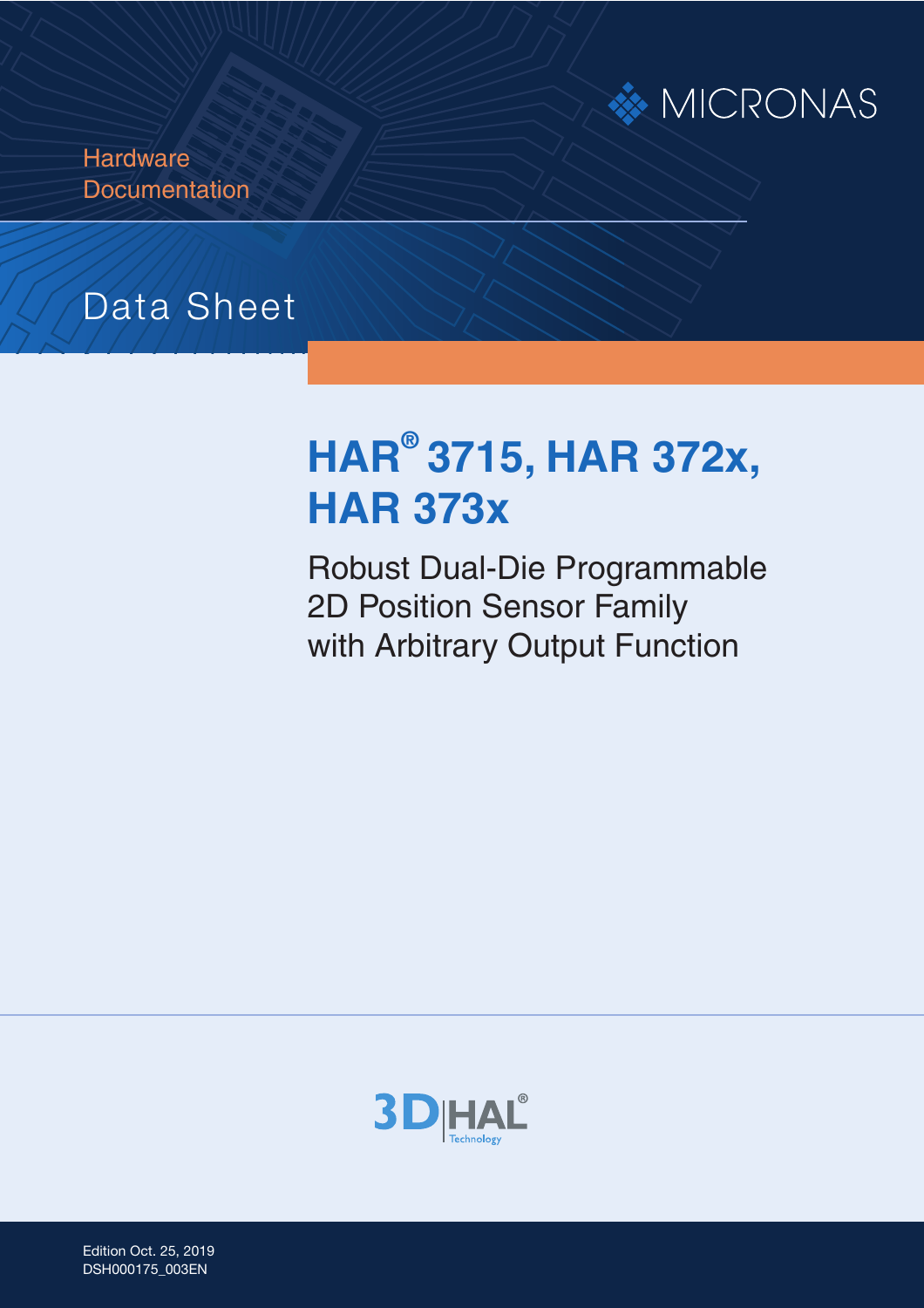#### **Copyright, Warranty, and Limitation of Liability**

The information and data contained in this document are believed to be accurate and reliable. The software and proprietary information contained therein may be protected by copyright, patent, trademark and/or other intellectual property rights of TDK-Micronas. All rights not expressly granted remain reserved by TDK-Micronas.

TDK-Micronas assumes no liability for errors and gives no warranty representation or guarantee regarding the suitability of its products for any particular purpose due to these specifications.

By this publication, TDK-Micronas does not assume responsibility for patent infringements or other rights of third parties which may result from its use. Commercial conditions, product availability and delivery are exclusively subject to the respective order confirmation.

Any information and data which may be provided in the document can and do vary in different applications, and actual performance may vary over time.

All operating parameters must be validated for each customer application by customers' technical experts. Any mention of target applications for our products is made without a claim for fit for purpose as this has to be checked at system level.

Any new issue of this document invalidates previous issues. TDK-Micronas reserves the right to review this document and to make changes to the document's content at any time without obligation to notify any person or entity of such revision or changes. For further advice please contact us directly.

Do not use our products in life-supporting systems, military, aviation and aerospace applications! Unless explicitly agreed to otherwise in writing between the parties, TDK-Micronas' products are not designed, intended or authorized for use as components in systems intended for surgical implants into the body, or other applications intended to support or sustain life, or for any other application in which the failure of the product could create a situation where personal injury or death could occur.

No part of this publication may be reproduced, photocopied, stored on a retrieval system or transmitted without the express written consent of TDK-Micronas.

#### **TDK-Micronas Trademarks**

HAL, 3D HAL, HAR

#### **Third-Party Trademarks**

All other brand and product names or company names may be trademarks of their respective companies.

#### **License Note**

HAR 3715, HAR 372x, and HAR 373x use licenses of Fraunhofer Institute for Integrated Circuits IIS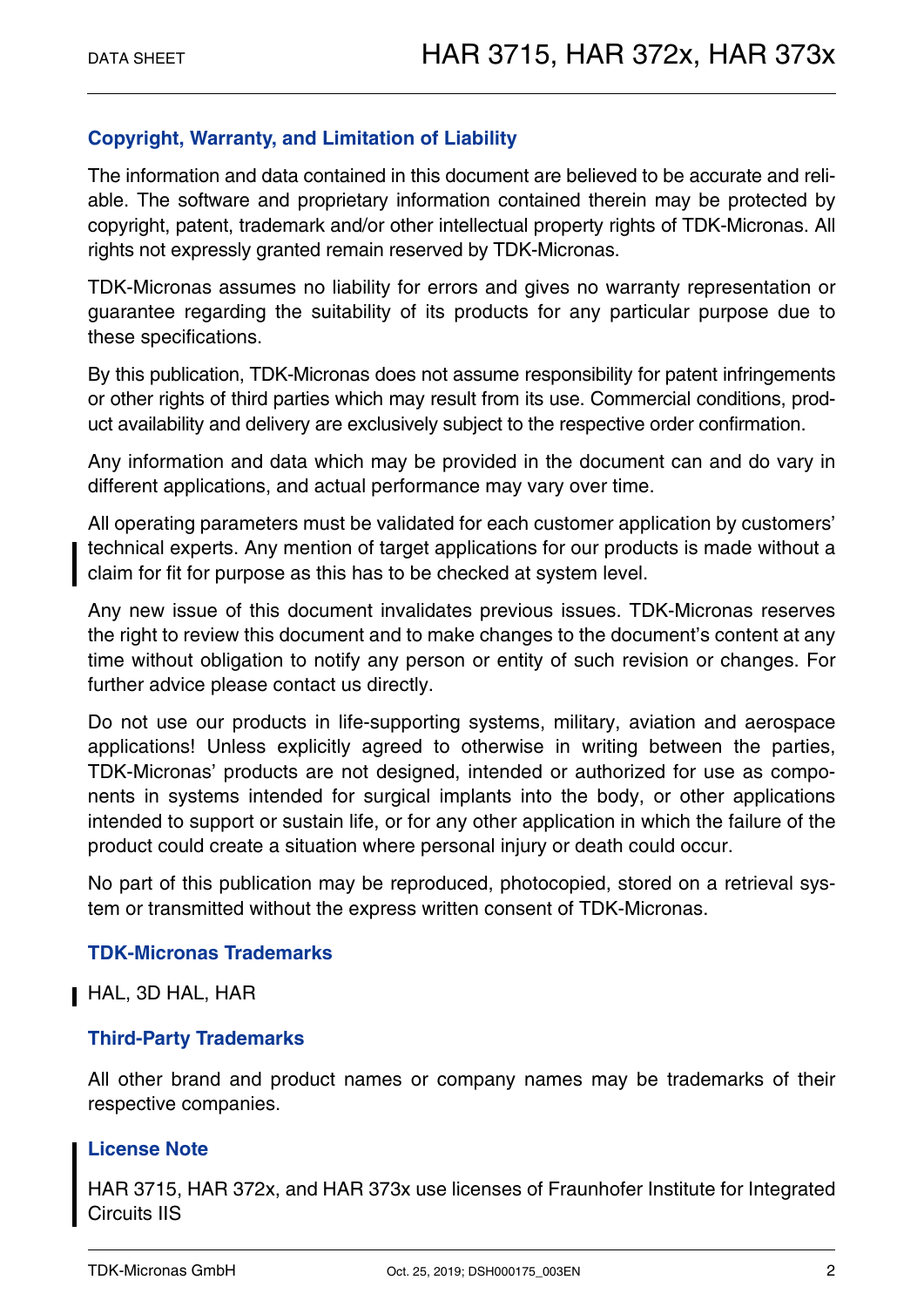#### **Contents**

| Page | <b>Section</b> | <b>Title</b>                                   |
|------|----------------|------------------------------------------------|
| 4    | 1.             | <b>Introduction</b>                            |
| 5    | 1.1.           | <b>Major Applications</b>                      |
| 6    | 1.2.           | Features                                       |
| 7    | 2.             | <b>Ordering Information</b>                    |
| 7    | 2.1.           | Device-Specific Ordering Code                  |
| 9    | 3.             | <b>Functional Description</b>                  |
| 9    | 3.1.           | <b>General Function</b>                        |
| 10   | 3.2.           | Signal Path and Register Definition            |
| 10   | 3.2.1.         | Signal Path                                    |
| 10   | 3.2.2.         | <b>Register Definition</b>                     |
| 11   | 3.2.2.1.       | <b>RAM Registers</b>                           |
| 13   | 3.2.2.2.       | <b>EEPROM Registers</b>                        |
| 19   | 3.3.           | <b>Output Linearization</b>                    |
| 21   | 3.4.           | <b>NVRAM Register</b>                          |
| 22   | 3.5.           | <b>On-board Diagnostic Features</b>            |
| 24   | 3.6.           | <b>SENT Output</b>                             |
| 26   | 4.             | <b>Specifications</b>                          |
| 26   | 4.1.           | <b>Outline Dimensions</b>                      |
| 27   | 4.2.           | Soldering, Welding, Assembly                   |
| 27   | 4.3.           | Storage and Shelf Life                         |
| 27   | 4.4.           | Size of Sensitive Area                         |
| 27   | 4.5.           | Definition of Magnetic-Field Vectors           |
| 28   | 4.6.           | Pin Connections and Short Description          |
| 29   | 4.7.           | <b>Absolute Maximum Ratings</b>                |
| 30   | 4.8.           | <b>Recommended Operating Conditions</b>        |
| 31   | 4.9.           | Characteristics                                |
| 37   | 4.10.          | <b>Magnetic Characteristics</b>                |
| 39   | 5.             | <b>Application Notes</b>                       |
| 39   | 5.1.           | <b>Ambient Temperature</b>                     |
| 39   | 5.2.           | <b>EMC and ESD</b>                             |
| 39   | 5.3.           | Application Circuit for HAR 3715 and HAR 372x  |
| 40   | 5.4.           | Application Circuit for HAR 373x               |
| 41   | 5.5.           | Measurement of a PWM Output Signal of HAR 373x |
| 41   | 5.6.           | Recommended Pad Size SOIC8 Package             |
| 42   | 6.             | <b>Programming of the Sensor</b>               |
| 42   | 6.1.           | Programming Interface                          |
| 43   | 6.2.           | Programming Environment and Tools              |
| 44   | 6.3.           | Programming Information                        |
| 45   | 7.             | <b>Document History</b>                        |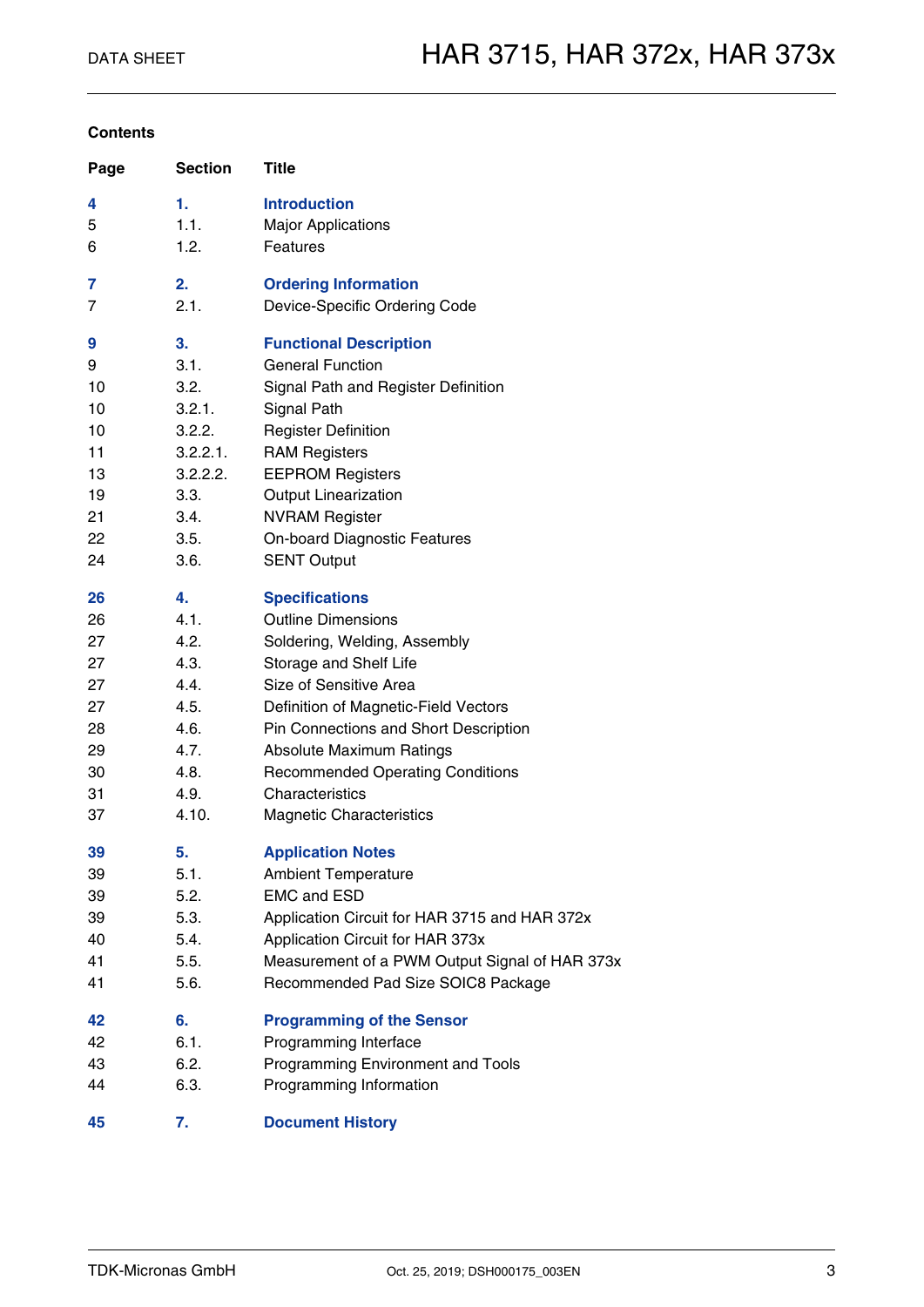#### **Robust Dual-Die Programmable 2D Position Sensor Family with Arbitrary Output Function**

**Release Note: Revision bars indicate significant changes to the previous edition.**

## <span id="page-3-0"></span>**1. Introduction**

The HAR 37xy is the full redundant (dual-die) version of the well known HAL 37xy family using the TDK-Micronas' proprietary 3D HAL technology. It provides full redundancy due to two independent dies stacked in a single package each bonded on a separate side of the package. The stacked-die architecture ensures that both dies occupy the same magnetic-field position, thus generating synchronous measurement outputs.

This family has several members. HAR 372x provides linear, ratiometric analog output signals with integrated wire-break detection working with pull-up or pull-down resistors. Compared to the HAR 372x the HAR 3715 is splitting the 360° measurement range either into four repetitive 90° (MOD 90°) or three 120° (MOD 120°) segments. HAR 373x features digital output formats like PWM and SENT (according SAE J2716 release 2010). The digital output format is customer programmable. The PWM outputs are configurable with frequencies between 0.2 kHz and 2 kHz with up to 12-bit resolution.

Conventional planar Hall technology is only sensitive to the magnetic field orthogonal to the chip surface. In addition to the orthogonal magnetic field, HAR 37xy is also sensitive to magnetic fields applied in parallel to the chip surface. This is possible by integrating vertical Hall plates into the standard CMOS process.

The sensor cell can measure three magnetic-field components BX, BY, and BZ. This enables a new set of applications for position detection, like wide distance, angle or through-shaft angular measurements. The table below describes the different family members.

| <b>Output Format</b><br>Type |                                        | <b>Detectable Field Component</b> |  |
|------------------------------|----------------------------------------|-----------------------------------|--|
| <b>HAR 3715</b>              | Analog/Modulo                          | $Bx$ and $By$                     |  |
| <b>HAR 3725</b>              | Analog                                 | $Bx$ and $By$                     |  |
| <b>HAR 3726</b>              | Analog                                 | $B_{\rm Y}$ and $B_{\rm Z}$       |  |
| <b>HAR 3727</b>              | Analog                                 | $Bx$ and $Bz$                     |  |
| <b>HAR 3735</b>              | <b>PWM &amp; SENT</b><br>$Bx$ and $By$ |                                   |  |
| <b>HAR 3736</b>              | <b>PWM &amp; SENT</b>                  | $B_{\rm V}$ and $B_{\rm Z}$       |  |
| <b>HAR 3737</b>              | <b>PWM &amp; SENT</b>                  | $Bx$ and $Bz$                     |  |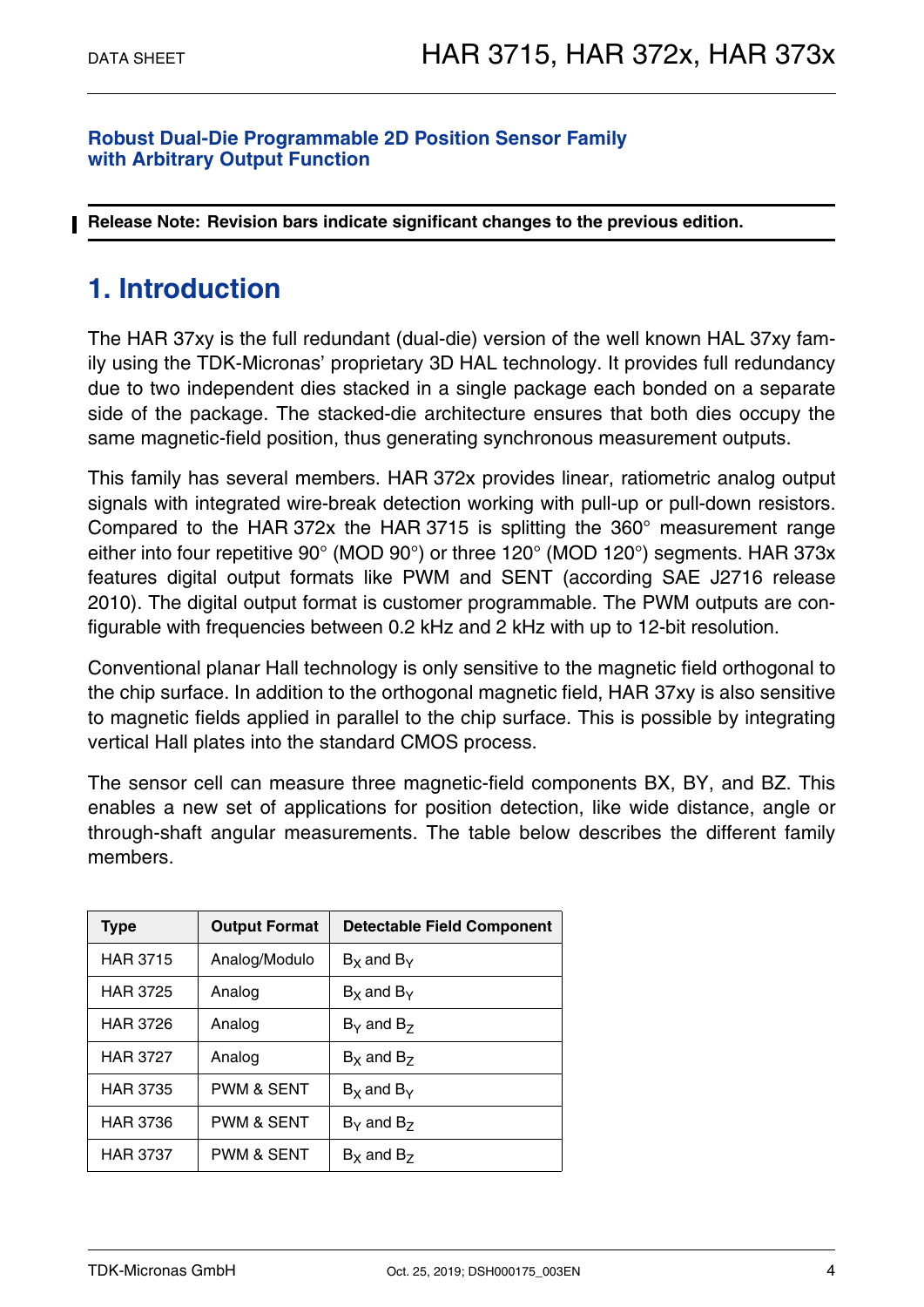On-chip signal processing calculates the angle out of two of the magnetic-field components and converts this value to an output signal. Due to the measurement method, the sensor exhibits excellent drift performance over the specified temperature range resulting in a new class of accuracy for angular or linear measurements.

Additionally to the built-in signal processing, the sensor features an arbitrary programmable characteristic for linearization of the output signal (with up to 33 setpoints).

Major characteristics like gain and temperature dependent offset of X/Y- and Z-channel, reference position, phase shift between X/Y- and Z-signal, hysteresis, low-pass filter frequency, output slope, and offset and clamping levels can be adjusted to the magnetic circuitry by programming the non-volatile memory.

The sensor contains advanced on-board diagnostic features that enhance fail-safe detection. In addition to standard checks, such as overvoltage and undervoltage detection and wire break, internal blocks such as ROM and signal path are monitored during normal operation. For devices with a selected PWM output, the error modes are indicated by a change of PWM frequency and duty-cycle. For SENT output a dedicated error code will be transmitted.

The devices are designed for automotive and industrial applications and operate with junction temperature from  $-40$  °C up to 170 °C.

The sensors are available in a very small 8-pin SOIC8 package. The package outlines and the X-Y position of the sensitive areas are identical to the single-die version HAL 37xy.

## <span id="page-4-0"></span>**1.1. Major Applications**

Thanks to its redundancy capability, HAR 37xy can address safety-critical applications according to ISO 26262 rules. Sensor's versatile programming characteristics and its high accuracy, make the HAR 37xy a potential solution for the following applications examples:

- Linear movement measurement,
	- Dual-Clutch transmission
	- Engine stroke sensor
	- Clutch pedal position
	- Cylinder and valve position sensing
- Rotary position measurement, like
	- Gear selector
	- Throttle valve position, etc.
	- Chassis position sensors (ride-height control) with HAR 3715
- Joystick
- Non-contact potentiometer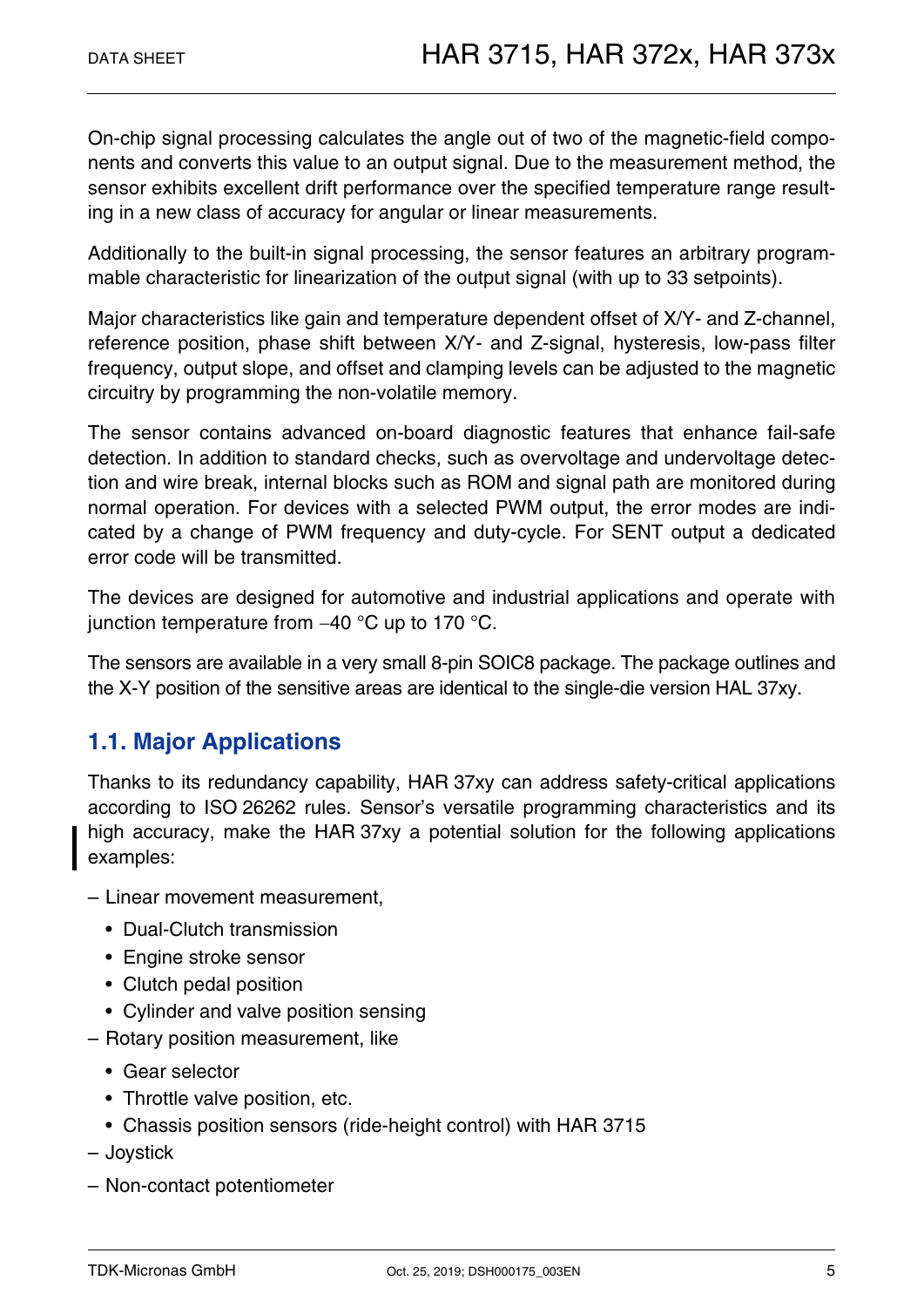## <span id="page-5-0"></span>**1.2. Features**

Each die provides

- Angular and position measurement extremely robust against temperature and stress influence
- 12-bit ratiometric linear analog output for HAR 372x
- Modulo 90°/120° for HAR 3715
- $-$  0.2 kHz to 2 kHz PWM (up to 12 bits) or 12-bit SENT output for HAR 373x
- Programmable arbitrary output characteristic with up to 33 setpoints
- 8 kHz sampling frequency
- Operates from 4.5 V up to 5.5 V supply voltage
- Operates from  $-40$  °C up to 170 °C junction temperature
- Programming via the sensor's output pin
- Programmable characteristics in a non-volatile memory (EEPROM) with redundancy and lock function
- Programmable first-order low-pass filter
- Programmable hysteresis on X/Y or Z-channel
- Programmable output gain and offset
- X/Y- and Z-channel gain of signal path programmable
- Second-order temperature dependent offset of signal path programmable for X/Y- or Z-channel
- Phase shift between X/Y- and Z-channel programmable
- Programmable offset before angle calculation block
- Programmable output clamping for error band definition
- Programmable reference position
- Programmable magnetic detection range
- 32-bit identification number for customer
- 32-bit identification number with TDK-Micronas production information (like X,Y position on production wafer)
- On-board diagnostics of different functional blocks of the sensor
- Short-circuit protected push-pull output
- Over- and reverse voltage protection at  $V_{\text{SUP}}$
- Under- and overvoltage detection of  $V_{SUP}$
- Wire-break detection with pull-up or pull-down resistor
- EMC and ESD robust design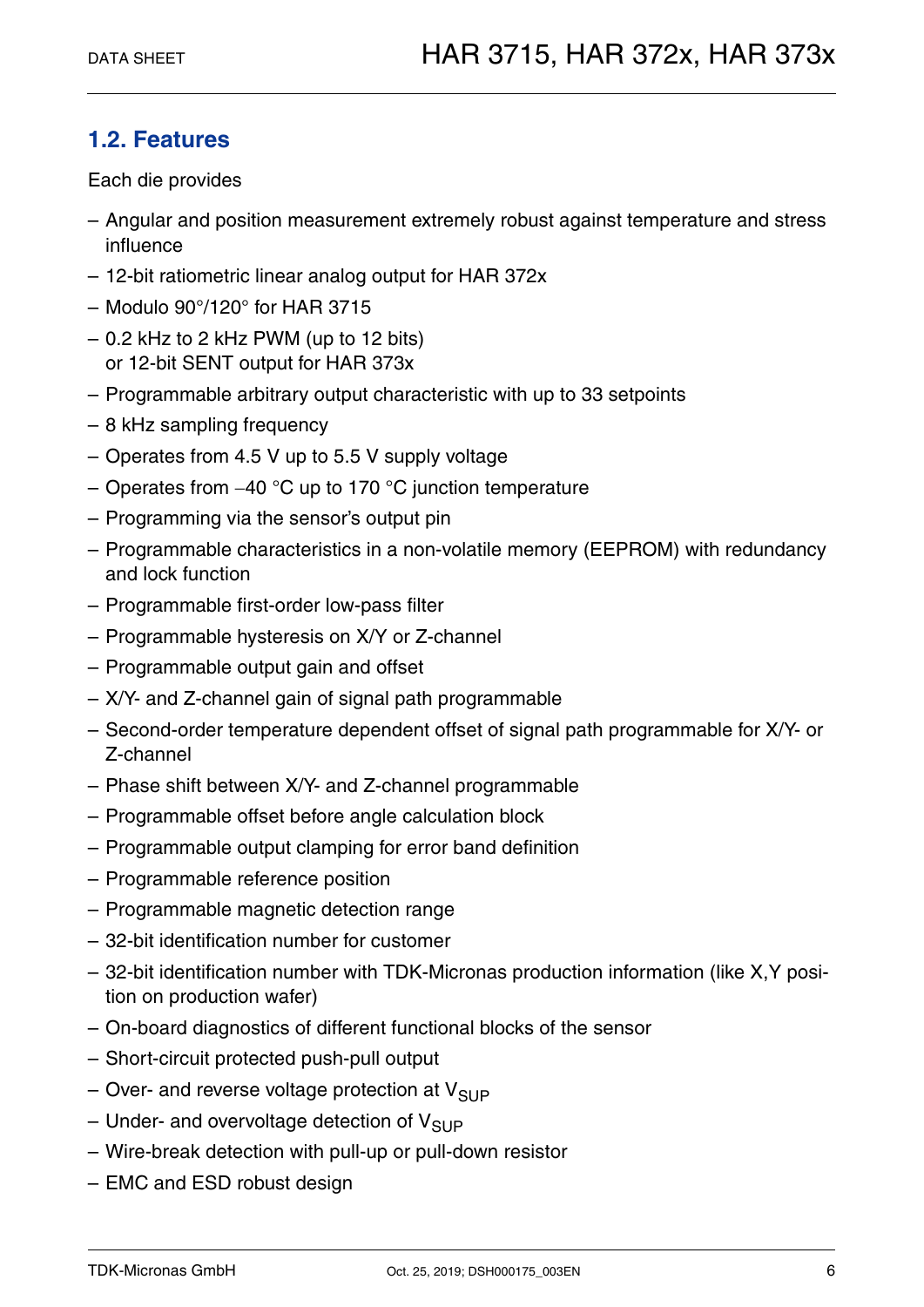## <span id="page-6-0"></span>**2. Ordering Information**

A Micronas device is available in a variety of delivery forms. They are distinguished by a specific ordering code:



#### **Fig. 2–1:** Ordering Code Principle

For a detailed information, please refer to the brochure: "Sensors and Controllers: Ordering Codes, Packaging, Handling".

## <span id="page-6-1"></span>**2.1. Device-Specific Ordering Code**

The HAR 37xy is available in the following package and temperature variant.

**Table 2–1:** Available package

| Package Code (PA) | <b>Package Type</b> |
|-------------------|---------------------|
| DJ                | SOIC8-1             |

**Table 2–2:** Available temperature ranges

| Temperature Code (T)   Temperature Range |                                      |
|------------------------------------------|--------------------------------------|
|                                          | $\vert T_{\rm J} = -40$ °C to 170 °C |

The relationship between ambient temperature  $(T_A)$  and junction temperature  $(T_A)$  is explained in [Section 5.1. on page 39.](#page-38-4)

For available variants for Configuration (C), Packaging (P), Quantity (Q), and Special Procedure (SP) please contact TDK-Micronas.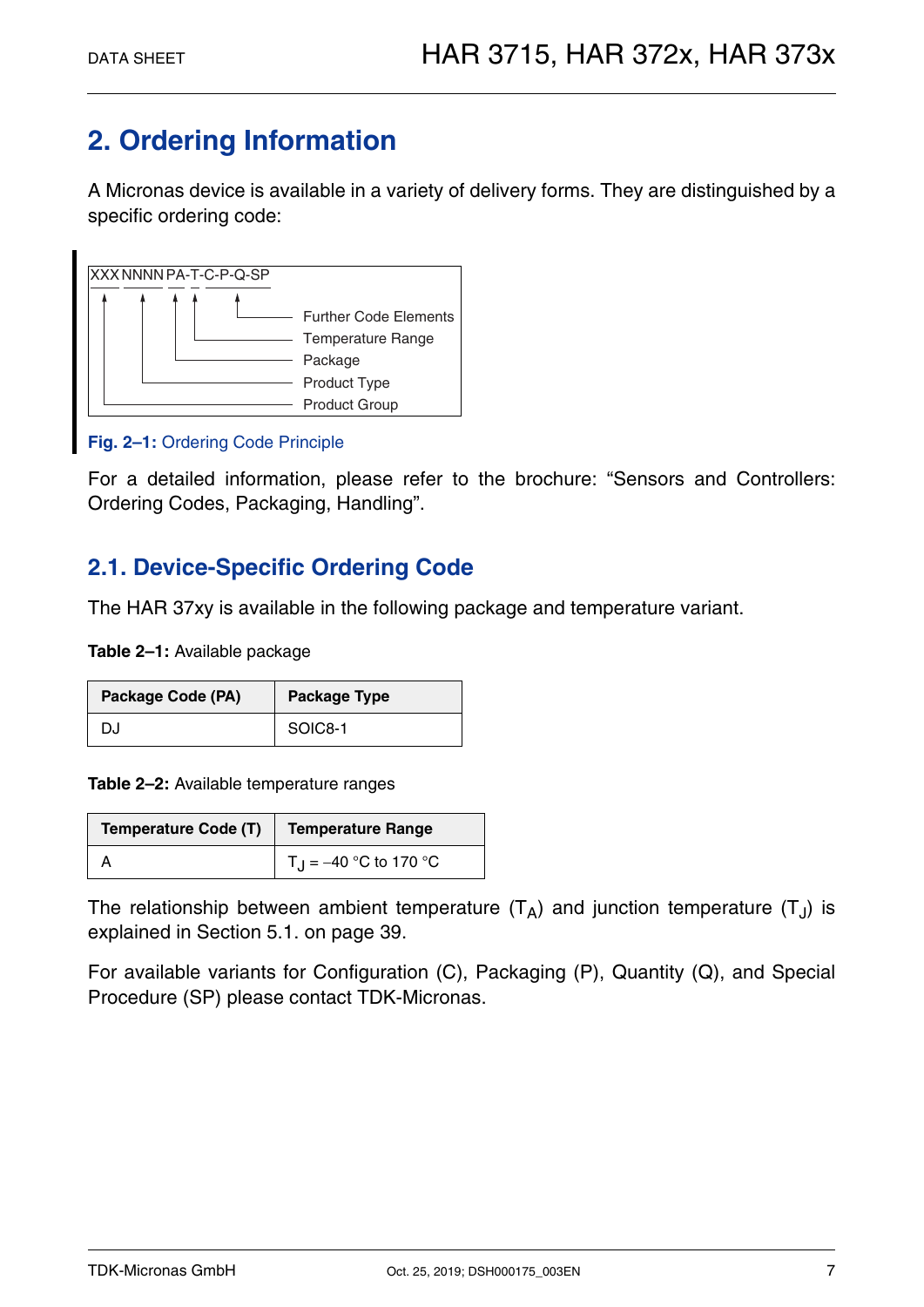**Table 2–3:** Available ordering codes and corresponding package marking

| <b>Available Ordering Codes</b> | <b>Package Marking</b> |
|---------------------------------|------------------------|
| HAR3715DJ-A-[C-P-Q-SP]          | 3715A                  |
| HAR3725DJ-A-[C-P-Q-SP]          | 3725A                  |
| HAR3726DJ-A-[C-P-Q-SP]          | 3726A                  |
| HAR3727DJ-A-[C-P-Q-SP]          | 3727A                  |
| HAR3735DJ-A-[C-P-Q-SP]          | 3735A                  |
| HAR3736DJ-A-[C-P-Q-SP]          | 3736A                  |
| HAR3737DJ-A-[C-P-Q-SP]          | 3737A                  |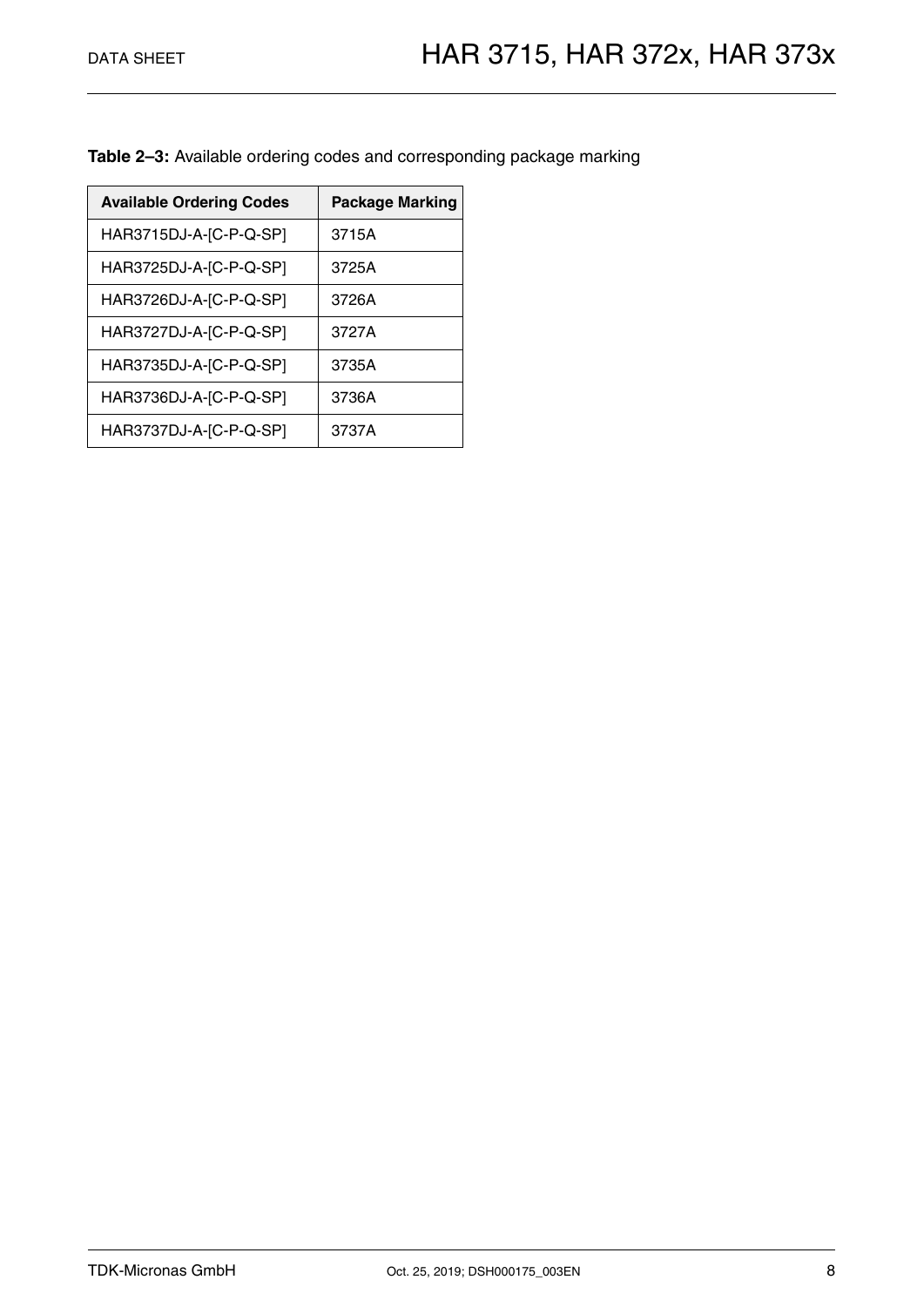## <span id="page-8-0"></span>**3. Functional Description**

## <span id="page-8-1"></span>**3.1. General Function**

HAR 3715, HAR 372x and HAR 373x are 2D position sensors based on TDK-Micronas' 3D HAL technology. They are dual-die integrated circuits with full redundant output signals. Each sensor die includes two vertical and one horizontal Hall plate with spinning current offset compensation for the detection of X, Y or Z magnetic-field components, a signal processor for calculation and signal conditioning of two magnetic-field components, protection devices, and a ratiometric linear analog, PWM or SENT output.

The spinning current offset compensation minimizes the errors due to supply voltage and temperature variations as well as external package stress.

The signal path of each die of HAR 37xy consist of two channels (CH1 and CH2). Depending on the product variant two out of the three magnetic-field components are connected to Channel 1 and Channel 2.

The sensors can be used for angle measurements in a range between 0° and 360° (end of shaft and through shaft setup) as well as for robust position detection (linear movement or position). The in-system calibration can be utilized by the system designer to optimize performance for a specific system. The calibration information is stored in an on-chip EEPROM.

The HAR 37xy is programmable by modulation of the output voltage. No additional programming pin is needed.



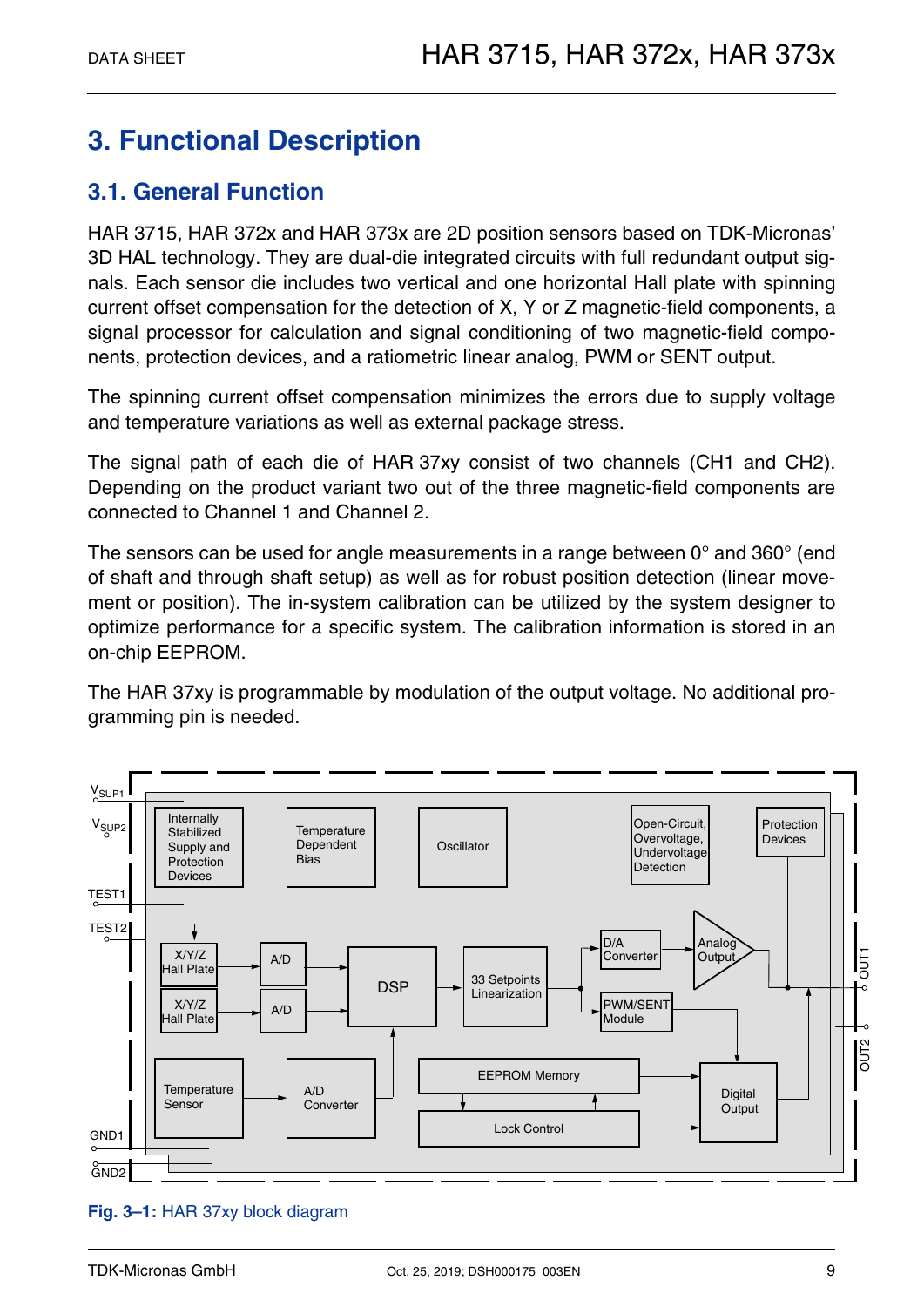## <span id="page-9-0"></span>**3.2. Signal Path and Register Definition**

#### <span id="page-9-1"></span>**3.2.1. Signal Path**



**Fig. 3–2:** Signal path of HAR 37xy (equal for both dies)

#### <span id="page-9-2"></span>**3.2.2. Register Definition**

The DSP part of this sensor performs the signal conditioning. The parameters for the DSP are stored in the EEPROM/NVRAM register. Details of the signal path are shown in [Fig. 3.2.](#page-9-0)

#### **Terminology:**

GAIN: name of the register or register value

Gain: name of the parameter

Blue color: register names

The sensor signal path contains two kinds of registers. Registers that are readout only (RAM) and programmable registers EEPROM/NVRAM. The RAM registers contain measurement data at certain steps of the signal path and the EEPROM/NVRAM registers have influence on the sensors signal processing.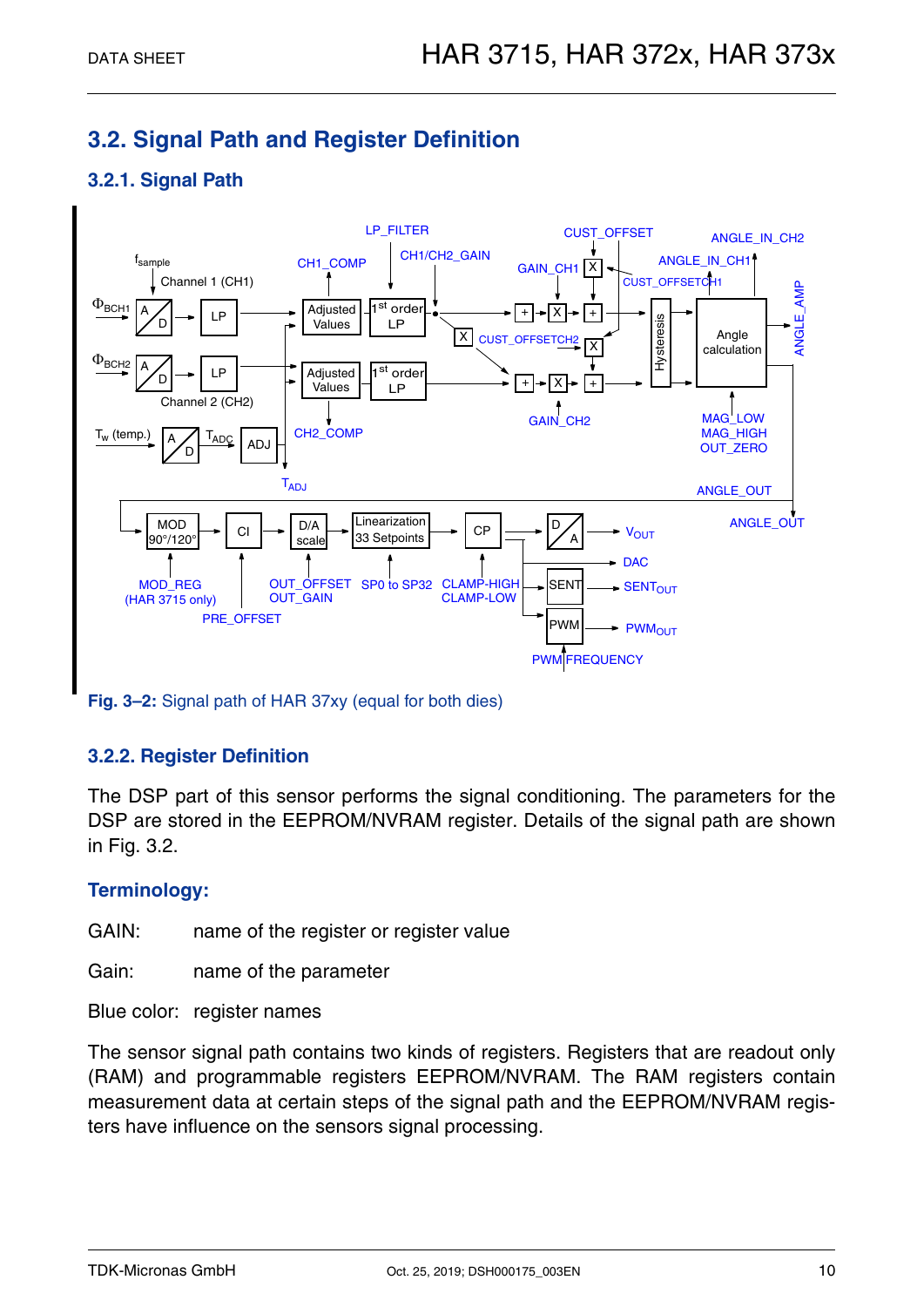#### <span id="page-10-0"></span>**3.2.2.1. RAM Registers**

#### **TADJ**

The TADJ register contains the digital value of the sensor junction temperature. It has a length of 16 bits and is binary coded. From the 16 bits only the range between 0 and 32767 is used for the temperature information. Typically the temperature sensor is calibrated in the way that at  $-40^{\circ}$ C the register value is 100 LSB and at 160 $^{\circ}$ C it is 12000 LSB.

#### **CH1\_COMP and CH2\_COMP**

CH1\_COMP and CH2\_COMP register contain the temperature compensated magneticfield information of channel 1 and channel 2. Both registers have a length of 16 bits each and are two's-complement coded. Therefore, the register values can vary between 32768 and 32767.

#### **ANGLE\_IN\_CH1 and ANGLE\_IN\_CH2**

ANGLE IN CH1 and ANGLE IN CH2 register contain the customer compensated magnetic-field information of channel 1 and channel 2 used for the angle calculation. These registers include already customer phase-shift, gain and offset correction as well as an hysteresis. Both registers have a length of 16 bits each and are two's-complement coded. Therefore, the register values can vary between -32768 and 32767.

#### **ANGLE\_OUT**

The ANGLE OUT register contains the digital value of the position calculated by the angle calculation algorithm. It has a length of 16 bits and is binary. From the 16 bits only the range between 0 and 32767 is used for the position information. Position can either be an angular position (angle) or a virtual angle calculated out of two magnetic-field directions in case of linear position measurements.

#### **DAC**

The DAC register contains the digital equivalent of the output voltage, PWM output duty-cycle or the SENT data. It has a length of 16 bits and is binary. From the 16 bits only the range between 0 and 32767 is used for the position information. Position can either be an angular position (angle) or a virtual angle calculated out of two magneticfield directions in case of linear position measurements.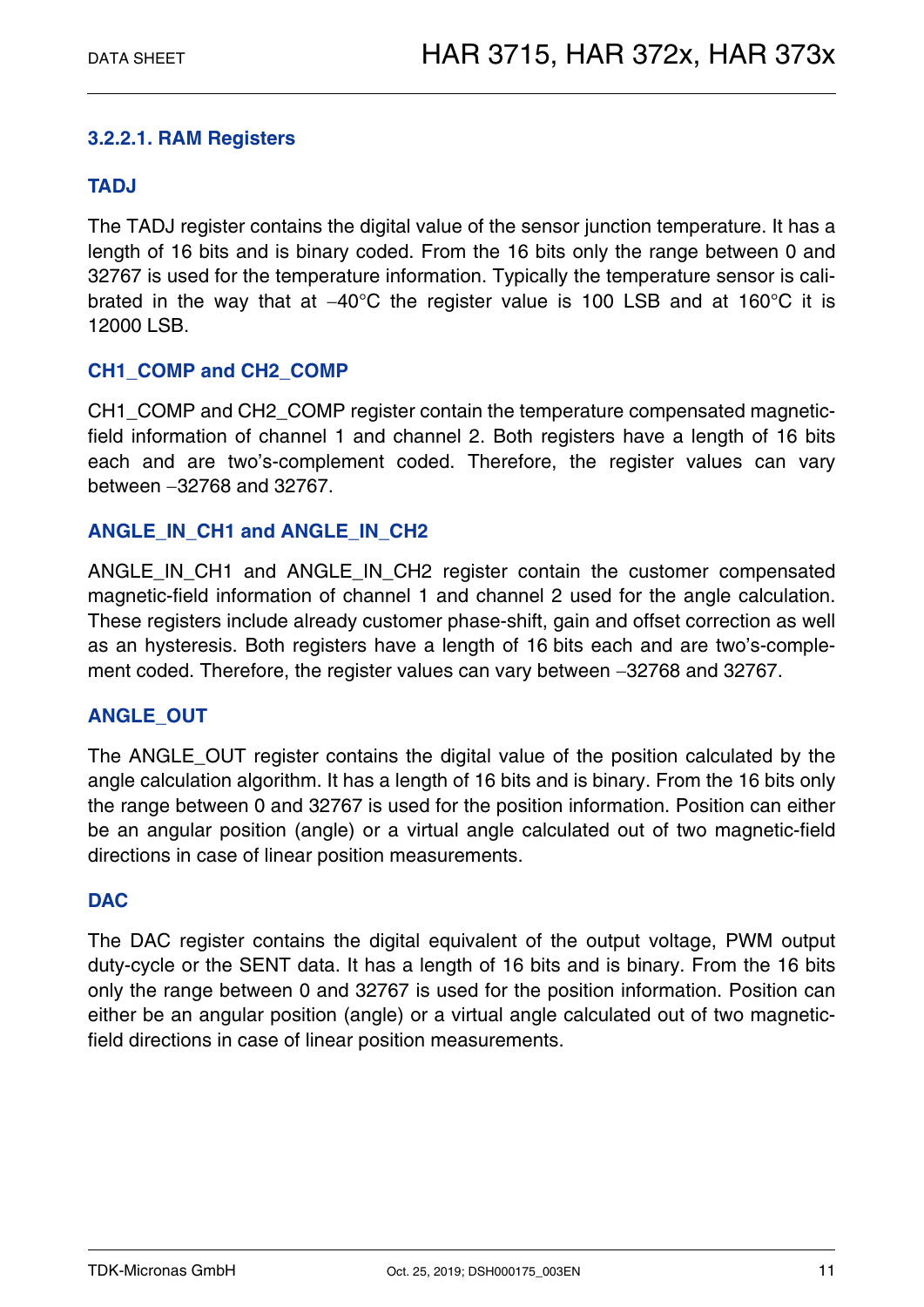#### **ANGLE\_AMP**

The ANGLE\_AMP register contains the digital value of the magnetic-field amplitude calculated by the angle calculation algorithm. From mathematical point of view the amplitude can be calculated out of the signals in channel 1 and channel 2 (X-/Y-/Z-components).

Example:

Amplitude =  $\sqrt{\text{CH1}^2 + \text{CH2}^2}$ 

The angle calculation algorithm adds a factor of roughly 1.6 to the equation for the magnetic amplitude. So the equation for the amplitude is defined as follows:

$$
ANGLE\_AMP \cong 1.6 \times \sqrt{CH1^2 + CH2^2}
$$

#### **DIAGNOSIS**

The DIAGNOSIS register identifies certain failures detected by the sensor. HAR 37xy performs self-tests during power-up of the sensor and also during normal operation. The result of these self tests is stored in the DIAGNOSIS register. DIAGNOSIS register is a 16-bit register.

| Bit no.                                                                      | <b>Function</b>                | <b>Description</b>                                                                                                       |  |
|------------------------------------------------------------------------------|--------------------------------|--------------------------------------------------------------------------------------------------------------------------|--|
| 15:10                                                                        | None                           | Reserved                                                                                                                 |  |
| 9                                                                            | DAC Output High<br>Clamping    | This bit is set to 1 in case that the high clamping value of the DAC is<br>reached.                                      |  |
| 8                                                                            | DAC Output Low<br>Clamping     | This bit is set to 1 in case that the low clamping value of the DAC is<br>reached.                                       |  |
| $\overline{7}$                                                               | Channel 1 Clipping             | These bits are set to 1 in case that the A/D converter in channel 1 and/or 2<br>detects an under- or overflow            |  |
| 6                                                                            | Channel 2 Clipping             |                                                                                                                          |  |
| 5                                                                            | DSP Self Test <sup>1)</sup>    | The DSP is doing the internal signal processing like angle calculation, tem-<br>perature compensation, etc.              |  |
|                                                                              |                                | This bit is set to 1 in case that the DSP self test fails. (Continuously running)                                        |  |
| 4                                                                            | EEPROM Self Test <sup>1)</sup> | This bit is set to 1 in case that the EEPROM self test fails.<br>(Performed during power-up or continuously running)     |  |
| 3                                                                            | <b>ROM Check</b>               | This bit is set to 1 in case that ROM parity check fails. (Continuously running)                                         |  |
| 2                                                                            | None                           | Reserved                                                                                                                 |  |
| 1                                                                            | <b>MAGHI</b>                   | This bit is set to 1 in case that the magnetic field is exceeding the MAG-HI<br>register value (magnetic field too high) |  |
| $\Omega$                                                                     | <b>MAGLO</b>                   | This bit is set to 1 in case that the magnetic field is below the MAG-LOW<br>register value (magnetic field too low)     |  |
| 1) Details on the sensor self tests can be found in Section 3.5. on page 21. |                                |                                                                                                                          |  |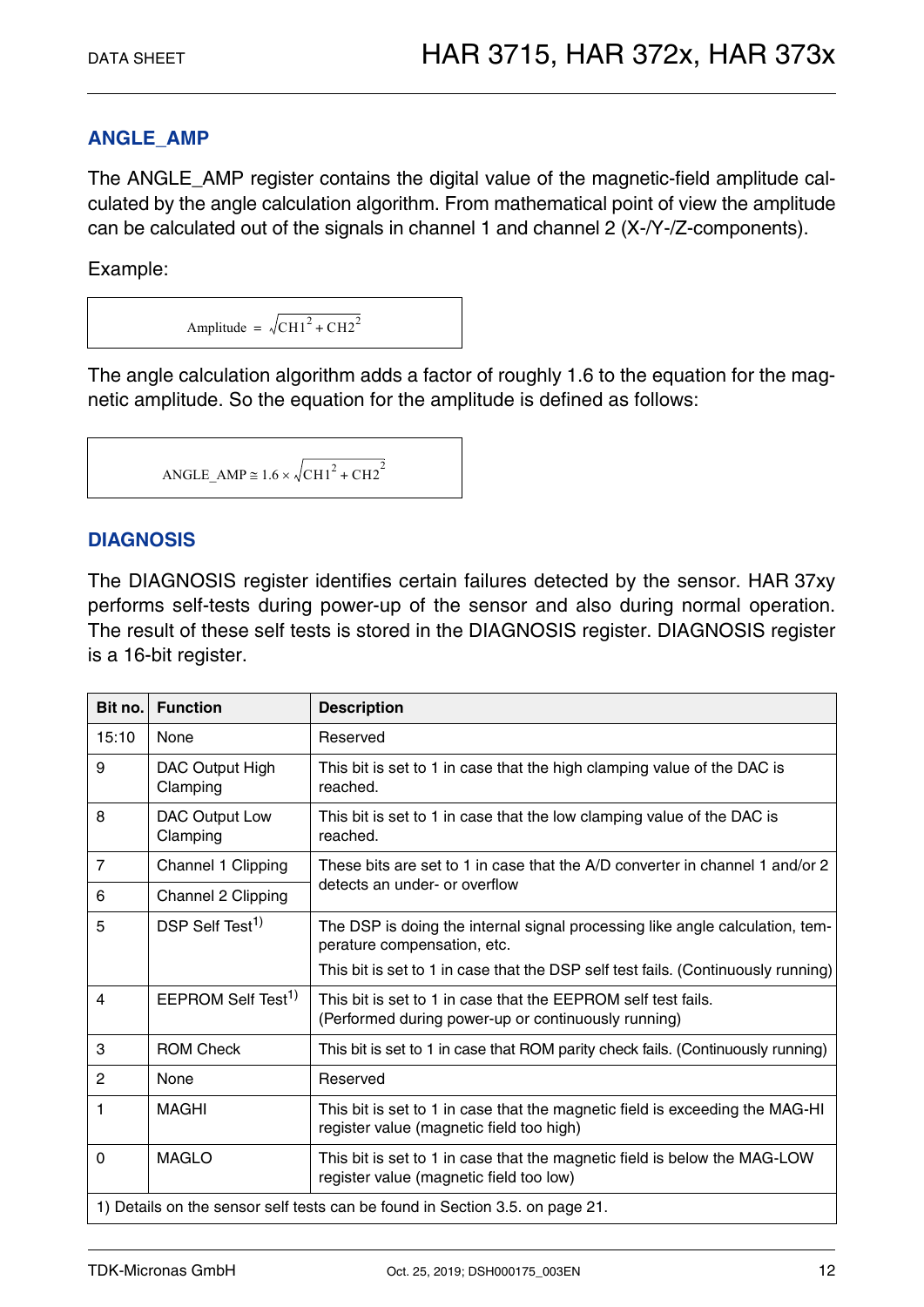#### **PROG\_DIAGNOSIS**

The PROG\_DIAGNOSIS register allows the customer to identify errors occurring during programming and writing of the EEPROM or NVRAM memory. The customer must check the first and second acknowledge. To enable debugging of the production line it is recommended to read back the PROG DIAGNOSIS register in case of a missing second acknowledge. Please check the Programming Guide for HAR 37xy for further details.

The PROG\_DIAGNOSIS register is a 16-bit register. The following table shows the different bits indicating certain error possibilities.

| Bit no. | <b>Function</b>                              | <b>Description</b>                                                                                   |
|---------|----------------------------------------------|------------------------------------------------------------------------------------------------------|
| 15:11   | None                                         | Reserved                                                                                             |
| 10      | Charge Pump Error                            | This bit is set to 1 in case that the internal programming voltage was too low                       |
| 9       | <b>Voltage Error during</b><br>Program/Erase | This bit is set to 1 in case that the internal supply voltage was too low during<br>program or erase |
| 8       | <b>NVRAM Error</b>                           | This bit is set to 1 in case that the programming of the NVRAM failed                                |
| 5:0     | Programming                                  | These bits are used for programming the memory                                                       |

#### <span id="page-12-0"></span>**3.2.2.2. EEPROM Registers**

| <b>Note</b> | For production and qualification tests it is mandatory to set the LOCK bit |
|-------------|----------------------------------------------------------------------------|
|             | after final adjustment and programming.                                    |

**Note** Please refer to the "HAL 37xy, HAR 372x, HAR 373x User Manual" for further details on register settings/calculation and programming of the device.

#### **TDK-Micronas ID's**

The MIC\_ID1 and MIC\_ID2 registers are both 16-bit organized. They are read only and contain TDK-Micronas production information, like X/Y position on the wafer, wafer number, etc.

#### **Customer ID's**

The CUST ID1 and CUST ID2 registers are both 16-bit organized. These two registers can be used to store customer production information, like serial number, project information, etc.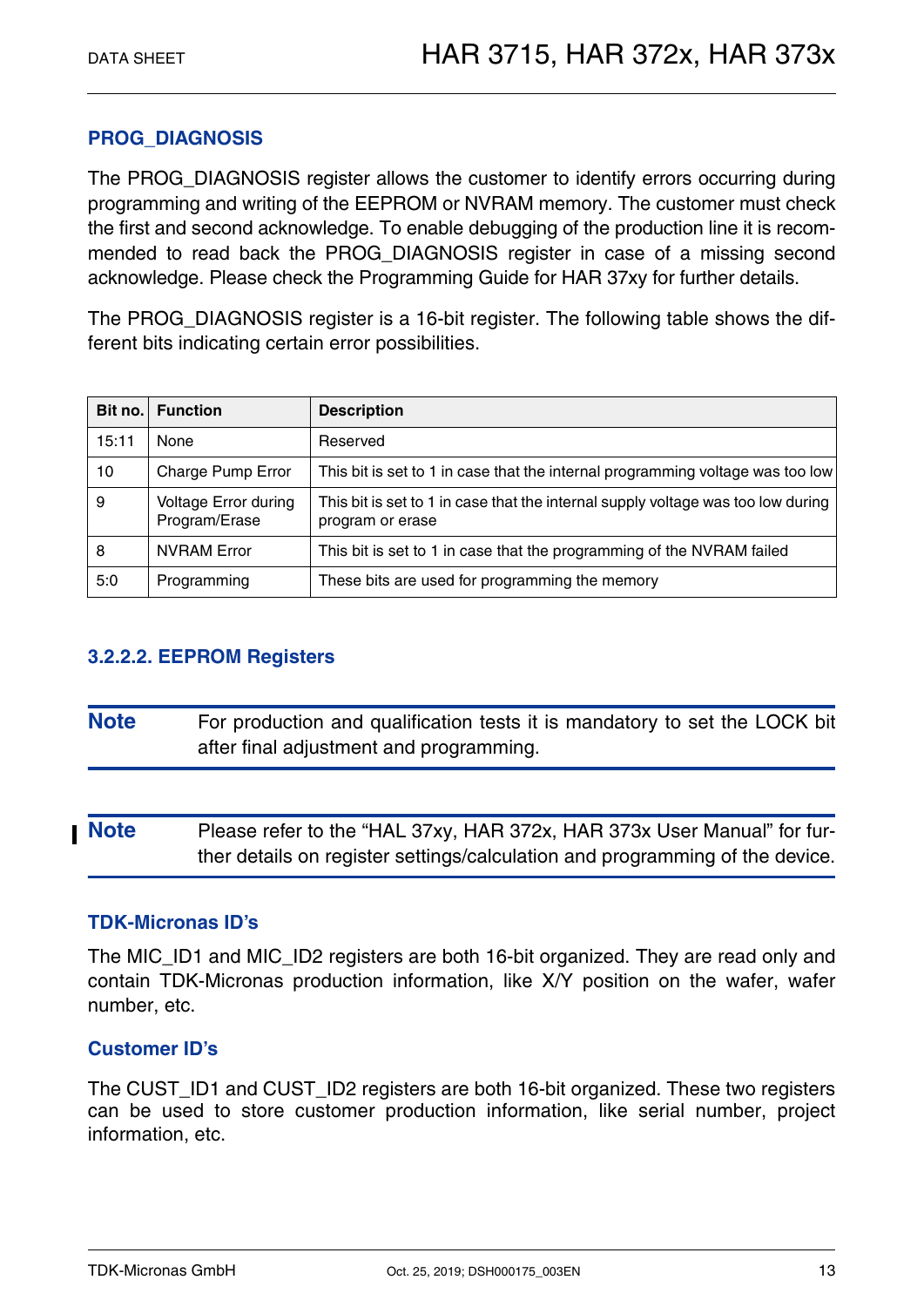#### **CH1/CH2\_GAIN**

CH1/CH2\_GAIN can be used to compensate a phase shift between channel 1 and channel 2. The register has a length of 16 bits. It is possible to make a phase-shift correction of  $\pm 75^\circ$ . The step size and therefore the smallest possible correction is 0.002°. The register is two's-complement coded and ranges from  $-32768$  to 32767. The register value is sin function based.

Neutral value for this register is zero (no phase-shift correction).

**Note** In case the phase-shift correction is used, then it is necessary to adapt the settings of GAIN CH2 too. For details see definition of GAIN CH2.

#### **GAIN\_CH1 and GAIN\_CH2**

GAIN CH1 and GAIN CH2 can be used to compensate amplitude mismatches between channel 1 and channel 2. TDK-Micronas delivers pre calibrated sensors with compensated gain mismatch between channel 1 and channel 2. Nevertheless it is possible that due to the magnetic circuit a mismatch between channel 1 and channel 2 gain occurs. This can be compensated with GAIN\_CH1 and GAIN\_CH2.

Both registers have a length of 16 bits and are two's-complement coded. Therefore, they can have values between  $-32768$  and  $32767$  ( $-2$  to 2). For neutral settings both register values have to be set to 1 (register value 16384).

In case that the phase-shift correction is used it is necessary to change also the gain of channel 2 (see also CH1/CH2\_GAIN). If phase-shift correction is used the corresponding register has to be set to

| GAIN CH <sub>2</sub> $=$ | 16384<br>$cos(\text{phase shift})$ |
|--------------------------|------------------------------------|
|--------------------------|------------------------------------|

Note In case GAIN CH1 or GAIN CH2 exceed the range of -2 to 2 (-32768 to 32767), then it is possible to reduce the gain of the opposite channel for compensation.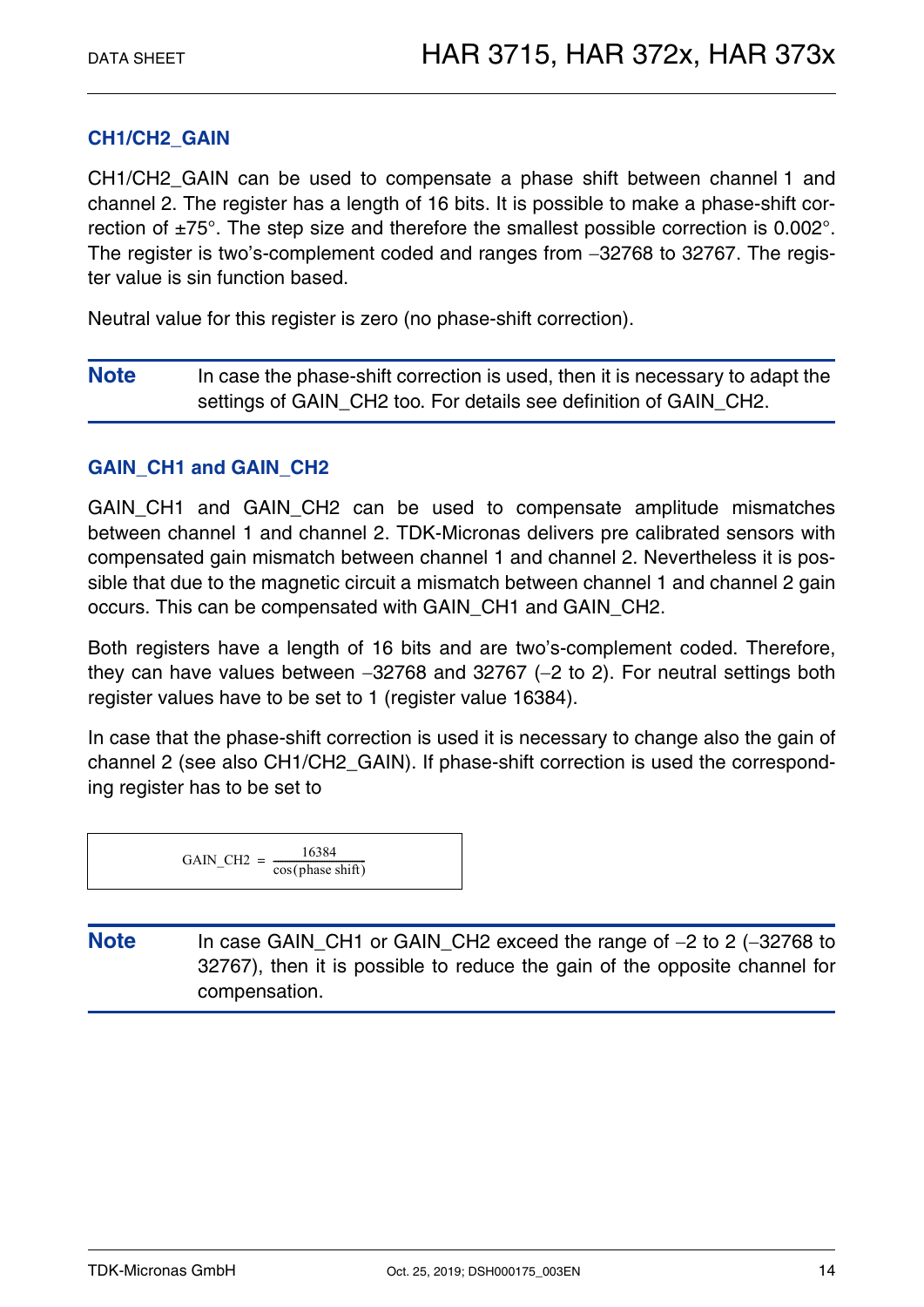#### **CUST\_OFFSET**

CUST OFFSET can be used to compensate an offset in channel 1 and channel 2. TDK-Micronas delivers pre calibrated sensors. Nevertheless it is possible that due to the magnetic circuit an offset in channel 1 and channel 2 occurs. This can be compensated with CUST\_OFFSET.

The customer offset can also have a temperature coefficient to follow the temperature coefficient of a magnet. The customer offset consists of a polynomial of second-order represented by the three registers CUST\_OFFSET1...3.

The customer offset can be added to channel 1 and/or channel 2 by the selection coefficients CUST\_OFFSETCH1 and CUST\_OFFSETCH2. Additionally these two registers can be used to scale the temperature dependent offset between 0% and 100%

All five registers have a length of 16 bits and are two's-complement coded. Therefore, they can have values between -32768 and 32767.

#### **HYSTERESIS**

HYSTERESIS defines the number of digital codes used as an hysteresis on channel 1 and channel 2 before the angle calculation. The purpose of this register is to avoid angle variation on the ANGLE\_OUT register and finally on the output signal due to the noise on the ANGLE\_IN\_CH1 and ANGLE\_IN\_CH2 signals.

The register has a length of 16 bits and is two's complement number.

It is possible to program a hysteresis between 1 LSB and 16383 LSB. The register value itself must be stored as a negative value.

The hysteresis function is deactivated by setting the register value to zero.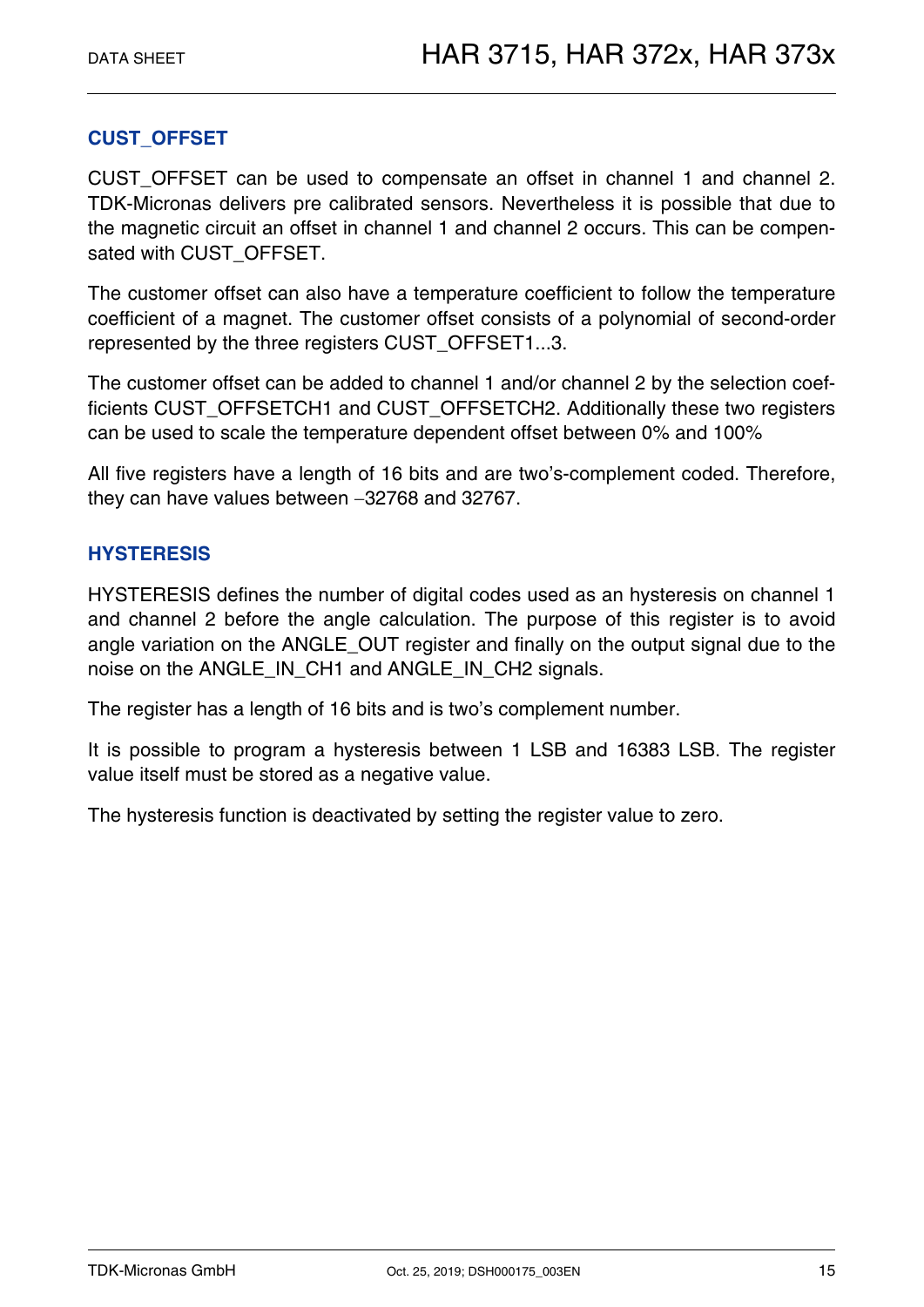#### **OUT\_ZERO**

OUT\_Zero defines the reference position for the angle output. It can be set to any value of the output range. It is the starting point/reference for the 33 setpoints. OUT\_ZERO has a register length of 16 bits and it is two's-complement coded.

**Note** Before reading ANGLE OUT it is necessary to set OUT ZERO to 0.



**Fig. 3–3:** Example definition of zero degree point

Secondly this angle can be used to shift the PI discontinuity point of the angle calculation to the maximum distance from the required angular range in order to avoid the 360°-wrapping of the output due to noise.

#### **PRE\_OFFSET**

The PRE\_OFFSET register allows to shift the angular range to avoid an overflow of the internal 16-bit calculation/signal path.

The PRE\_OFFSET register has a length of 16 bits and is two's-complement coded.

#### **OUT\_GAIN**

OUT\_GAIN defines the gain of the output signal. The register has a length of 16 bits and is two's-complement coded. OUT\_GAIN = 1 is neutral setting and leads to a change of the output signal from 0% to 100% for an angle change from 0° to 360° (if OUT OFFSET is set to 0).

OUT\_GAIN can be changed between -64 and 64.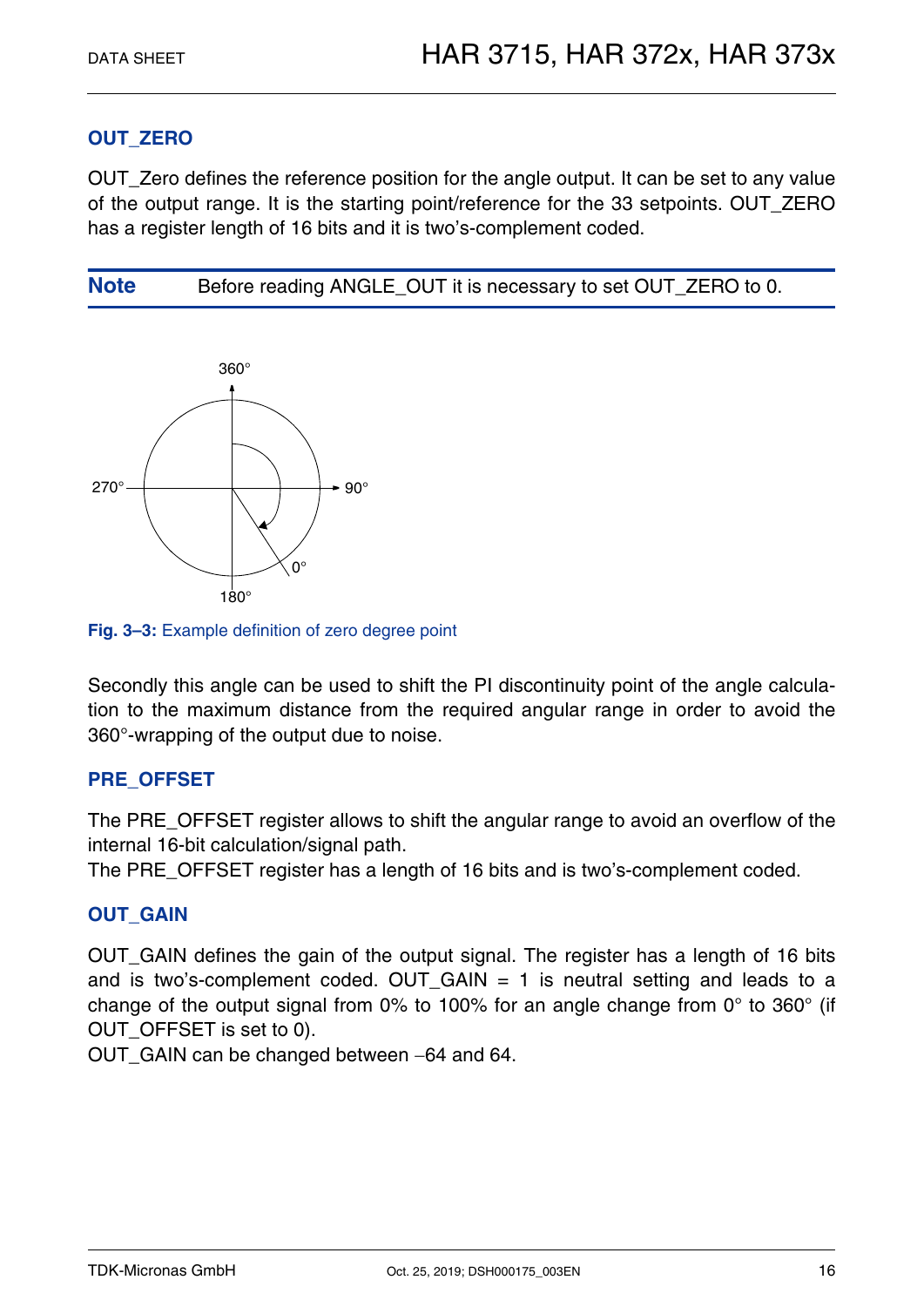#### **OUT\_OFFSET**

OUT OFFSET defines the offset of the output signal. The register has a length of 16 bits and is two's complement coded. OUT OFFSET = 0 is neutral setting and leads to a change of the output signal from 0% to 200% of full scale for an angle change from 0° to 360° (If OUT GAIN is set to 1).

OUT\_Offset can be changed between 200% and 200% of full scale. OUT\_OFFSET = 0 leads to a voltage offset of 0% of full scale and OUT  $OFFSET = 32768$  leads to a offset of  $-200\%$  of  $V_{\text{SUP}}$ .

#### **Clamping Levels (CLAMP-LOW & CLAMP-HIGH)**

The clamping levels CLAMP\_LOW and CLAMP\_HIGH define the maximum and minimum output voltage of the analog output. The clamping levels can be used to define the diagnosis band for the sensor output. Both registers have a length of 16 bits and are two's-complemented coded. Both clamping levels can have values between 0% and 100% of full scale.

#### **Magnetic Range Check**

The magnetic range check uses the magnitude output and compares it with an upper and lower limit threshold defined by the registers MAG-LOW and MAG-HIGH. If either low or high limit is exceeded then the sensor will indicate it with an overflow on the sensors output (output high clamping).

#### **MAG-LOW**

MAG-LOW defines the low level for the magnetic-field range check function. This register has a length of 16 bits and is two's complement number.

#### **MAG-HIGH**

MAG-HIGH defines the high level for the magnetic-field range check function. This register has a length of 16 bits and is two's complement number.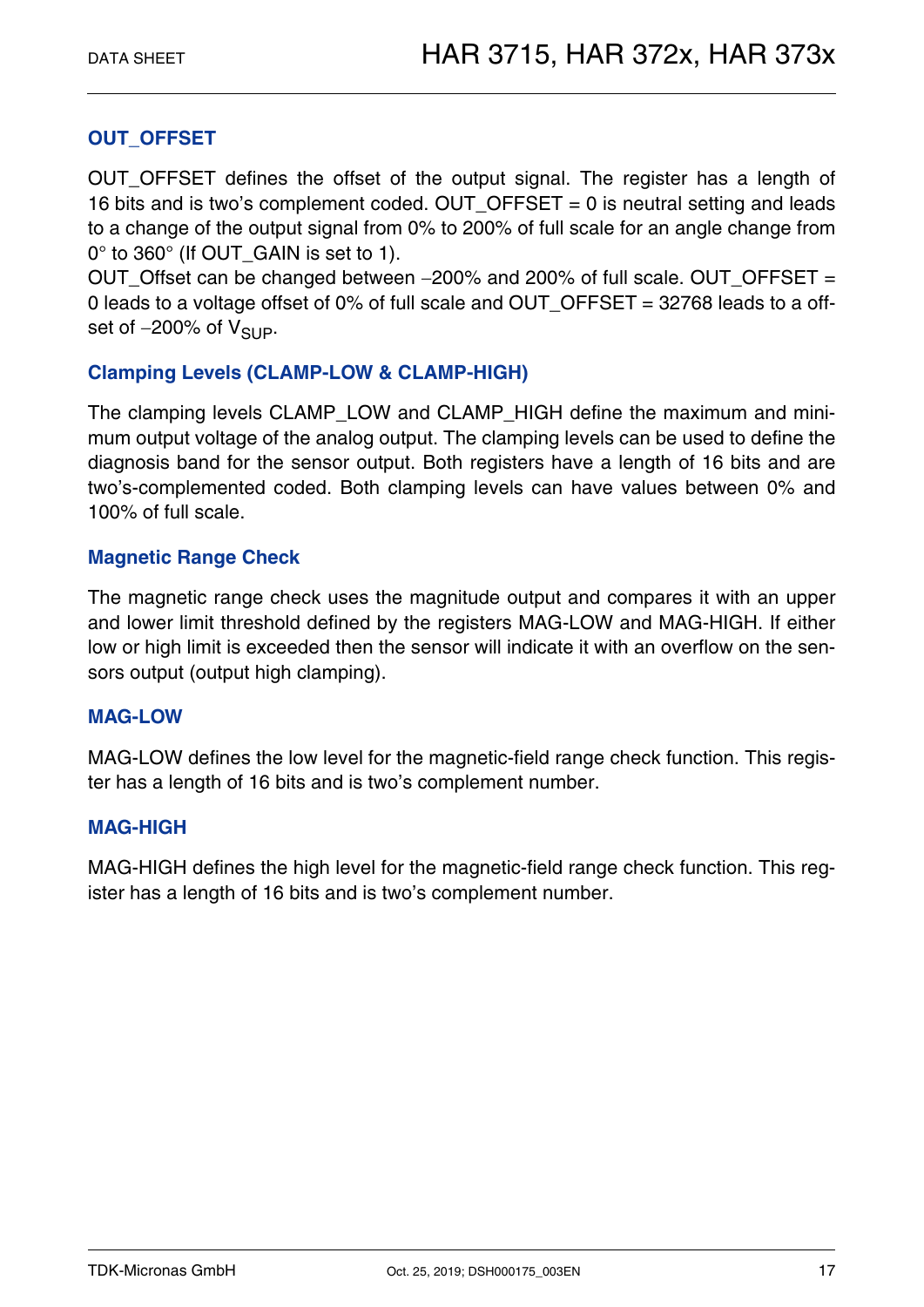#### **Low-Pass Filter**

With the LP\_Filter register it is possible to select different -3dB frequencies for HAR 37xy. The low-pass filter is a first-order digital filter and the register is 16-bit organized. Various typical filter frequencies between 4 kHz (no filter) and 10 Hz are available.



**Fig. 3–4:** 3dB filter frequency vs. LP\_FILTER codes

#### **Modulo Select**

The MODULO\_Select register is only available in HAR 3715. With this register, the customer can switch between Modulo 90° and 120° output.

HAR 3715 is splitting the 360° measurement range either into four repetitive 90° (MOD 90°) or three 120° (MOD 120°) segments.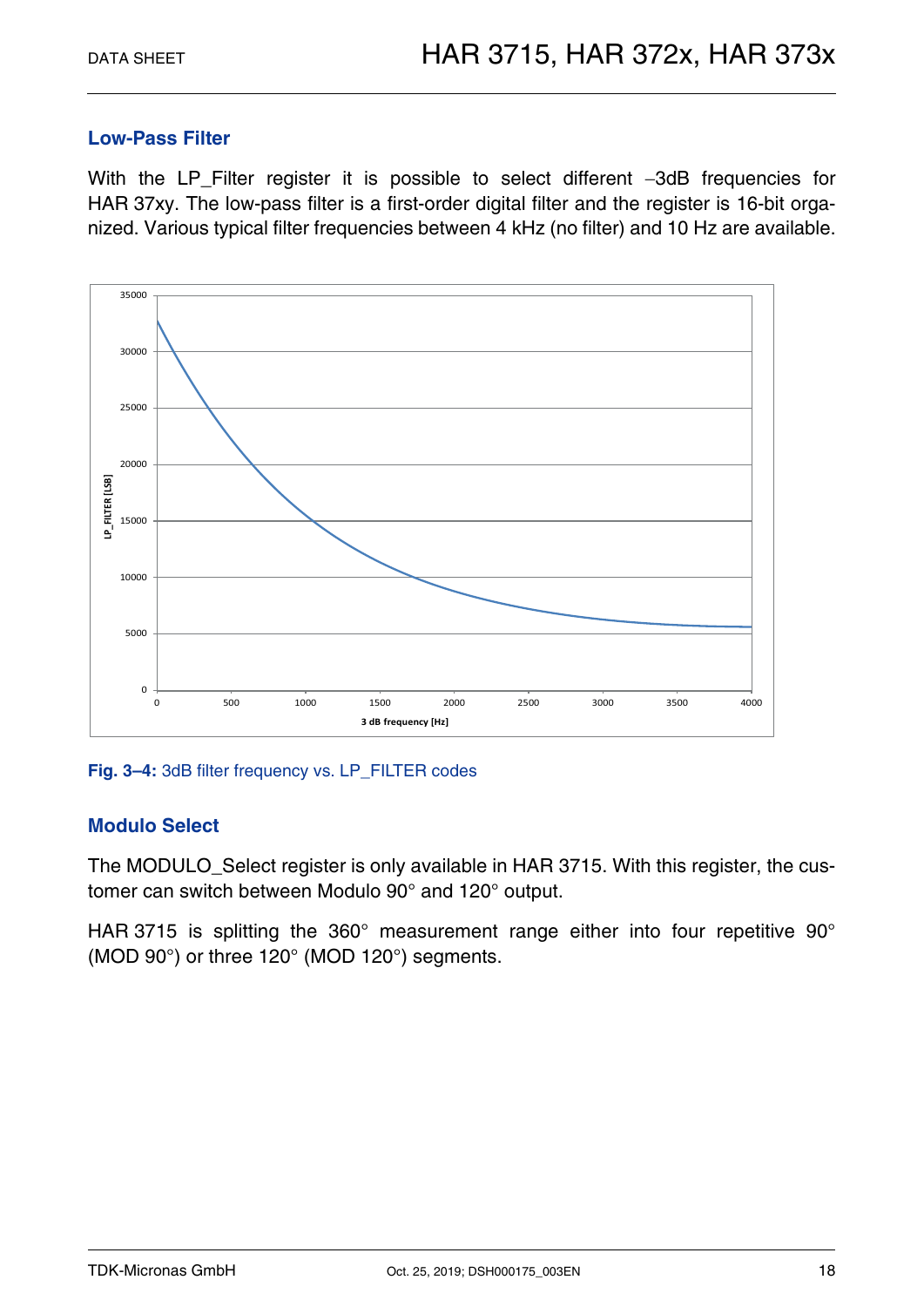## <span id="page-18-0"></span>**3.3. Output Linearization**

In certain applications (e.g. through shaft applications or position measurements) it is required to linearize the output characteristic. The resulting output characteristic "value vs. angle/position" is not a linear curve as in the ideal case. But it can be linearized by applying an inverse nonlinear compensation curve.



**Fig. 3–5:** Example for output linearization

For this purpose the compensation curve will be divided into 33 segments with equal distance. Each segment is defined by two setpoints, which are stored in EEPROM. Within the interval, the output is calculated by linear interpolation according to the position within the interval.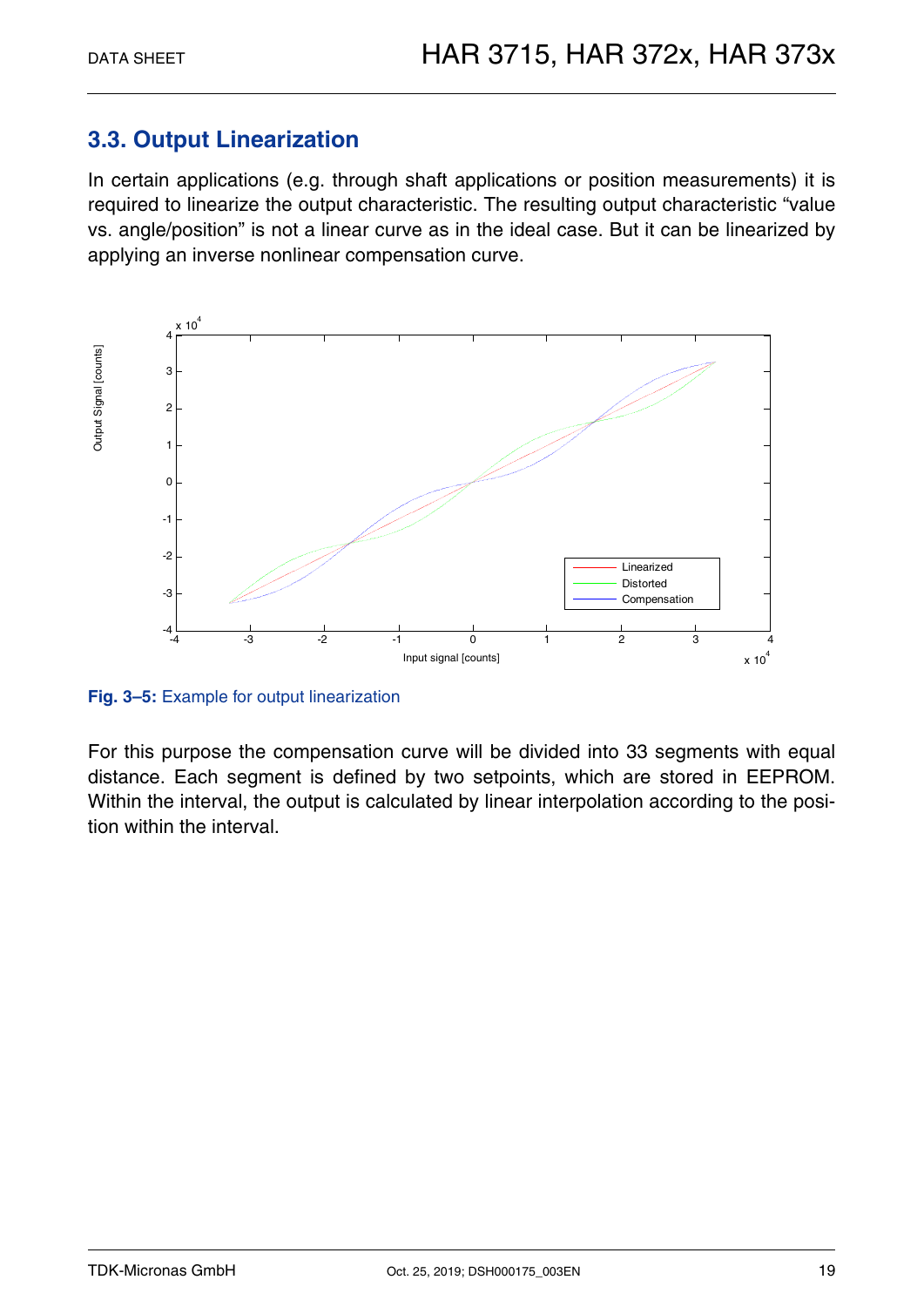



The constraint of the linearization is that the input characteristic has to be a monotonic function. In addition, it is recommended that the input does not have a saddle point or inflection point, i.e. regions where the input is nearly constant. This would require a high density of set points.

To do a linearization the following steps are necessary:

- Measure output characteristics over full range
- Find the inverse (point-wise mirroring the graph on the bisectrix)
- Do a spline fit on the inverse
- Insert digital value of set point position into spline fit function for each set point (0, 1024, 2048 ... 32768)
- Resulting values can be directly entered into the EEPROM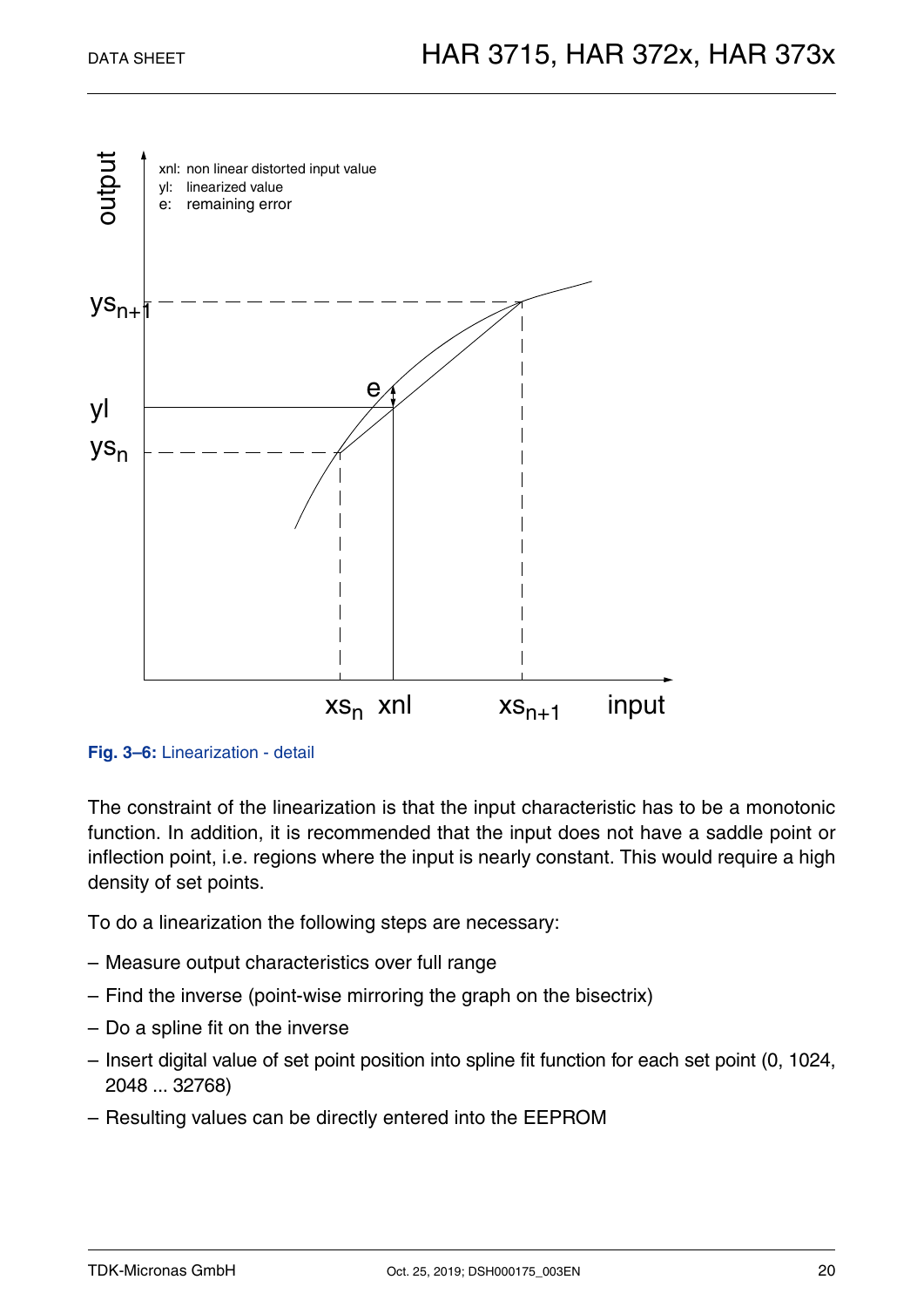## <span id="page-20-0"></span>**3.4. NVRAM Register**

#### **Customer Setup**

The CUST\_SETUP register is a 16-bit register that enables the customer to activate various functions of the sensor like diagnosis modes, functionality mode, customer lock, communication protocol speed, etc.

| Bit no.        | <b>Function</b>                     | <b>Description</b>                                                                                                                                                                                                                                                                                         |  |
|----------------|-------------------------------------|------------------------------------------------------------------------------------------------------------------------------------------------------------------------------------------------------------------------------------------------------------------------------------------------------------|--|
| 15             | None                                | Reserved                                                                                                                                                                                                                                                                                                   |  |
| 14             | <b>EEPROM Self-Test</b>             | <b>EEPROM Self-Test Mode (latched)</b><br>0: Running during Power-Up<br>1: Continuously                                                                                                                                                                                                                    |  |
| 13             | Communication speed                 | BiPhase-M protocol speed<br>$0:$ typ. 1 ms<br>1: typ. 0.25 ms                                                                                                                                                                                                                                              |  |
| 12             | <b>DIGMOD</b>                       | Output format for HAR 373x devices<br>0: PWM output<br>1: SENT output                                                                                                                                                                                                                                      |  |
| 11:10          | <b>PWMFREQ</b>                      | Defines the frequency of the PWM output for HAR 373x devices only<br>$0:1$ kHz<br>$1:500$ Hz<br>2:200 Hz<br>3: 2 kHz (11 bits)                                                                                                                                                                             |  |
| 9:8            | <b>Output Short Detection</b>       | 0: Disabled<br>1: High & low side over current detect. Error Band = High: OUT = Vsup<br>Error Band = Low: $OUT = GND$<br>2: High & low side over current detect. Error Band = High: OUT = GND<br>Error Band = Low: $OUT = V_{SUP}$<br>3: Low side over current detection<br>$OUT = Tristate$ in error case |  |
| $\overline{7}$ | <b>Error Band</b>                   | Error band selection for locked devices (Customer Lock bit set).<br>0: High error band (Vsup)<br>1: Low error band (GND)<br>The sensor will always go to high error band as long as it is not<br>locked (Customer Lock bit not set).                                                                       |  |
| 6              | Burn-In Mode                        | 0: Disabled<br>1: Enabled                                                                                                                                                                                                                                                                                  |  |
| 5              | <b>Functionality Mode</b>           | 0: Extended<br>1: Normal<br>(see Section 4.9. on page 31)                                                                                                                                                                                                                                                  |  |
| 4              | <b>Communication Mode</b><br>(POUT) | Communication via output pin<br>0: Disabled<br>1: Enabled                                                                                                                                                                                                                                                  |  |
| 3              | <b>Overvoltage Detection</b>        | 0: Overvoltage detection active<br>1: Overvoltage detection disabled                                                                                                                                                                                                                                       |  |

<span id="page-20-2"></span><span id="page-20-1"></span>**Table 3–1:** Customer Setup Register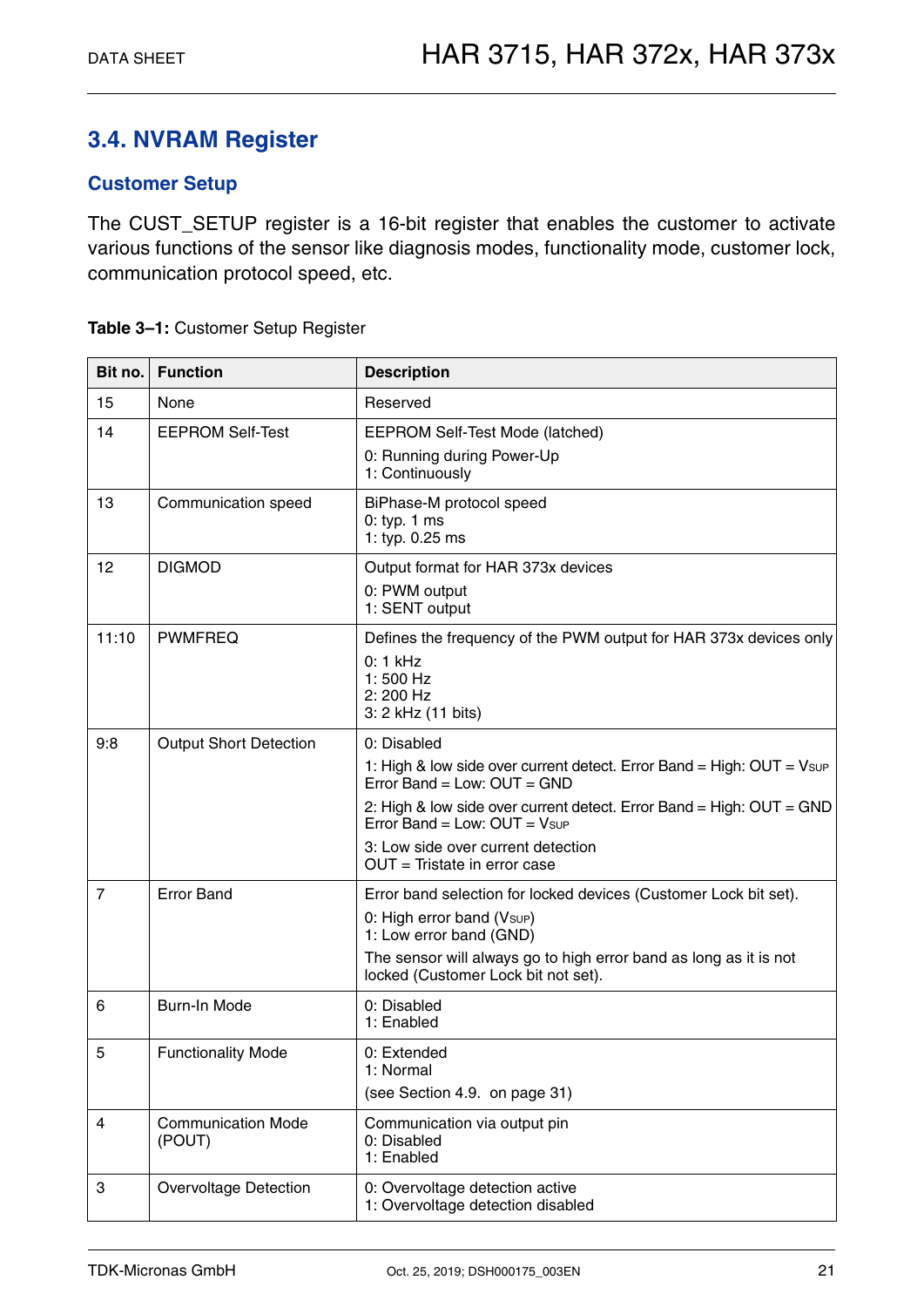| Bit no. | <b>Function</b>      | <b>Description</b>                                                                                      |
|---------|----------------------|---------------------------------------------------------------------------------------------------------|
| 2       | Diagnosis Latch      | Latching of diagnosis bits<br>0: No latching<br>1: Latched till next POR (Power-On Reset)               |
|         | Diagnosis            | 0: Diagnosis errors force output to error band<br>1: Diagnosis errors do not force output to error band |
|         | <b>Customer Lock</b> | Bit must be set to 1 to lock the sensor memory                                                          |

**Table 3–1:** Customer Setup Register, continued

The Output Short Detection feature is implemented to detect a short circuit between two sensor outputs. The customer can define how the sensor should signalize a detected short circuit (see table above). The time interval in which the sensor is checking for an output short and the detectable short circuit current are defined in [Section 4.9. on page 31](#page-30-1).

This feature should only be used in case that two sensors are used in one module to detect a short between their outputs. In case that the Output Short Detection is not active both sensors will try to drive their output voltage and the resulting voltage will be within the valid signal band.

**Note** The Output Short Detection feature is only active after setting the Customer Lock bit and a power-on reset.

## <span id="page-21-0"></span>**3.5. On-board Diagnostic Features**

The HAR 37xy features two groups of diagnostic functions. The first group contains basic functions that are always active. The second group can be activated by the customer and contains supervision and self-tests related to the signal path and sensor memory.

#### **Diagnostic features that are always active:**

- Wire break detection for supply and ground line
- Undervoltage detection
- Thermal supervision of output stage (overcurrent, short circuit, etc.)
- EEPROM self-test at power-on

#### **Diagnostic features that can be activated by customer:**

- continuous EEPROM self-test
- ROM parity check
- Output signal clamping
- A/D converter clipping
- Continuous DSP self-test
- Magnetic range detection
- Overvoltage detection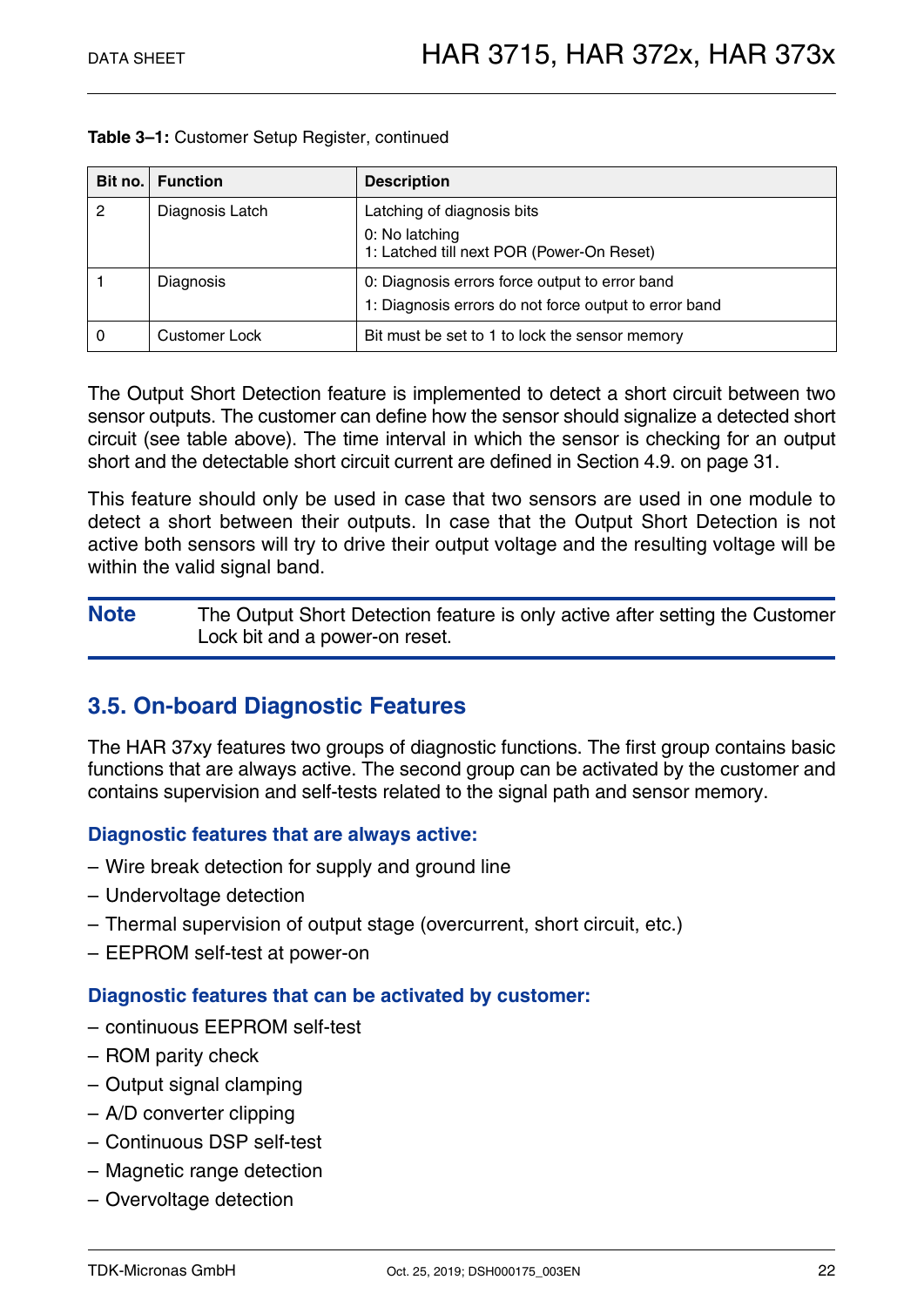In case of HAR 3715 and HAR 372x, the sensor indicates a fault immediately by switching the output signal to the selected error band in case that the diagnostic mode is activated by the customer. The customer can select if the output goes to the upper or lower error band by setting bit number 7 in the CUST SETUP register [\(Table on page 21](#page-20-1)). An output short drives the output to VSUP, GND or tristate depending of the customer settings as described in [Table 3–1 on page 21.](#page-20-2) Further details can be found in [Section 4.9. on page 31.](#page-30-1)

The sensor switches the output to tristate if an over temperature is detected by the thermal supervision. The sensor switches the output to ground in case of a  $V_{\text{SUP}}$  wire break and to VSUP in case of a GND wire break.

HAR 373x indicates a failure by changing the PWM frequency. The different errors are then coded in different duty-cycles.

| <b>Failure Mode</b>            | <b>Frequency</b> | <b>Duty-Cycle</b> |
|--------------------------------|------------------|-------------------|
| EEEPROM, ROM and DSP self-test | 50%              | 95%               |
| Magnetic field too low         | 50%              | 62.5%             |
| Magnetic field too high        | 50%              | 55%               |
| Overvoltage                    | 50%              | 75%               |
| Undervoltage                   | No PWM           | n.a.              |
| A/D converter clipping         | 50%              | 70%               |

**Table 3–2:** Failure indication for HAR 373x

In case of undervoltage, the PWM signal will be constantly 'high' or 'low' depending on the setting of bit number 7 in the CUST\_SETUP register. Default setting is 'high' level.

**Note** In case of an error the sensor changes the selected PWM frequency. Example: During normal operation the PWM frequency is 1 kHz, in case of an error 500 Hz.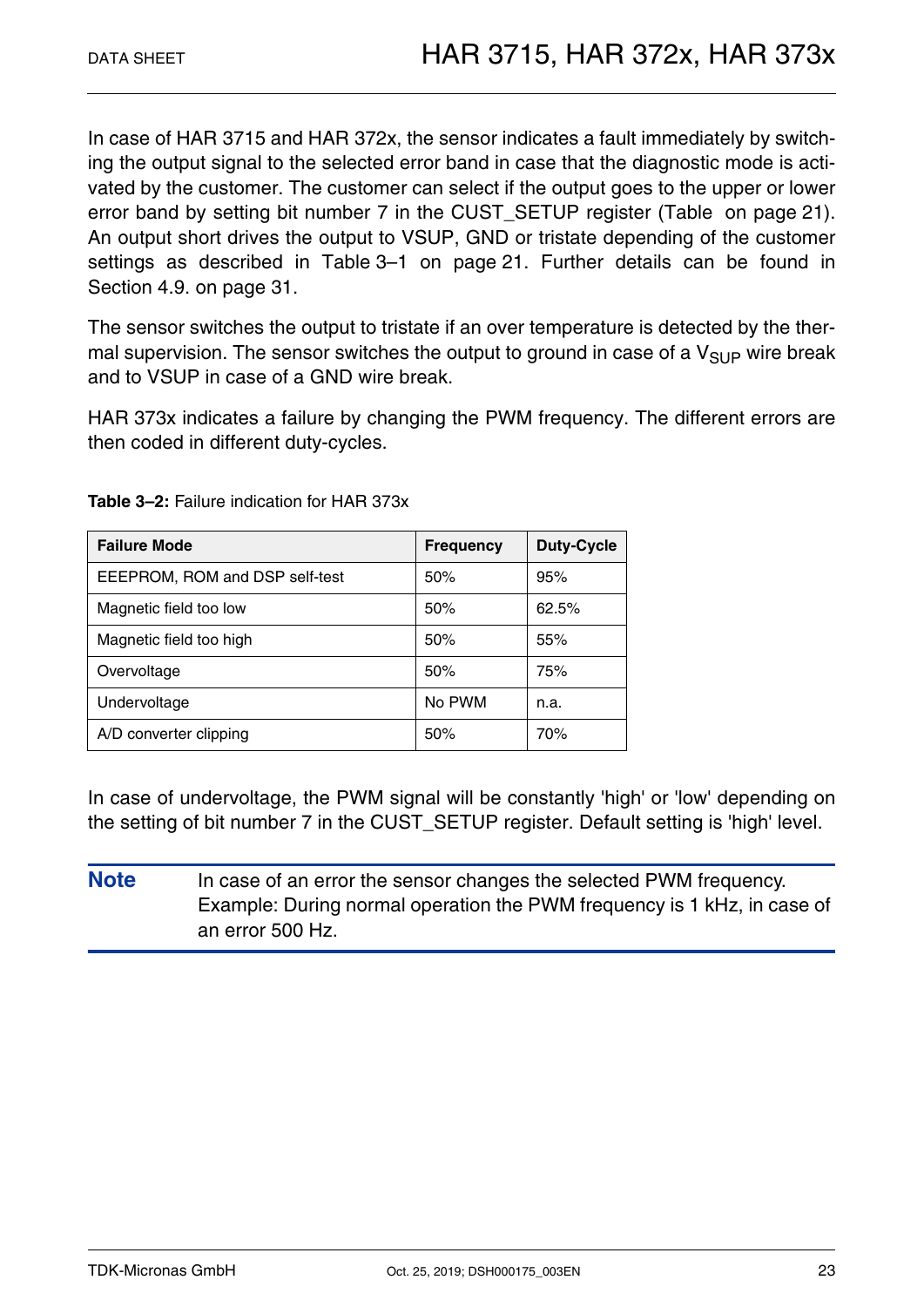## <span id="page-23-0"></span>**3.6. SENT Output**

The implementation of the SENT (Single Edge Nibble Transmission) interface of HAR 373x is according SAE J2716 release 2010-01.

[Fig. 3–7](#page-24-0) shows the general SENT protocol format. Every transmission starts with a low pulse. The signal is transmitted by the sensor as a series of pulses and data measured as falling to falling edge times.

The SENT telegram consists of a synchronization / calibration period, a status & communication nibble, three data nibbles, and a CRC nibble and a pause period. See [Section 4.9. on page 31](#page-30-1) for the timing parameters of a telegram.

All timing values in a SENT protocol are referenced to the clock tick time  $t_{\text{tick}}$ .

After reset the output is recessive high. The transmission starts with a low pulse of the synchronization phase ([Fig. 3–7\)](#page-24-0). Every low pulse has the same length specified by the parameter  $t_{\text{nlow}}$ . The synchronization period has always the same length of clock cycles. The clock variation is included in the parameter  $t<sub>sync</sub>$ . The following status and data nibbles always start with a low pulse with  $t_{\text{slow}}$ . The nibble high time of the status  $t<sub>stat</sub>$ , the data  $t<sub>d3.2.1</sub>$  and the CRC  $t<sub>crc</sub>$  depends on the transmitted value. Therefore, the message time of a SENT message depends on the tick time and the value which is transmitted by the message.

In order to synchronize the SENT messages to the measurement sampling rate an additional pause period is added, which is transmitted after the checksum nibble.

The time to transmit one message is calculated by:  $t_{\text{message}} = t_{\text{sync}} + t_{\text{stat}} + t_{\text{d3}} + t_{\text{d2}} + t_{\text{d1}} + t_{\text{crc}}$ 

The checksum nibble is a 4-bit CRC of the data nibbles only. The status & communication nibble is not included in the CRC calculation. The CRC is calculated using polynomial  $x^4 + x^3 + x^2 + 1$  with seed value of 5. See SAE J2716 for further CRC implementation details.

As recommended by the SAE J2716 an additional zero nibble in addition to the 3 data nibbles for the CRC calculation has been implemented. This is a safety measure against common errors in the last data nibble and the checksum.

In HAR 373x the transmitted data nibbles are generated based on the DAC register value. Special data codes have been implemented for error indication via the SENT interface. The angular or linear position information is coded in the signal range from 2 to 4087 LSB in the 12-bit range. [Table 3–3](#page-24-1) gives an overview on the data nibble content.

HAR 373x is not using the status nibble for additional information transmission.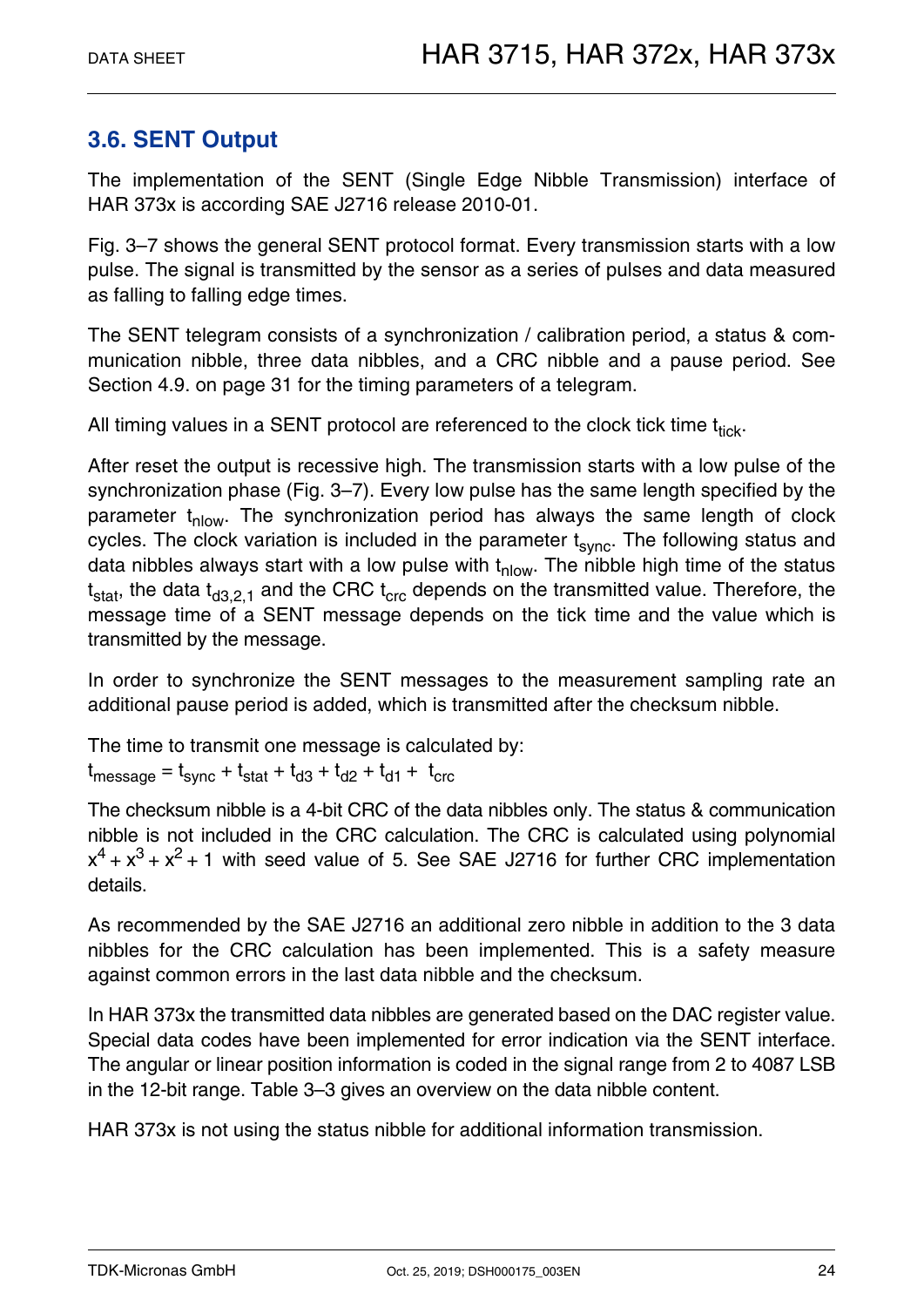<span id="page-24-1"></span>**Table 3–3:** Data Nibble Content SENT

| 12-bit value | <b>Definition</b>                                                                                 |
|--------------|---------------------------------------------------------------------------------------------------|
| 4092 to 4095 | Reserved                                                                                          |
| 4091         | Device Error: Device is failing in one of the self tests (EEPROM, ROM, DSP, Overvoltage)          |
| 4090         | Signal Path Error: MAG-HIGH or -LOW are exceeded, adder overflow or clipping of channel<br>1 or 2 |
| 4089         | Reserved                                                                                          |
| 4088         | Clamp-High: Upper signal range violation                                                          |
| 2 to 4087    | Angular or Position information                                                                   |
|              | Clamp-Low: Lower signal range violation                                                           |
| 0            | During Initialization - Power Up                                                                  |

The SENT protocol starts after the initialization time of the sensor to ensure valid data after power-up.



<span id="page-24-0"></span>**Fig. 3–7:** SENT protocol format with 3 data nibbles and pause period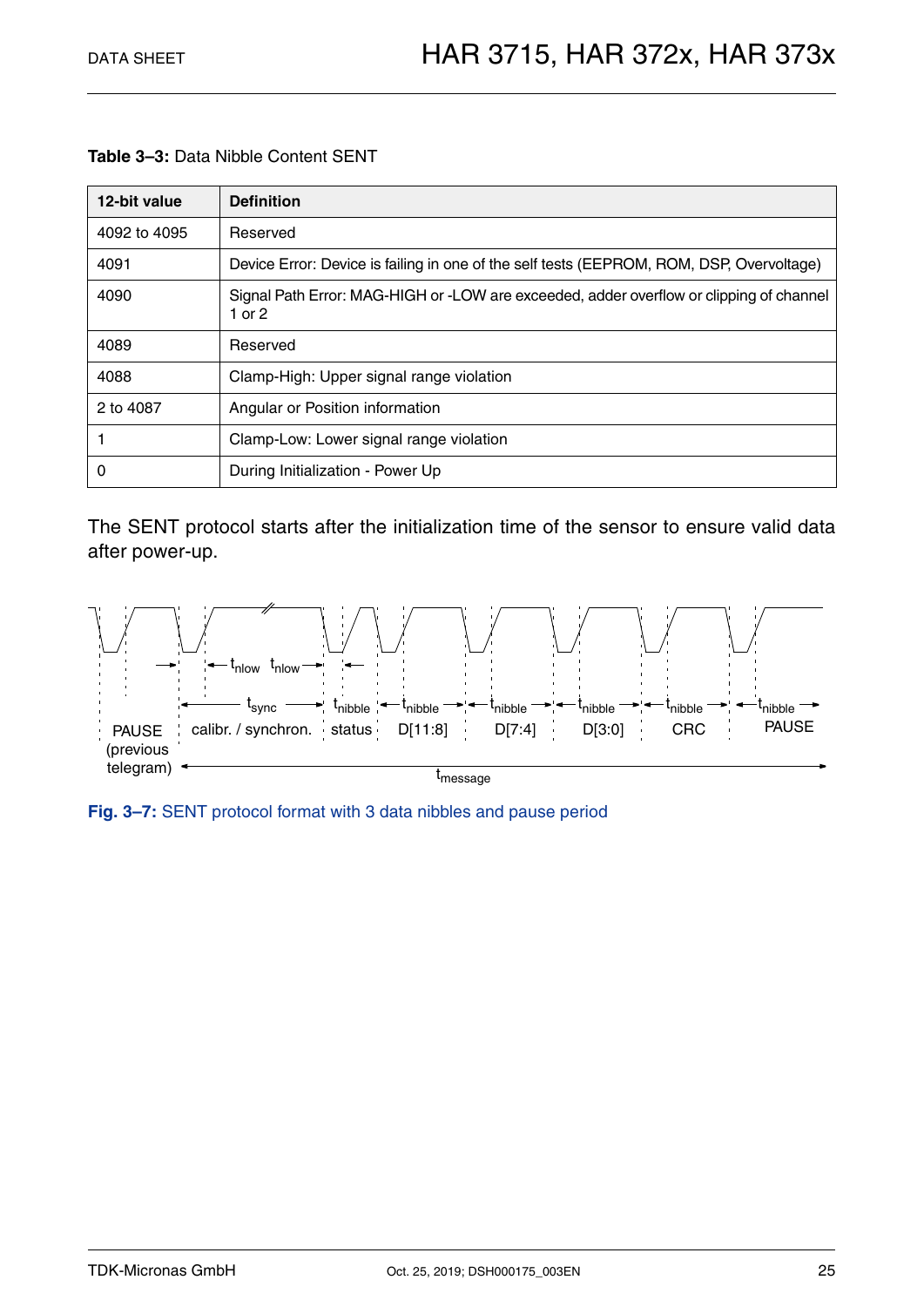## <span id="page-25-0"></span>**4. Specifications**

## <span id="page-25-1"></span>**4.1. Outline Dimensions**



**Fig. 4–1: SOIC8-1**: Plastic small outline IC package, 8 leads, gullwing bent, 150 mil Ordering code: DJ Weight approximately 0.076 g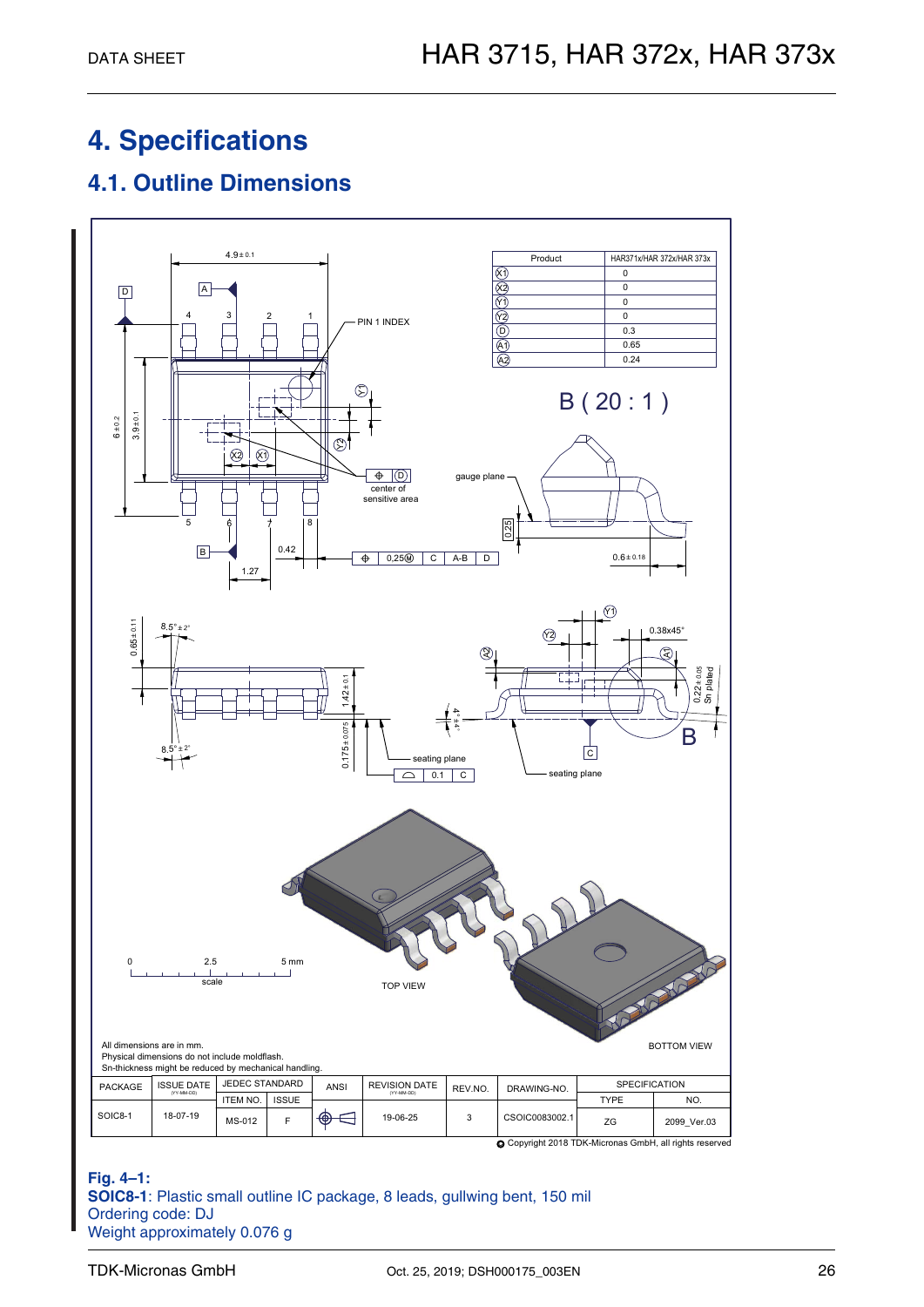## <span id="page-26-0"></span>**4.2. Soldering, Welding, Assembly**

Information related to solderability, welding, assembly, and second-level packaging is included in the document "Guidelines for the Assembly of Micronas Packages". It is available on the TDK-Micronas website (http://www.micronas.com/en/service-center/ downloads) or on the service portal (http://service.micronas.com).

### <span id="page-26-1"></span>**4.3. Storage and Shelf Life**

Information related to storage conditions of Micronas sensors is included in the document "Guidelines for the Assembly of Micronas Packages". It gives recommendations linked to moisture sensitivity level and long-term storage.

It is available on the TDK-Micronas website (http://www.micronas.com/en/service-center/downloads) or on the service portal (http://service.micronas.com).

### <span id="page-26-2"></span>**4.4. Size of Sensitive Area**

Hall plate are  $= 275 \mu m \times 275 \mu m$ 

See Fig. 4-1 on page xy for more information on the Hall plate position.

## <span id="page-26-3"></span>**4.5. Definition of Magnetic-Field Vectors**

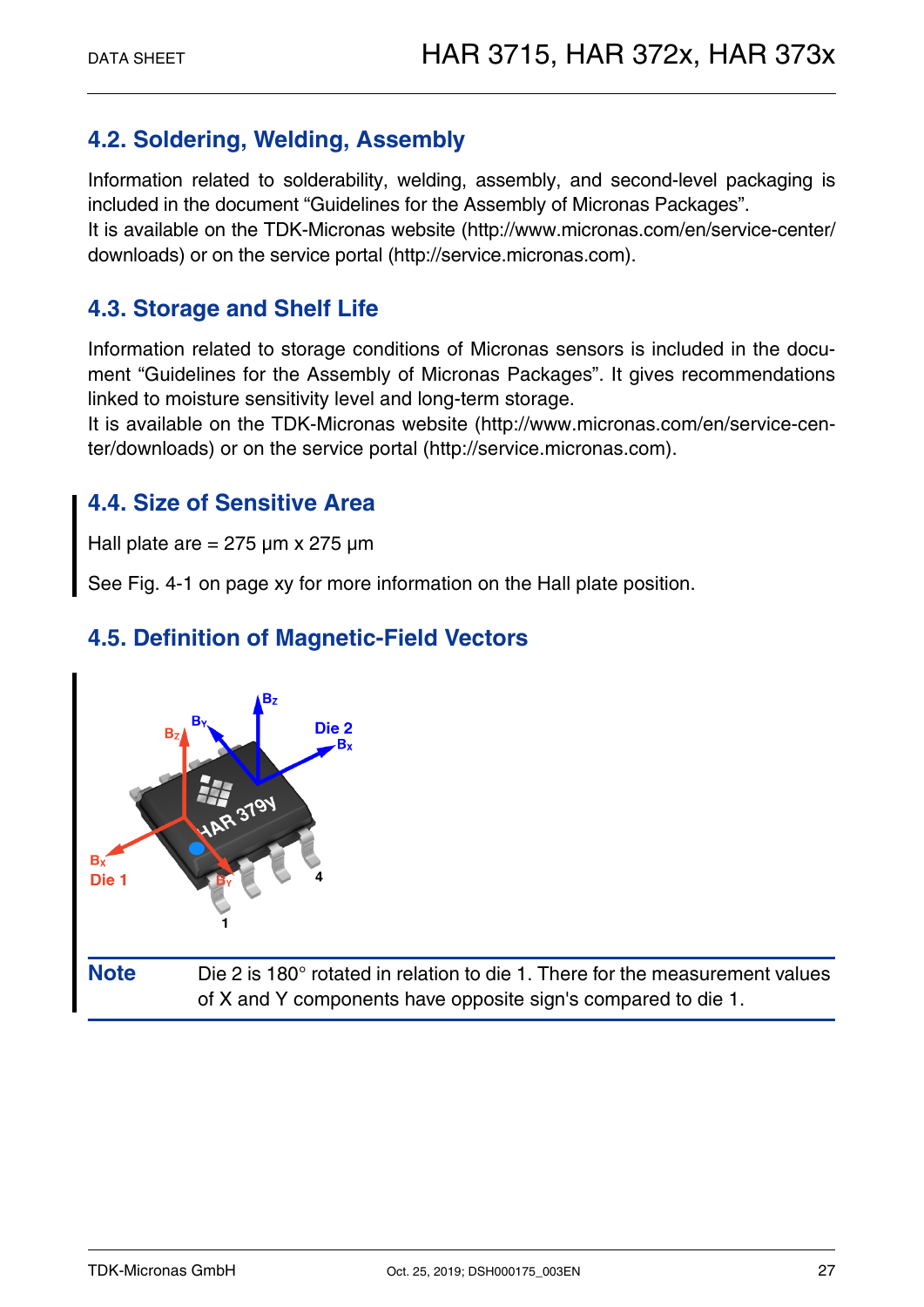## <span id="page-27-0"></span>**4.6. Pin Connections and Short Description**

|   | Pin No.      | <b>Pin Name</b>   | <b>Type</b>   | <b>Short Description</b>               |
|---|--------------|-------------------|---------------|----------------------------------------|
|   | Die 1        |                   |               |                                        |
|   | 1            | VSUP1             | <b>SUPPLY</b> | Supply Voltage Pin1                    |
|   | $\mathbf{2}$ | GND <sub>1</sub>  | <b>GND</b>    | Ground 1                               |
| I | 3            | TEST <sub>1</sub> | I/O           | Test 1                                 |
|   | 4            | OUT <sub>1</sub>  | 1/O           | Push-Pull Output and Programming Pin 1 |
|   | Die 2        |                   |               |                                        |
|   | 5            | VSUP <sub>2</sub> | <b>SUPPLY</b> | Supply Voltage Pin 2                   |
|   | 6            | GND <sub>2</sub>  | <b>GND</b>    | Ground 2                               |
|   | 7            | TEST <sub>2</sub> | 1/O           | Test 2                                 |
|   | 8            | OUT <sub>2</sub>  | I/O           | Push-Pull Output and Programming Pin 2 |



**Fig. 4–2:** Pin configuration

### **Note** It is recommended to connect the TEST1 pin to GND1 and to connect the TEST2 pin to GND2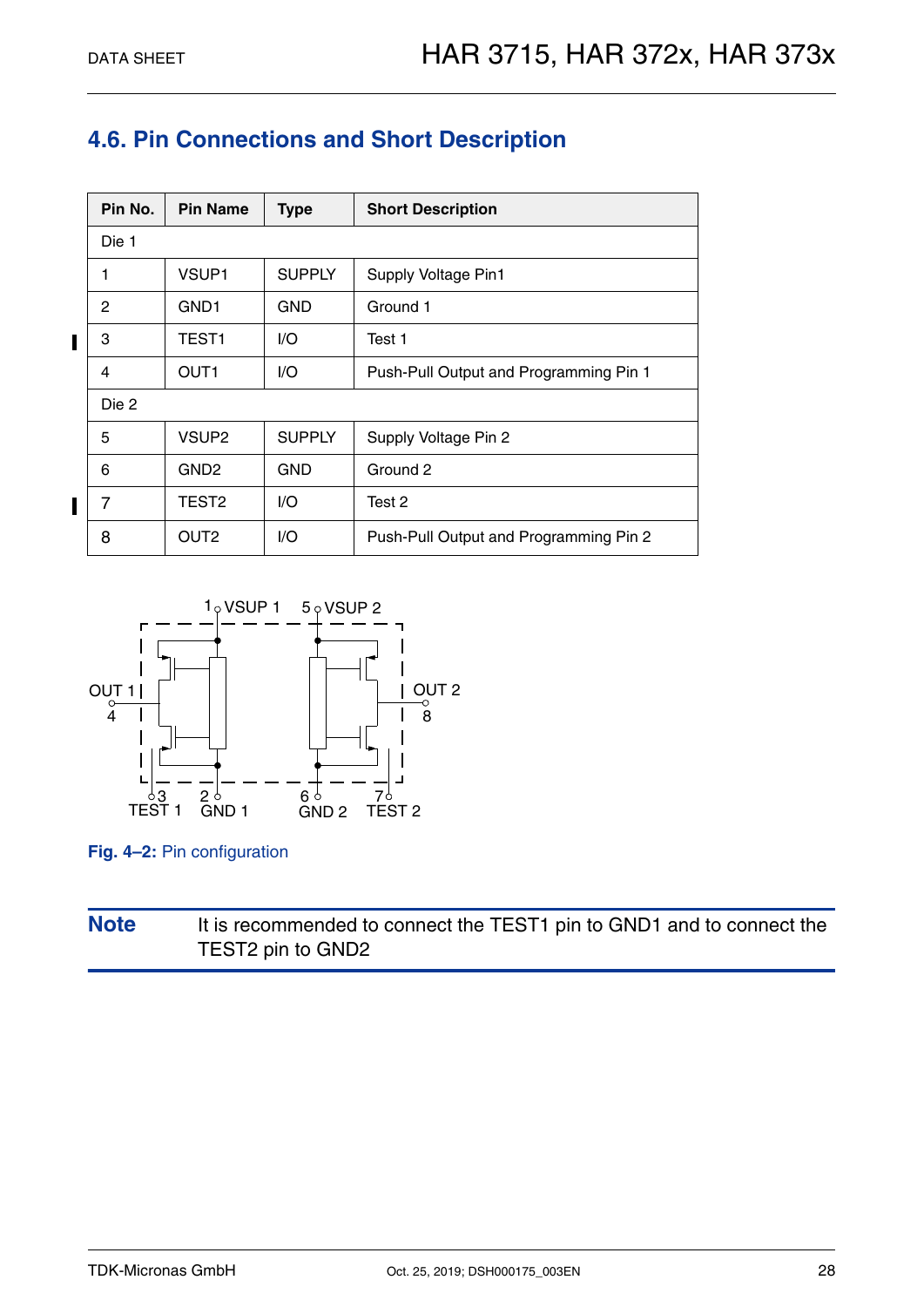## <span id="page-28-0"></span>**4.7. Absolute Maximum Ratings**

Stresses beyond those listed in the "Absolute Maximum Ratings" may cause permanent damage to the device. This is a stress rating only. Functional operation of the device at these conditions is not implied. Exposure to absolute maximum rating conditions for extended periods will affect device reliability.

This device contains circuitry to protect the inputs and outputs against damage due to high static voltages or electric fields; however, it is advised that normal precautions be taken to avoid application of any voltage higher than absolute maximum-rated voltages to this high-impedance circuit.

**Symbol Parameter Pin Min. Max. Unit Condition**  $V_{SIIP}$  Supply Voltage  $VSIIPx$  |  $-18$  |  $18$  |  $V$  |  $t < 1 h^{3}$ VOUT Output Voltage OUTx 6 18 V t < 1 h 3)  $V_{\text{OUT}} - V_{\text{SUP}}$  Excess of Output Voltage over Supply Voltage VSUPx, OUTx – 2 | V  $I_{\text{OUT}}$  | Continuous Output Current | OUTx | -10 | 10 | mA T<sub>J</sub> Junction Temperature under Bias 50 190 °C 1) T<sub>storage</sub> | Transportation/Short Term Storage Temperature  $-50$  150  $\degree$  Device only without packing material  $B_{\text{max}}$  | Magnetic Field  $\vert - \vert$  unlimited | unlimited | T V<sub>ESD</sub> | ESD Protection | VSUPx, OUTx, GNDx, TESTx  $-2$  2  $\left| 2 \right|$  kV  $\left| 2 \right|$  For all pin combinations (including die 1 to die 2) VSUP1, OUT1, GND1, TEST1  $-4$  4  $\left| 4 \right|$  kV  $\left| 2 \right|$  For all pin combinations (die 1 only) VSUP2, OUT2, GND2, TEST2  $-4$  4  $\left| 4 \right|$  kV  $\left| 2 \right|$  For all pin combinations (die 2 only)  $1)$  For 96 h - Please contact TDK-Micronas for other temperature requirements <sup>2)</sup> AEC-Q100-002 (100 pF and 1.5 k $\Omega$ )

All voltages listed are referenced to ground (GND).

3) No cumulated stress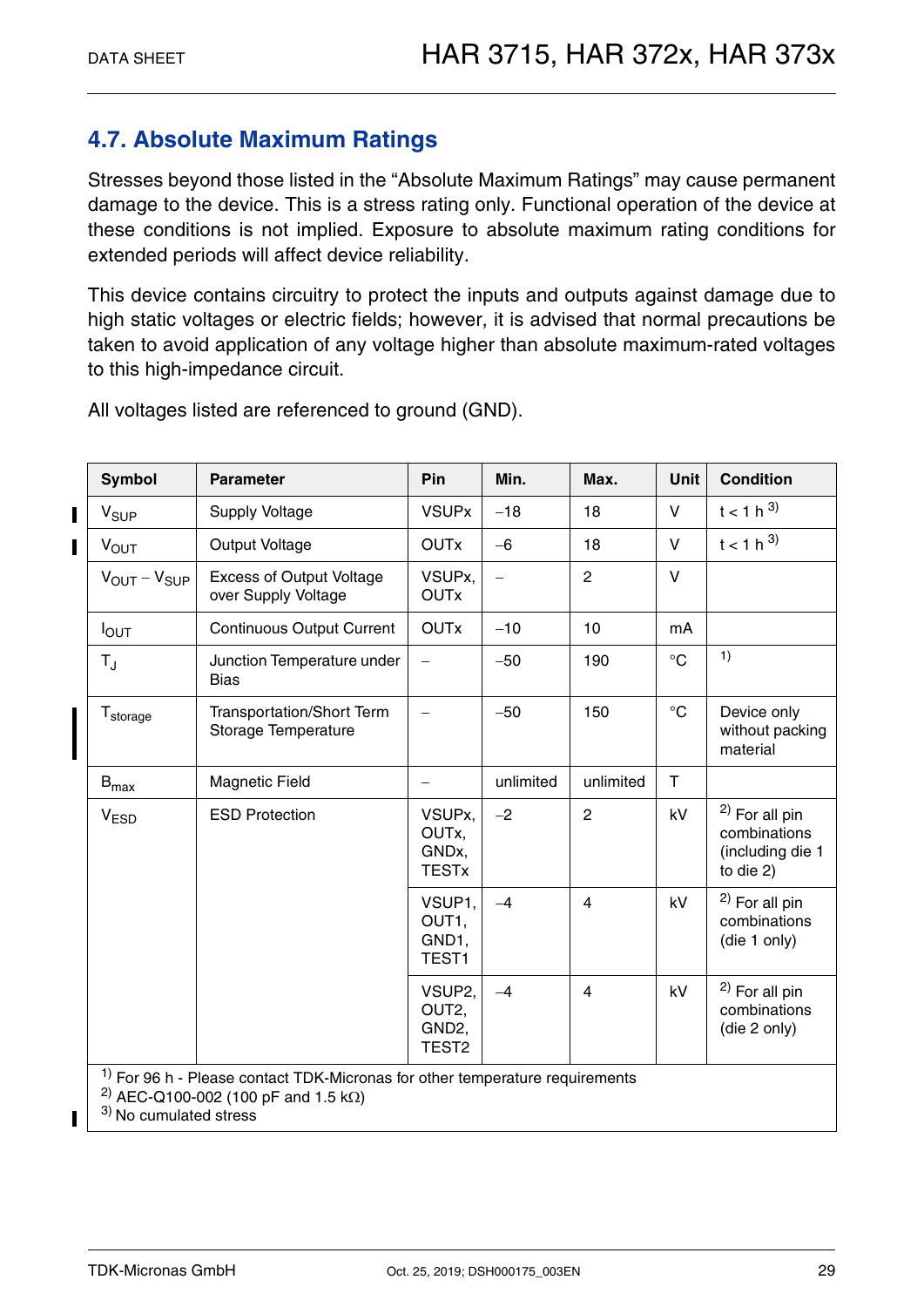## <span id="page-29-0"></span>**4.8. Recommended Operating Conditions**

Functional operation of the device beyond those indicated in the "Recommended Operating Conditions/Characteristics" is not implied and may result in unpredictable behavior, reduce reliability and lifetime of the device.

| <b>Symbol</b>    | <b>Parameter</b>                                                                                                                                                                                                                                                                                                                                                                                         | Pin          | Min.                      | Typ.       | Max.                     | <b>Unit</b>  | <b>Condition</b>                                                          |
|------------------|----------------------------------------------------------------------------------------------------------------------------------------------------------------------------------------------------------------------------------------------------------------------------------------------------------------------------------------------------------------------------------------------------------|--------------|---------------------------|------------|--------------------------|--------------|---------------------------------------------------------------------------|
| $V_{SUP}$        | Supply Voltage of one die                                                                                                                                                                                                                                                                                                                                                                                | <b>VSUPx</b> | 4.5<br>5.7                | 5.0<br>6.0 | 5.5<br>6.5               | V<br>v       | Normal Operation<br>During Programming                                    |
| $I_{\text{OUT}}$ | <b>Continuous Output Current</b>                                                                                                                                                                                                                                                                                                                                                                         | <b>OUTx</b>  | $-1.2$                    | $\equiv$   | 1.2<br>5.5               | mA<br>mA     | <b>HAR 3715 and</b><br><b>HAR 372x</b><br><b>HAR 373x</b>                 |
| $R_{\rm L}$      | <b>Load Resistor</b>                                                                                                                                                                                                                                                                                                                                                                                     | <b>OUTx</b>  | 5                         | 10         | $\overline{\phantom{m}}$ | $k\Omega$    | <b>HAR 3715 and</b><br><b>HAR 372x</b><br>pull-up & pull-down<br>resistor |
|                  |                                                                                                                                                                                                                                                                                                                                                                                                          |              | 1                         |            |                          | kΩ           | HAR 373x pull-up<br>resistor                                              |
| $C_L$            | Load Capacitance                                                                                                                                                                                                                                                                                                                                                                                         | <b>OUTx</b>  | 0.33<br>$\qquad \qquad -$ | 47         | 330<br>1                 | nF<br>nF     | <b>HAR 3715 and</b><br><b>HAR 372x</b><br><b>HAR 373x</b>                 |
| N <sub>PRG</sub> | Number of Memory Pro-<br>gramming Cycles <sup>1)</sup>                                                                                                                                                                                                                                                                                                                                                   |              | -                         |            | 100                      | cycles       | $0 °C < T_{amb} < 55 °C$                                                  |
| $B_{AMP}$        | <b>Recommended Magnetic-</b><br><b>Field Amplitude</b>                                                                                                                                                                                                                                                                                                                                                   |              | ±20                       |            | ±100                     | mT           |                                                                           |
| $T_{\rm J}$      | Junction Temperature <sup>2)</sup>                                                                                                                                                                                                                                                                                                                                                                       |              | $-40$                     |            | 170                      | $^{\circ}$ C | for 1000 h                                                                |
|                  | <sup>1)</sup> The EEPROM is organized in three banks. Each bank contains up to 32 addresses. It is not allowed to<br>program only one single address within one of the three banks. In case of programming one single<br>address the complete bank has to be programmed.<br><sup>2)</sup> Depends on the temperature profile of the application. Please contact TDK-Micronas for life time calculations. |              |                           |            |                          |              |                                                                           |

All voltages listed are referenced to ground (GNDx).

**Note** It is also possible to operate the sensor with magnetic fields down to  $\pm 5$  mT. For magnetic fields below ±20 mT the sensor performance will be reduced.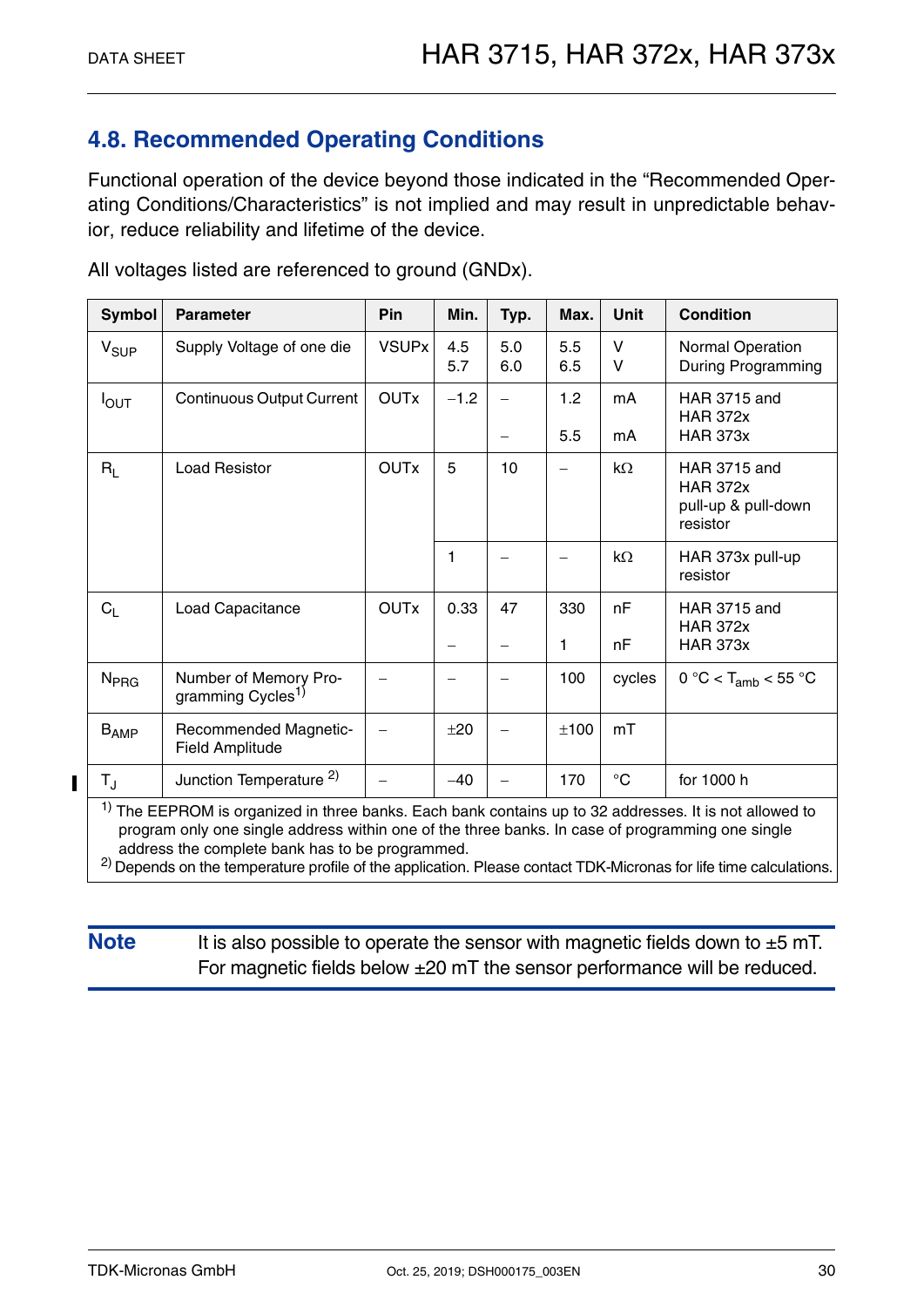## <span id="page-30-1"></span><span id="page-30-0"></span>**4.9. Characteristics**

at  $T_J = -40$  °C to 170 °C,  $V_{SUPX} = 4.5$  V to 5.5 V, GNDx = 0 V, after programming and locking of the sensor, at Recommended Operation Conditions if not otherwise specified in the column "Conditions".

Typical Characteristics for  $T_J = 25$  °C and  $V_{\text{SUPX}} = 5$  V.

| <b>Symbol</b>            | <b>Parameter</b>                                                                                    | Pin          |                          | <b>Limit Values</b>      |                          | Unit        | <b>Test Conditions</b>                                                                                        |
|--------------------------|-----------------------------------------------------------------------------------------------------|--------------|--------------------------|--------------------------|--------------------------|-------------|---------------------------------------------------------------------------------------------------------------|
|                          |                                                                                                     |              | Min.                     | Typ.                     | Max.                     |             |                                                                                                               |
| I <sub>SUP</sub>         | <b>Supply Current</b><br>over Tempera-<br>ture Range                                                | <b>VSUPx</b> | $\overline{\phantom{0}}$ | 8                        | 13                       | mA          | Current consumption of each die                                                                               |
|                          | Resolution <sup>1)</sup>                                                                            | <b>OUTx</b>  |                          | 12                       | $\qquad \qquad -$        | bit         | For HAR 3715/HAR 372x ratio-<br>metric to VSUPx                                                               |
|                          |                                                                                                     |              | $\overline{\phantom{0}}$ | 12                       | $\overline{\phantom{0}}$ | bit         | For HAR 373x (depends on<br>PWM Period)                                                                       |
| t <sub>Startup</sub>     | Start-up Time <sup>2)</sup>                                                                         | <b>OUTx</b>  | $\overline{\phantom{0}}$ | $\overline{\phantom{0}}$ | 1.7                      | ms          | $C_1 = 10$ nF (see Fig. 4-3 on<br>page 35)                                                                    |
|                          | <b>Overvoltage and Undervoltage Detection</b>                                                       |              |                          |                          |                          |             |                                                                                                               |
| V <sub>SUP, UV</sub>     | Undervoltage                                                                                        | <b>VSUPx</b> | 3.3                      | 3.9                      | 4.3                      | V           | <b>Functionality Mode: Normal</b>                                                                             |
|                          | <b>Detection Level</b>                                                                              |              | 3.1                      | 3.7                      | 4.1                      | $\vee$      | <b>Functionality Mode: Extended</b>                                                                           |
|                          |                                                                                                     |              |                          |                          |                          |             | CUST_SETUP register bit 5                                                                                     |
| V <sub>SUP, UVhyst</sub> | Undervoltage<br><b>Detection Level</b><br>Hysteresis <sup>2)</sup>                                  | <b>VSUPx</b> | $\equiv$                 | 200                      | $\overline{\phantom{0}}$ | mV          |                                                                                                               |
| V <sub>SUP, OV</sub>     | Overvoltage                                                                                         | <b>VSUPx</b> | 5.6                      | 6.2                      | 6.9                      | $\vee$      | <b>Functionality Mode: Normal</b>                                                                             |
|                          | <b>Detection Level</b>                                                                              |              | 8.5                      | 9.5                      | 10.4                     | $\vee$      | <b>Functionality Mode: Extended</b>                                                                           |
|                          |                                                                                                     |              |                          |                          |                          |             | CUST_SETUP register bit 5                                                                                     |
| V <sub>SUP, OVhyst</sub> | Overvoltage<br><b>Detection Level</b><br>Hysteresis <sup>2)</sup>                                   | <b>VSUPx</b> | $\overline{\phantom{0}}$ | 225                      | $\overline{\phantom{m}}$ | mV          |                                                                                                               |
|                          | <b>Output Voltage in Case of Error Detection</b>                                                    |              |                          |                          |                          |             |                                                                                                               |
| V <sub>SUP, DIAG</sub>   | Supply Voltage<br>required to get<br>defined Output<br>Voltage Level <sup>2)</sup>                  | <b>VSUPx</b> | $\overline{\phantom{0}}$ | 2.3                      | $\overline{\phantom{0}}$ | $\vee$      | Output behavior see Fig. 4-4 on<br>page 35                                                                    |
| V <sub>Error, Low</sub>  | Output Voltage<br>Range of Lower<br>Error Band <sup>2)</sup>                                        | <b>OUTx</b>  | $\mathbf 0$              |                          | $\overline{4}$           | $\%V_{SUP}$ | $V_{SUP}$ > $V_{SUPD IAG}$<br><b>Analog Output</b><br>$5 k\Omega \le R_1 \le 200 k\Omega$                     |
| V <sub>Error, High</sub> | Output Voltage<br>Range of Upper<br>Error Band <sup>2)</sup>                                        | <b>OUTx</b>  | 96                       |                          | 100                      | $\%V_{SUP}$ | $V_{SUP}$ > $V_{SUP, D IAG}$<br><b>Analog Output</b><br>$5 \text{ k}\Omega \leq R_1 \leq 200 \text{ k}\Omega$ |
|                          | <sup>1)</sup> Guaranteed by Design<br><sup>2)</sup> Characterized on small sample size, not tested. |              |                          |                          |                          |             |                                                                                                               |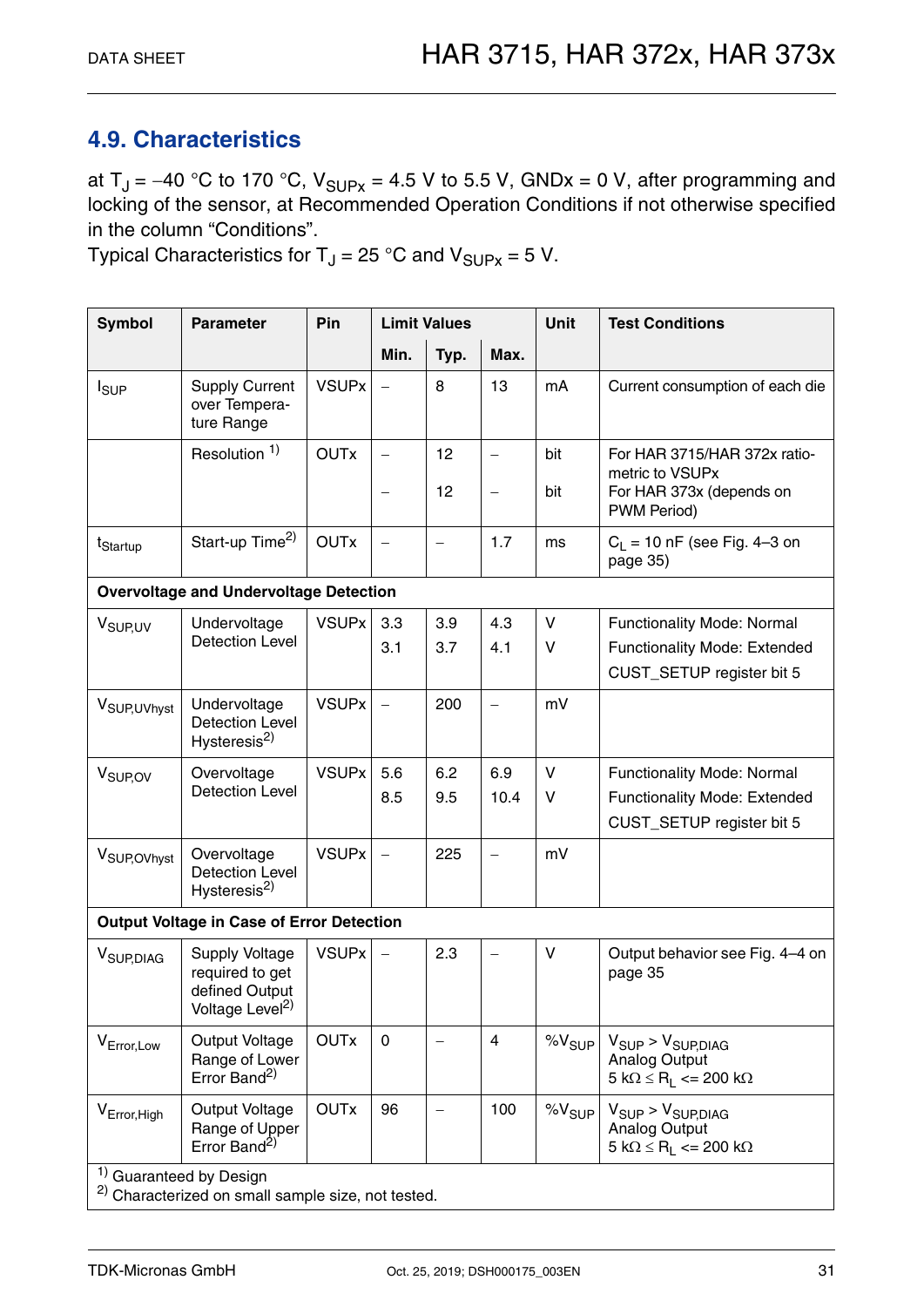$\overline{\phantom{a}}$ 

| <b>Symbol</b>        | <b>Parameter</b>                                                                                    | Pin         |                          | <b>Limit Values</b>      |                   | <b>Unit</b>       | <b>Test Conditions</b>                                                                                                       |  |  |  |  |
|----------------------|-----------------------------------------------------------------------------------------------------|-------------|--------------------------|--------------------------|-------------------|-------------------|------------------------------------------------------------------------------------------------------------------------------|--|--|--|--|
|                      |                                                                                                     |             | Min.                     | Typ.                     | Max.              |                   |                                                                                                                              |  |  |  |  |
|                      | <b>Output Short Detection Parameter</b>                                                             |             |                          |                          |                   |                   |                                                                                                                              |  |  |  |  |
| tocp                 | <b>Over Current</b><br>Detection<br>Time <sup>1</sup>                                               | <b>OUTx</b> | $\overline{\phantom{0}}$ | 128                      | $\qquad \qquad -$ | $\mu s$           |                                                                                                                              |  |  |  |  |
| t <sub>Timeout</sub> | <b>Time Period</b><br>without Over<br>Current<br>Detection <sup>2)</sup>                            | <b>OUTx</b> | $\overline{\phantom{0}}$ | 256                      | $\qquad \qquad -$ | ms                |                                                                                                                              |  |  |  |  |
| $I_{\text{OVC}}$     | Detectable Out-<br>put Short<br>Current <sup>1)</sup>                                               | <b>OUTx</b> | $\overline{\phantom{0}}$ | 10                       | $\qquad \qquad -$ | mA                |                                                                                                                              |  |  |  |  |
|                      | HAR 3715 and HAR 372x (Analog Output)                                                               |             |                          |                          |                   |                   |                                                                                                                              |  |  |  |  |
| $t_{\text{OSD}}$     | <b>Overall Signal</b><br>Delay <sup>1)</sup>                                                        | <b>OUTx</b> | $\overline{\phantom{0}}$ | 0.312                    | 0.343             | ms                | Overall signal delay from mag-<br>netic field input to sensor output.<br>Based on 8 kHz sample fre-<br>quency                |  |  |  |  |
| <b>DNL</b>           | <b>Differential Non-</b><br>Linearity of D/A<br>converter                                           | <b>OUTx</b> | $-3$                     | $\mathbf 0$              | 3                 | <b>LSB</b>        |                                                                                                                              |  |  |  |  |
| $E_R$                | Ratiometric<br>Error of Output<br>over tempera-<br>ture<br>(Error in $V_{OUT}$<br>$V_{SUP}$         | <b>OUTx</b> | $-0.12$                  | $\mathbf 0$              | 0.12              | $\frac{1}{2}$     | Max of $[VOUT5 - VOUT4.5$ and<br>$V_{\text{OUT5.5}} - V_{\text{OUT5}}$ at $V_{\text{OUT}} =$<br>10% and 90% V <sub>SUP</sub> |  |  |  |  |
| <b>INL</b>           | Non-Linearity of<br>D/A converter                                                                   | <b>OUTx</b> | $-0.1$                   | $\mathbf 0$              | 0.1               | $\%$              | % of supply voltage                                                                                                          |  |  |  |  |
| $\Delta V$ OFFSET    | D/A converter<br>offset drift over<br>temperature<br>range related to<br>$25 \, ^{\circ}$ C $^{2)}$ | <b>OUTx</b> | $-0.2$                   | 0                        | 0.2               | $\% \rm{V_{SUP}}$ |                                                                                                                              |  |  |  |  |
| <b>VOUTH</b>         | Output High<br>Voltage <sup>3)</sup>                                                                | <b>OUTx</b> | 93                       | —                        |                   | $\%V_{SUP}$       | $R_L$ Pull-up/-down = 5 k $\Omega$                                                                                           |  |  |  |  |
| $V_{\text{OUTL}}$    | Output Low<br>Voltage $3)$                                                                          | <b>OUTx</b> | $\overline{\phantom{0}}$ | $\overline{\phantom{0}}$ | $\overline{7}$    | $\%V_{SUP}$       | $R_L$ Pull-up/-down = 5 k $\Omega$                                                                                           |  |  |  |  |
|                      | <sup>1)</sup> Guaranteed by Design                                                                  |             |                          |                          |                   |                   |                                                                                                                              |  |  |  |  |

<sup>2)</sup> Characterized on small sample size, not tested.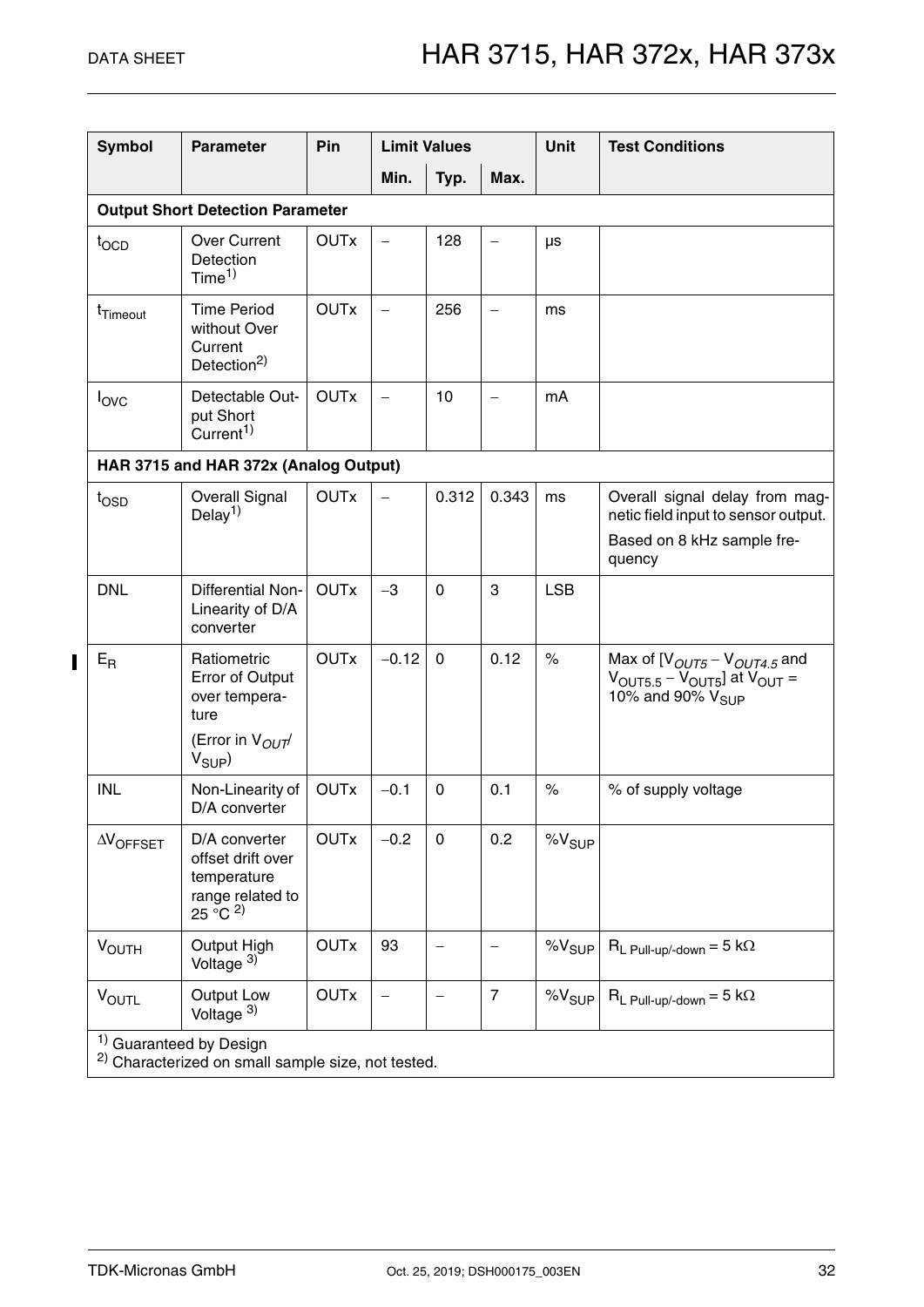| <b>Symbol</b>             | <b>Parameter</b>                                                                                                                                                                      | Pin         |                          | <b>Limit Values</b> |      | <b>Unit</b>  | <b>Test Conditions</b>                                                                                                                 |  |
|---------------------------|---------------------------------------------------------------------------------------------------------------------------------------------------------------------------------------|-------------|--------------------------|---------------------|------|--------------|----------------------------------------------------------------------------------------------------------------------------------------|--|
|                           |                                                                                                                                                                                       |             | Min.                     | Typ.                | Max. |              |                                                                                                                                        |  |
| <b>AVOUTCL</b>            | Accuracy of<br>Output Voltage<br>at Clamping<br>Low Voltage<br>over Tempera-<br>ture Range $^{2)}$                                                                                    | <b>OUTx</b> | $-30$                    | $\Omega$            | 30   | mV           | $R_L$ Pull-up/-down = 5 k $\Omega$<br>$V_{SUP} = 5V$                                                                                   |  |
| $\Delta V_{\text{OUTCH}}$ | Accuracy of<br>Output Voltage<br>at Clamping<br><b>High Voltage</b><br>over Tempera-<br>ture Range $^{2)}$                                                                            | <b>OUTx</b> | $-30$                    | $\mathbf 0$         | 30   | mV           |                                                                                                                                        |  |
| <b>OUT</b> Noise          | <b>Output Noise</b><br>RMS <sup>2)5)</sup>                                                                                                                                            | <b>OUTx</b> | $\overline{\phantom{0}}$ | 1.5                 | 3.7  | mV           | Output range 10% to 90%                                                                                                                |  |
| $R_{OUT}$                 | <b>Output Resis-</b><br>tance over Rec-<br>ommended<br>Operating<br>Range                                                                                                             | <b>OUTx</b> | $\overline{\phantom{0}}$ | 1                   | 10   | $\Omega$     | $V_{\text{OUTLmax}} \leq V_{\text{OUT}} \leq V_{\text{OUTHmin}}$                                                                       |  |
|                           | <b>Open-Circuit Detection</b>                                                                                                                                                         |             |                          |                     |      |              |                                                                                                                                        |  |
| $V_{OUT}$                 | Output voltage<br>at open V <sub>SUPx</sub><br>line                                                                                                                                   | <b>OUTx</b> | $\mathbf 0$              | $\mathbf 0$         | 0.15 | V            | $V_{SIIP} = 5 V$<br>$R_1^{(4)} = 10 \text{ k}\Omega$ to 200 k $\Omega$                                                                 |  |
|                           |                                                                                                                                                                                       |             | 0                        | $\mathbf 0$         | 0.2  | $\vee$       | $V_{SIIP} = 5 V$<br>5 kΩ >= R <sub>L</sub> <sup>4)</sup> < 10 kΩ                                                                       |  |
| <b>VOUT</b>               | Output voltage<br>at open GNDx<br>line                                                                                                                                                | <b>OUTx</b> | 4.85                     | 4.9                 | 5.0  | V            | $V_{SIIP} = 5 V$<br>$R_1^{(4)} = 10 \text{ k}\Omega$ to 200 k $\Omega$                                                                 |  |
|                           |                                                                                                                                                                                       |             | 4.8                      | 4.9                 | 5.0  | V            | $V_{\text{SUP}} = 5 V$<br>5 kΩ >= R <sub>1</sub> <sup>4)</sup> < 10 kΩ                                                                 |  |
|                           | <b>HAR 373x (Digital Output)</b>                                                                                                                                                      |             |                          |                     |      |              |                                                                                                                                        |  |
| <b>VOUTH</b>              | Output High<br>Voltage                                                                                                                                                                | <b>OUTx</b> | 4.8                      | 4.9                 |      | V            | $V_{SIIP} = 5 V$<br>$R_{Lpull-up\}/text{down} = 5 k\Omega$                                                                             |  |
| $V_{\text{OUTL}}$         | Output Low<br>Voltage                                                                                                                                                                 | <b>OUTx</b> |                          | 0.1                 | 0.2  | $\mathsf{V}$ | $V_{SIIP} = 5 V$<br>$R_{Lpull-up/\text{-down}} = 5 k\Omega$                                                                            |  |
|                           |                                                                                                                                                                                       |             |                          | 0.4                 | 0.65 | V            | <sup>2</sup> $V_{SUP}$ = 5 V<br>$R_{Lpull-up} = 1 k\Omega$                                                                             |  |
| $t_{rise}$                | Rise Time of<br>Digital Output <sup>2)</sup>                                                                                                                                          | <b>OUTx</b> |                          | 0.2                 | 0.4  | $\mu s$      | $V_{\text{SUP}} = 5$ V, R <sub>L Pull-up</sub> = 1 k $\Omega$<br>$C_1 = 1 nF$                                                          |  |
|                           | <sup>2)</sup> Characterized on small sample size, not tested.<br>reduced below $V_{\text{OUTI}}$ and above $V_{\text{OUTH}}$<br><sup>4)</sup> RL can be pull-up or pull-down resistor |             |                          |                     |      |              | <sup>3)</sup> Signal band area with full accuracy is located between $V_{\text{OUTL}}$ and $V_{\text{OUTH}}$ . The sensors accuracy is |  |

<sup>5)</sup> 4 kHz digital low-pass filter (LP-Filter = off): +/– 20 mT min. magnetic-field amplitude; f<sub>BW</sub> = 22.5 kHz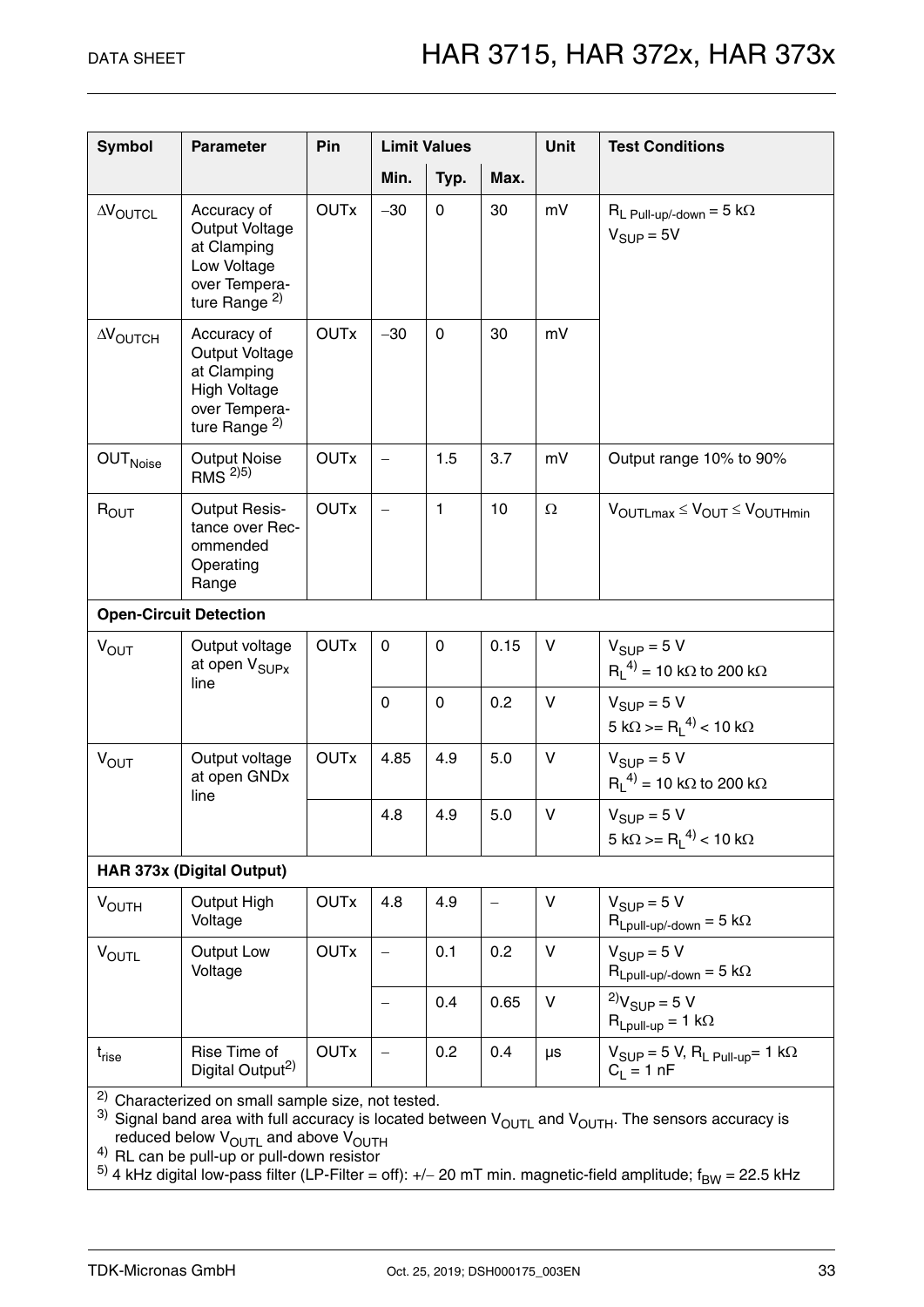| <b>Symbol</b>        | <b>Parameter</b>                                                                            | Pin         |                           | <b>Limit Values</b>        |                            | <b>Unit</b> | <b>Test Conditions</b>                                                                                                                                                            |
|----------------------|---------------------------------------------------------------------------------------------|-------------|---------------------------|----------------------------|----------------------------|-------------|-----------------------------------------------------------------------------------------------------------------------------------------------------------------------------------|
|                      |                                                                                             |             | Min.                      | Typ.                       | Max.                       |             |                                                                                                                                                                                   |
| t <sub>fall</sub>    | Fall Time of<br>Digital Output <sup>2)</sup>                                                | <b>OUTx</b> |                           | 0.25                       | 0.4                        | μs          | $V_{SUP} = 5 V$ , $R_L_{Pull-up} = 1 k\Omega$<br>$C_1 = 1 nF$                                                                                                                     |
| ROUT_DIG             | On Resistance<br>of Digital Pull-<br>Up Driver                                              | <b>OUTx</b> | $\qquad \qquad -$         | 100                        | 200                        | $\Omega$    |                                                                                                                                                                                   |
| <b>PWM Output</b>    |                                                                                             |             |                           |                            |                            |             |                                                                                                                                                                                   |
| t <sub>startup</sub> | Start-up Time                                                                               | <b>OUTx</b> | $\overline{\phantom{a}}$  | 1.3                        | 1.7                        | ms          |                                                                                                                                                                                   |
| $t_{\text{OSD}}$     | <b>Overall Signal</b><br>Delay <sup>1)</sup>                                                | <b>OUTx</b> | $\overline{\phantom{0}}$  | 0.312                      | 0.343                      | ms          | Overall signal delay from mag-<br>netic-field input to sensor out-<br>put. Transmission time of<br>selected PWM frequency to be<br>added.<br>Based on 8 kHz sample fre-<br>quency |
| OUT <sub>Noise</sub> | <b>Output Noise</b><br>RMS $1/2$                                                            | <b>OUTx</b> | $\qquad \qquad -$         | 0.03                       | 0.074                      | $\%$        | Output range 100% DC                                                                                                                                                              |
| f <sub>PWM</sub>     | PWM Fre-<br>quency                                                                          | <b>OUTx</b> | 1800<br>900<br>450<br>180 | 2000<br>1000<br>500<br>200 | 2200<br>1100<br>550<br>220 | <b>Hz</b>   | Customer programmable                                                                                                                                                             |
| J <sub>PWM</sub>     | RMS PWM Jit-<br>ter $1$ )                                                                   | <b>OUTx</b> | $\qquad \qquad -$         | 1                          | $\mathbf{2}$               | $LSB_{12}$  | $f_{\text{PWM}} = 1$ kHz                                                                                                                                                          |
| <b>SENT Output</b>   |                                                                                             |             |                           |                            |                            |             |                                                                                                                                                                                   |
| $t_{tick}$           | <b>Clock Tick Time</b>                                                                      | <b>OUTx</b> | $\qquad \qquad -$         | 2.75                       | $\overline{\phantom{m}}$   | $\mu s$     |                                                                                                                                                                                   |
| t <sub>nlow</sub>    | Nibble Low<br>Time                                                                          | <b>OUTx</b> | $\overline{\phantom{0}}$  | 5                          | $\overline{\phantom{0}}$   | ttick       |                                                                                                                                                                                   |
| $t_{\sf sync}$       | Calibration /<br>Synchroniza-<br>tion Period                                                | <b>OUTx</b> |                           | 56                         |                            | ttick       |                                                                                                                                                                                   |
| t <sub>nibble</sub>  | Status & Com-<br>munication Nib-<br>ble, Data<br>Nibbles and<br><b>CRC Nibble</b><br>Period | <b>OUTx</b> | 12                        | $\overline{\phantom{0}}$   | 27                         | ttick       | $t_{\text{nible}} = 12 + [\text{status} \text{data}  \text{CRC}]$                                                                                                                 |
| t <sub>message</sub> | Message Time                                                                                | <b>OUTx</b> | 116                       | $\overline{\phantom{0}}$   | 176                        | ttick       |                                                                                                                                                                                   |
| t <sub>pause</sub>   | Pause Period<br>Time                                                                        | <b>OUTx</b> | 12                        |                            | 70                         | ttick       |                                                                                                                                                                                   |
|                      | <sup>1)</sup> Characterized on small sample size, not tested                                |             |                           |                            |                            |             | <sup>2)</sup> 4 kHz digital low-pass filter (LP-Filter = off): +/- 20 mT min. magnetic-field amplitude; f <sub>BW</sub> = 22.5 kHz                                                |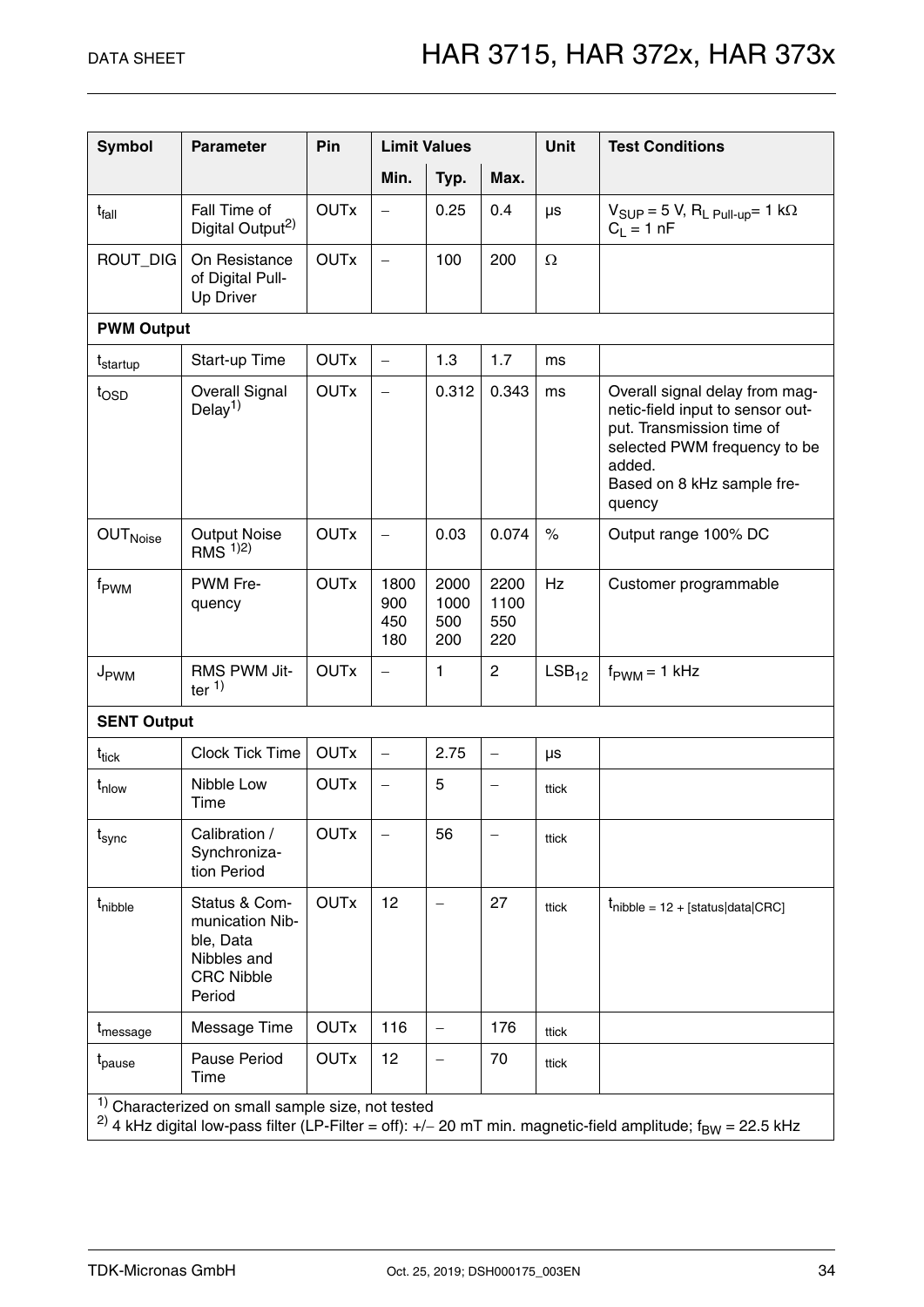| Symbol               | <b>Parameter</b>                                   | Pin                                  |                | <b>Limit Values</b> |      |           | <b>Test Conditions</b>                     |  |  |  |
|----------------------|----------------------------------------------------|--------------------------------------|----------------|---------------------|------|-----------|--------------------------------------------|--|--|--|
|                      |                                                    |                                      | Min.           | Typ.                | Max. |           |                                            |  |  |  |
| <b>SOIC8 Package</b> |                                                    |                                      |                |                     |      |           |                                            |  |  |  |
| $R_{thja}$           | <b>Thermal Resis-</b><br>tance Junction            |                                      |                |                     | 116  | K/W       | Determined with a 1S1P board               |  |  |  |
|                      | to Air                                             |                                      | -              |                     | 111  | K/W       | Determined with a 2S2P board               |  |  |  |
| $R_{thic}$           | <b>Thermal Resis-</b><br>tance Junction<br>to Case |                                      | -              |                     | 30   | K/W       | Determined with a 1S1P and a<br>2S2P board |  |  |  |
| $R_{ISOL}$           | Isolation<br>Resistance <sup>1)</sup>              | GND <sub>1</sub><br>GND <sub>2</sub> | $\overline{4}$ |                     |      | $M\Omega$ | Between two dies                           |  |  |  |
|                      | 1) GND's galvanic isolation not tested             |                                      |                |                     |      |           |                                            |  |  |  |



<span id="page-34-0"></span>



<span id="page-34-1"></span>Fig. 4-4: Behavior of HAR 3715 and HAR 372x for different V<sub>SUP</sub>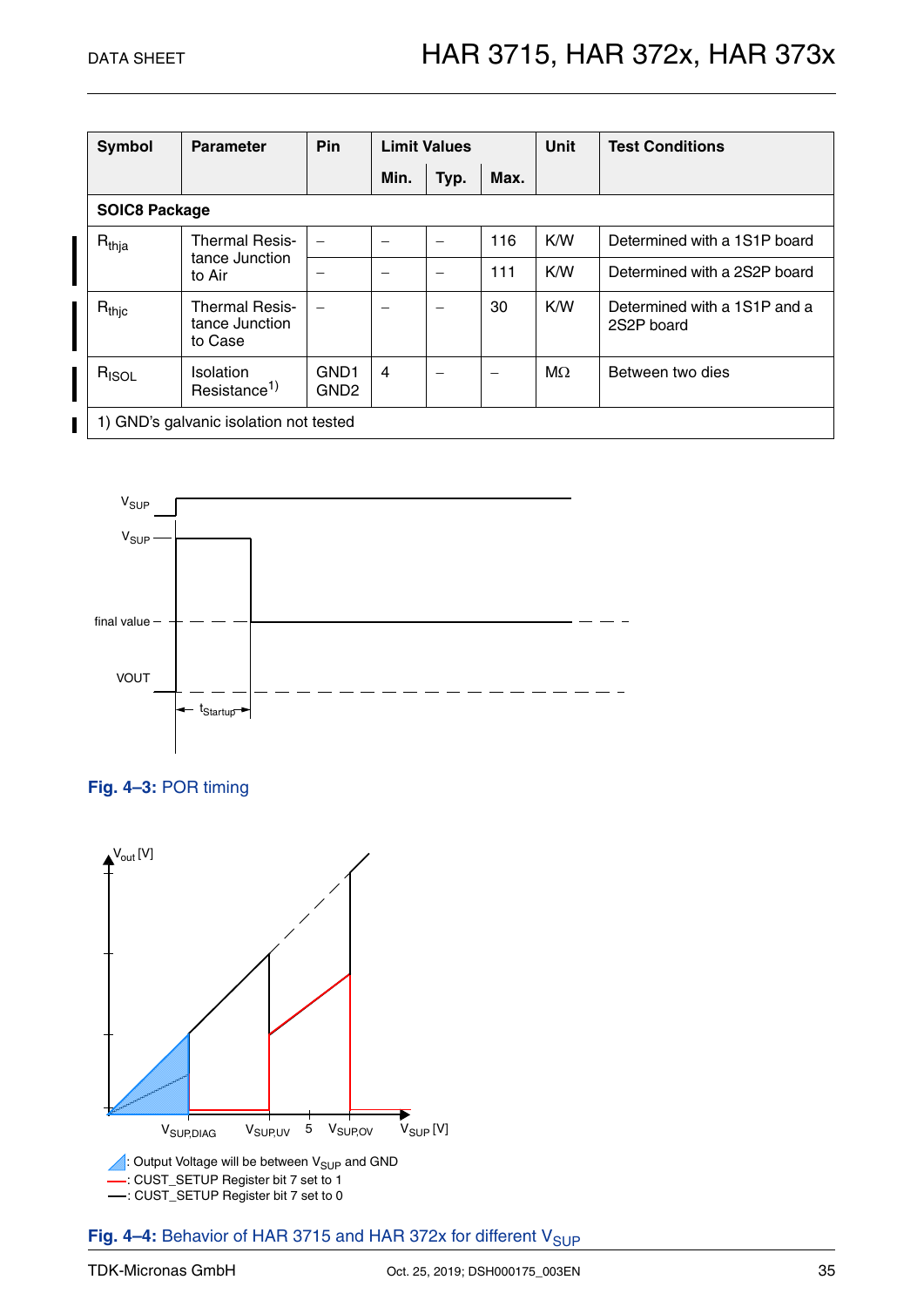

**Fig. 4–5:** Start-up behavior of HAR 373x with PWM output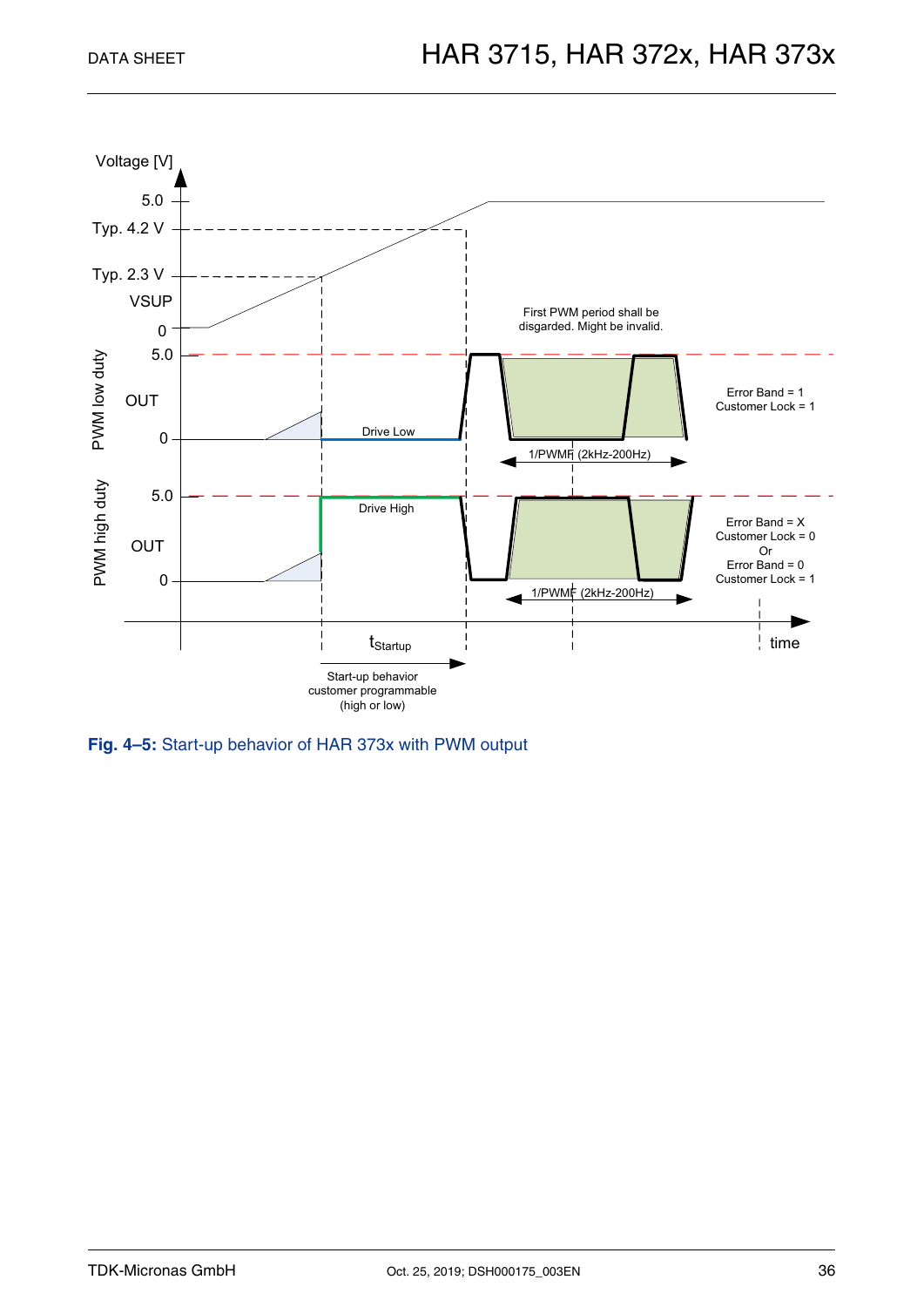## <span id="page-36-0"></span>**4.10. Magnetic Characteristics**

at  $T_{\rm J}$  = -40 °C to 170 °C,  $V_{\rm SI\,Pr}$  = 4.5 V to 5.5 V, GNDx = 0 V, after programming and locking of the sensor, at Recommended Operation Conditions if not otherwise specified in the column "Conditions". Typical characteristics for  $T_J = 25$  °C and  $V_{\text{SUPX}} = 5$  V.

| <b>Symbol</b>              | <b>Parameter</b>                                                                               | Pin No.     | Min.                     | Typ.                                                 | Max.       | Unit               | <b>Test Conditions</b>                                                                                   |
|----------------------------|------------------------------------------------------------------------------------------------|-------------|--------------------------|------------------------------------------------------|------------|--------------------|----------------------------------------------------------------------------------------------------------|
| $\Theta$ RANGE             | Detectable angle<br>range                                                                      | <b>OUTx</b> | $\mathbf 0$              |                                                      | 360        | $\circ$            |                                                                                                          |
| $\Theta_{\textsf{res}}$    | Angle resolution                                                                               | <b>OUTx</b> | $\overline{\phantom{0}}$ | $\qquad \qquad -$                                    | 0.09       | $\circ$            | $(360^{\circ}/4096)$                                                                                     |
| $E\Theta$ <sub>linxy</sub> | XY angle linearity<br>error (on output of<br>CORDIC)                                           | <b>OUTx</b> | $-0.5$                   | $\qquad \qquad -$                                    | 0.5        | $\circ$            | Min. $B_{AMP} = \pm 30$ mT,<br>$T_J = 25 °C^{1/2}$                                                       |
| $E\Theta_{\text{linxy}}$   | X/Y angle linearity<br>error over tempera-<br>ture (on output of                               | <b>OUTx</b> | $-1.0$<br>$-1.7$         | $\overline{\phantom{0}}$<br>$\overline{\phantom{0}}$ | 1.0<br>1.7 | $\circ$<br>$\circ$ | Min. $B_{AMP} = \pm 30$ mT <sup>1)</sup> 2) 3)<br>$T_J = -40$ 150°C<br>$T_J$ > 150 170°C                 |
|                            | CORDIC)                                                                                        |             | $-1.5$<br>$-2.4$         | $\overline{\phantom{0}}$<br>$\qquad \qquad -$        | 1.5<br>2.4 | $\circ$<br>$\circ$ | Min. B <sub>AMP</sub> = ±20 mT <sup>1)</sup> 2) 3)<br>$T_{\rm J} = -40$ 150°C<br>$T_{\rm J}$ > 150 170°C |
| $ASMmX/Y_Z$                | Absolute sensitivity<br>mismatch on raw<br>signals between X/<br>Y and Z channel               | <b>OUTx</b> | $-3$                     | $\qquad \qquad -$                                    | 3          | $\%$               | $T_{\rm J}$ = 25 °C                                                                                      |
| Sense <sub>XYZ</sub>       | Sensitivity of X/Y<br>and Z Hall Plate                                                         | <b>OUTx</b> | 118                      | 128                                                  | 138        | LSB/<br>mT         | $T_{\rm J}$ = 25 °C                                                                                      |
| $S\text{Mm}_{X/Y_Z}$       | Thermal sensitivity<br>mismatch drift of<br>calibrated signals<br>between X/Y and Z<br>channel | <b>OUTx</b> | $-2.5$<br>$-3.5$         | $\overline{\phantom{0}}$<br>$\qquad \qquad -$        | 2.5<br>3.5 | $\%$<br>$\%$       | related to 25 $^{\circ}$ C <sup>1)</sup><br>$T_{\rm J} = -40$ 150°C<br>$T_{\rm J}$ > 150 170°C           |
| $S\text{Mm}_{XY}$          | Thermal sensitivity<br>mismatch drift of<br>calibrated signals<br>between X and Y<br>channel   | <b>OUTx</b> | $-2.0$<br>$-3.0$         | $\qquad \qquad -$<br>$\qquad \qquad -$               | 2.0<br>3.0 | $\%$<br>$\%$       | related to 25 $^{\circ}$ C <sup>1)</sup><br>$T_{\rm J} = -40$ 150°C<br>$T_{\rm J}$ > 150 170°C           |
| Offset <sub>XY</sub>       | Offset of calibrated                                                                           | <b>OUTx</b> | $-20$                    | $\equiv$                                             | 20         | LSB <sub>15</sub>  | $T_J = 25 °C^{1}$                                                                                        |
|                            | signals of X or Y<br>channel                                                                   |             |                          |                                                      |            |                    | Can be compensated in cus-<br>tomer application                                                          |
| Offset <sub>z</sub>        | Offset of calibrated<br>signal of Z channel                                                    | <b>OUTx</b> | $-12$                    |                                                      | 12         | LSB <sub>15</sub>  | $T_{\rm d}$ = 25 °C <sup>1)</sup>                                                                        |
|                            |                                                                                                |             |                          |                                                      |            |                    | Can be compensated in cus-<br>tomer application                                                          |

<sup>2)</sup> Calculated angular error based on characterization and not on single error summation

3) After optimal EOL calibration at room temperature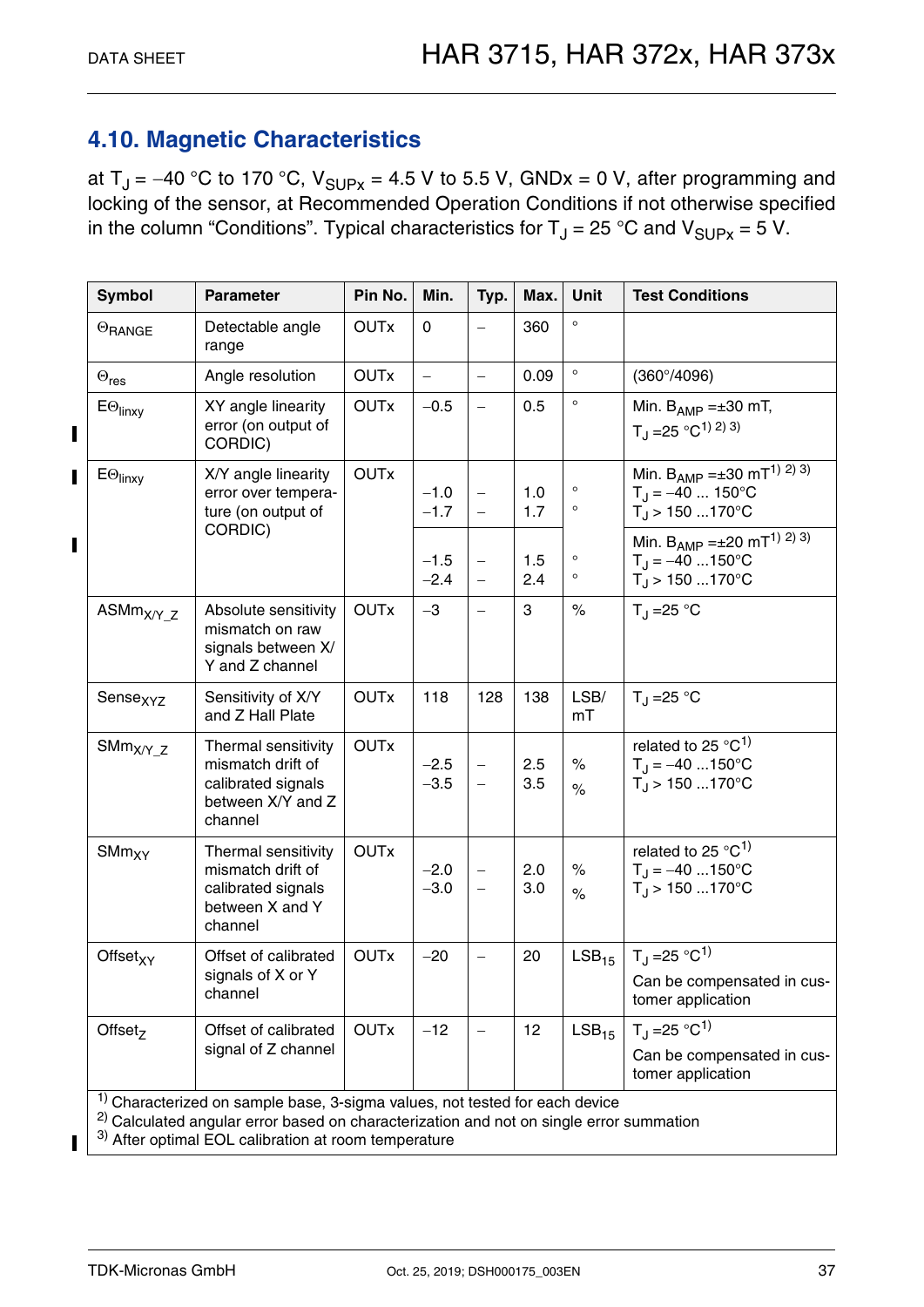| <b>Symbol</b>                       | <b>Parameter</b>                                                                                                               | Pin No.     | Min.            | Typ.                                                 | Max.      | <b>Unit</b>                     | <b>Test Conditions</b>                                                                                                        |
|-------------------------------------|--------------------------------------------------------------------------------------------------------------------------------|-------------|-----------------|------------------------------------------------------|-----------|---------------------------------|-------------------------------------------------------------------------------------------------------------------------------|
| $\triangle$ Offset <sub>XY</sub>    | Offset drift of cali-<br>brated signals of X<br>or Y channel                                                                   | <b>OUTx</b> | $-50$<br>$-100$ | $\overline{\phantom{0}}$<br>$\overline{\phantom{0}}$ | 50<br>100 | LSB <sub>15</sub><br>$LSB_{15}$ | over full temperature range<br>related to 25 $^{\circ}$ C <sup>1)</sup><br>$T_{\rm J} = -40$ 150°C<br>$T_{\rm J}$ > 150 170°C |
| $\triangle$ Offset <sub>z</sub>     | Offset drift of cali-<br>brated signals of Z<br>channel                                                                        | <b>OUTx</b> | $-10$           | $\overline{\phantom{0}}$                             | 10        | LSB <sub>15</sub>               | over full temperature range<br>related to 25 $^{\circ}$ C <sup>1)</sup>                                                       |
| $\Delta$ SMm <sub>XYZlife</sub>     | Relative sensitivity<br>mismatch drift of<br>calibrated signals<br>between X or Y<br>channel and Z chan-<br>nel over life time | <b>OUTx</b> |                 | 1.0                                                  |           | $\frac{1}{\sqrt{2}}$            | after 1000h HTOL <sup>1)</sup>                                                                                                |
| ∆Offset <sub>XYlife</sub>           | Offset drift of cali-<br>brated signals of X<br>or Y channel                                                                   | <b>OUTx</b> |                 | 30                                                   |           | LSB <sub>15</sub>               | after 1000h HTOL <sup>1)</sup>                                                                                                |
| $\triangle$ Offset <sub>Zlife</sub> | Offset drift of cali-<br>brated signal of Z<br>channel                                                                         | <b>OUTx</b> |                 | 5                                                    |           | LSB <sub>15</sub>               | after 1000h HTOL <sup>1)</sup>                                                                                                |
|                                     | <sup>1)</sup> Characterized on sample base, 3-sigma values, not tested for each device                                         |             |                 |                                                      |           |                                 |                                                                                                                               |



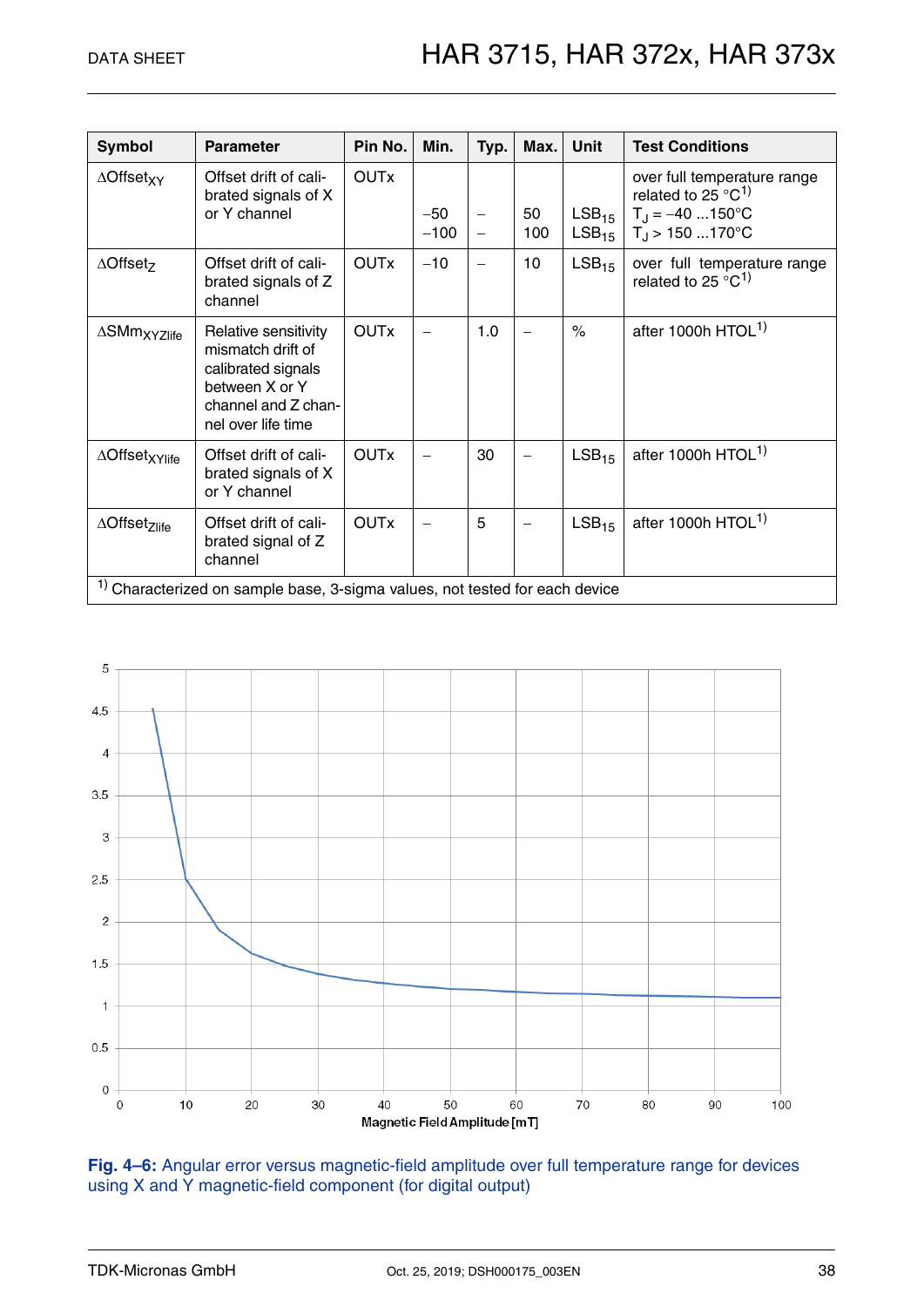## <span id="page-38-0"></span>**5. Application Notes**

## <span id="page-38-4"></span><span id="page-38-1"></span>**5.1. Ambient Temperature**

Due to the internal power dissipation, the temperature on the silicon chip (junction temperature  $T_{\text{I}}$ ) is higher than the temperature outside the package (ambient temperature  $T_{\text{A}}$ ).

 $T_J = T_A + \Delta T$ 

The maximum ambient temperature is a function of power dissipation, maximum allowable die temperature and junction to ambient thermal resistance  $(R<sub>thia</sub>)$ . With a maximum of 5.5 V operating supply voltage the power dissipation P is 0.0825  $\Omega$  per die, for a total of 0.165  $\Omega$ . The junction to ambient thermal resistance R<sub>thia</sub> is specified in [Section 4.9. on page 31.](#page-30-1)

The difference between junction and ambient air temperature is expressed by the following equation:

 $\Delta T = P^* R_{\text{thia}}$ 

**Note** The calculated self-heating of the devices is only valid for the Rth test boards. Depending on the application setup the final results in an application environment might deviate from these values.

## <span id="page-38-2"></span>**5.2. EMC and ESD**

Please contact TDK-Micronas for detailed information on EMC and ESD results.

## <span id="page-38-3"></span>**5.3. Application Circuit for HAR 3715 and HAR 372x**

For EMC protection, it is recommended to connect one ceramic 47 nF capacitor each between ground and the supply voltage, respectively the output voltage pin.



#### **Fig. 5–1:** Recommended application circuit for HAR 3715 and HAR 372x

If the two dies are operated in parallel to the same supply and ground line, they can be programmed individually as the communication with the sensors is done via their output pins.

**Note** It is recommended to connect TEST1 to GND1 and TEST2 to GND2.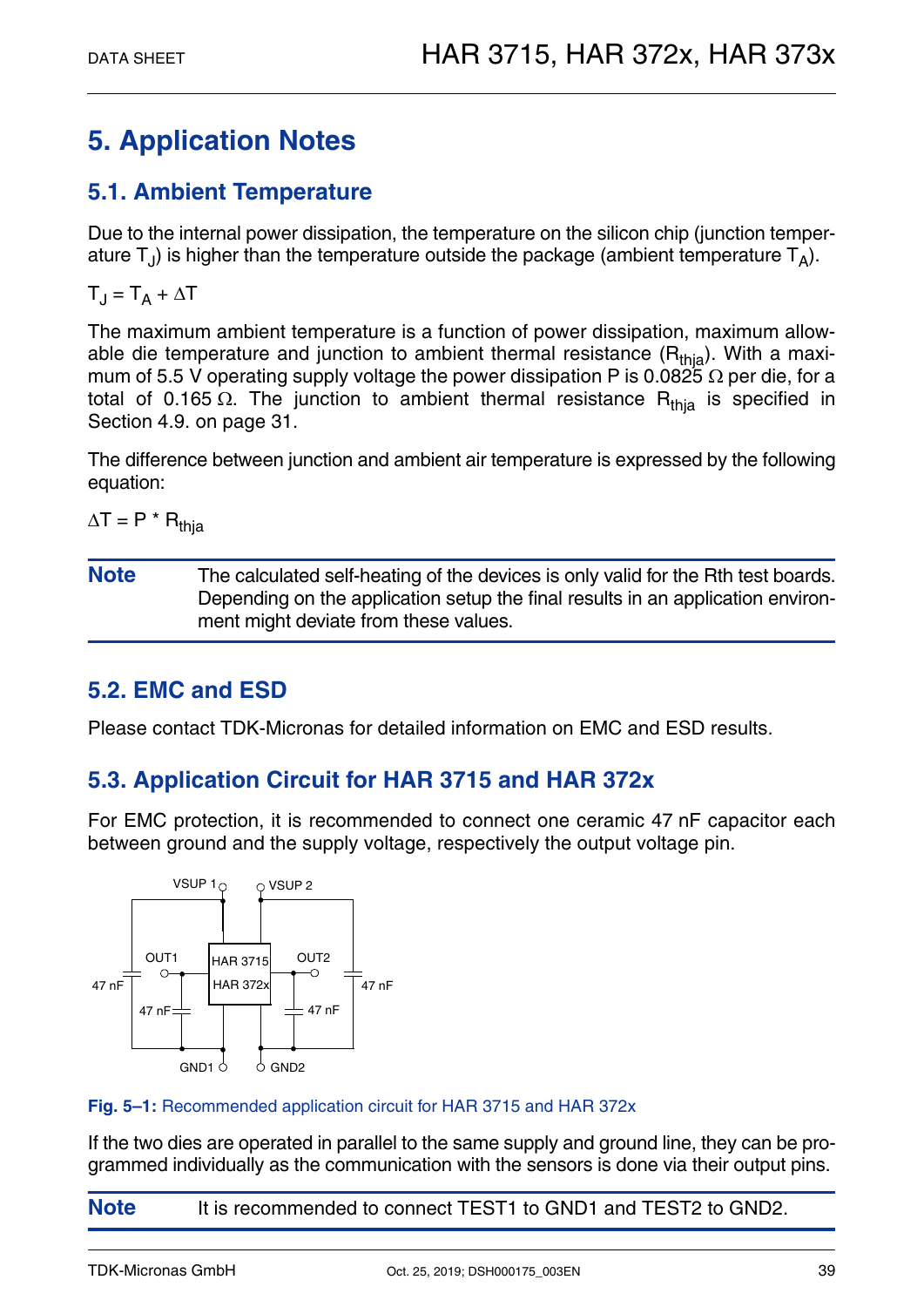## <span id="page-39-0"></span>**5.4. Application Circuit for HAR 373x**

#### **PWM Output**

In case of PWM output mode, it is recommended to connect one ceramic 47 nF capacitor between ground and the supply voltage and one ceramic 1 nF capacitor between the output pin and ground for EMC protection.



**Fig. 5–2:** Recommended application circuit for HAR 373x in PWM mode

#### **SENT Output**

In case of SENT output mode, it is recommended to connect one ceramic 47 nF capacitor between ground and the supply voltage and a filter structure at the output pin for EMC protection as well for having a SENT standard compliant output slew rate.

Following two setups have been tested:

- $-$  C01 = 180 pF, C02 = 2.2 nF, R01 = 120  $\Omega$
- $-$  C01 = 180 pF, C02 = 3.3 nF, R01 = 180  $\Omega$



**Fig. 5–3:** Recommended application circuit for HAR 373x

If the two dies are operated in parallel to the same supply and ground line, they can be programmed individually as the communication with the sensors is done via their output pins.

**Note** It is recommended to connect TEST1 to GND1 and TEST2 to GND2.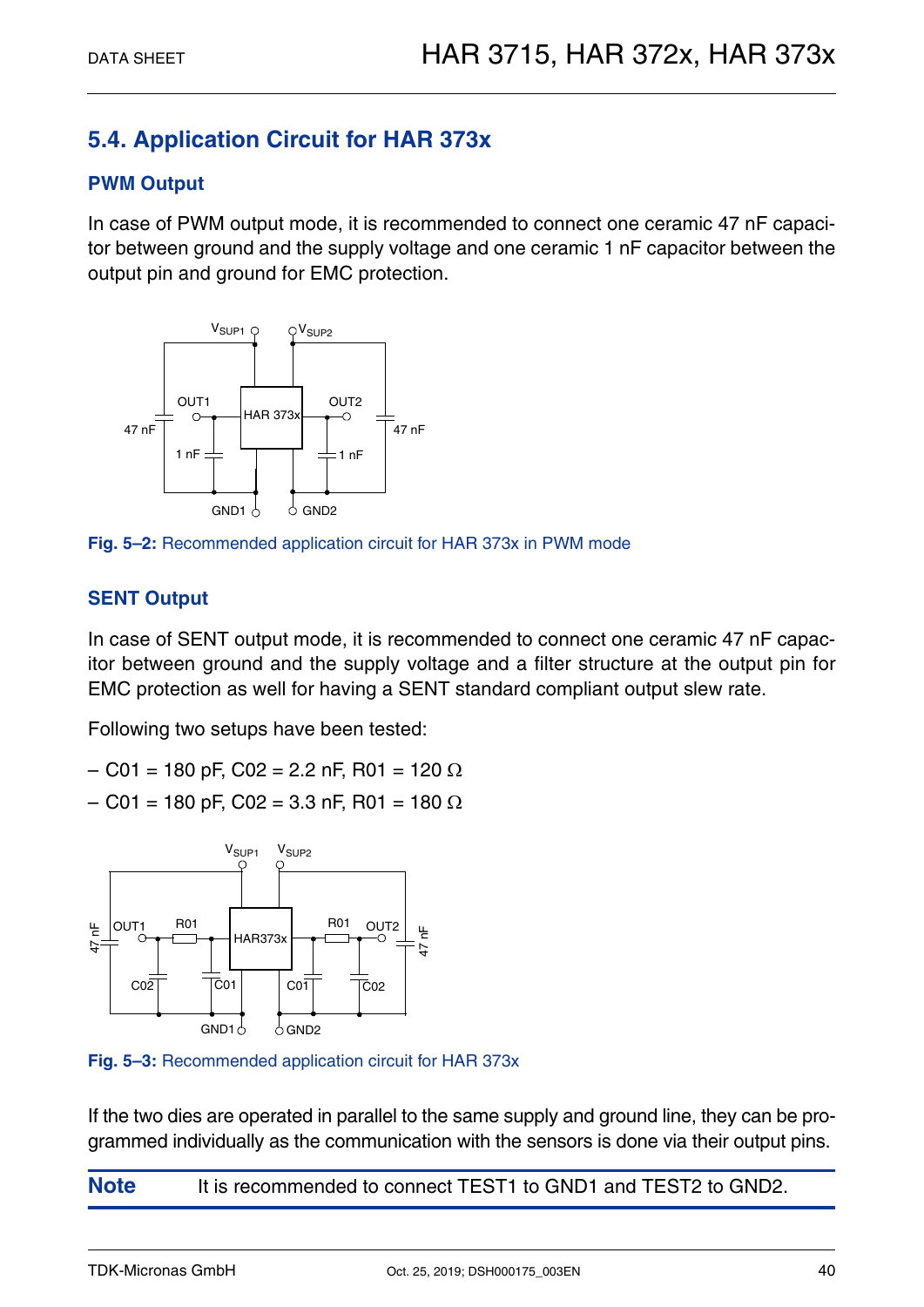### <span id="page-40-0"></span>**5.5. Measurement of a PWM Output Signal of HAR 373x**

In case of the PWM output, the magnetic-field information is coded in the duty cycle of the PWM signal. The duty cycle is defined as the ratio between the high time "s" and the period "d" of the PWM signal (see Fig. 5–4).

**Note** The PWM signal is updated with the rising edge. Hence, for signal evaluation, the trigger-level must be the rising edge of the PWM signal.





## <span id="page-40-1"></span>**5.6. Recommended Pad Size SOIC8 Package**



**Fig. 5–5:** Recommended Pad Size dimensions in mm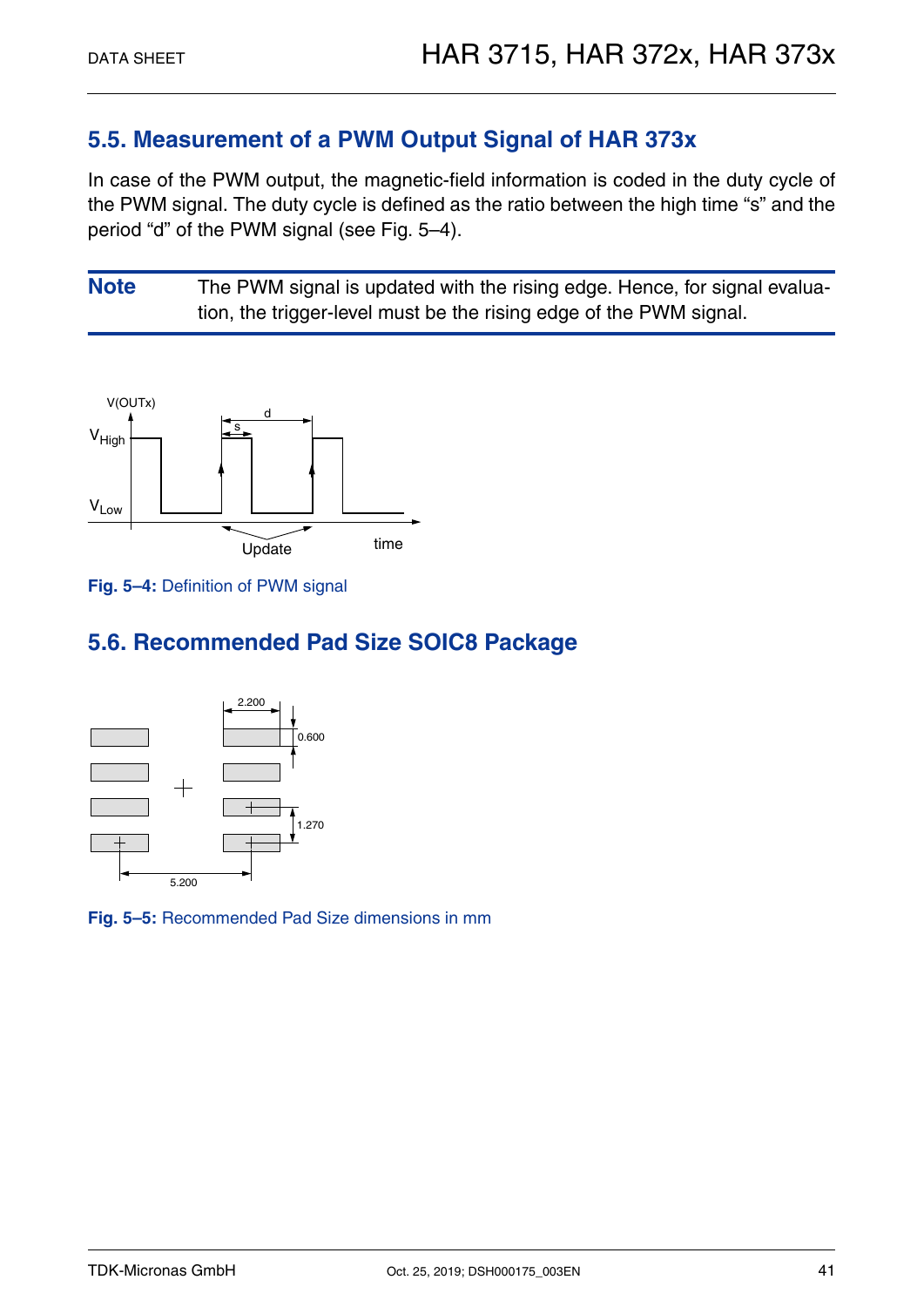## <span id="page-41-0"></span>**6. Programming of the Sensor**

HAR 37xy features two different customer modes. In Application Mode the sensors provide a ratiometric analog output voltage or a digital output signal (PWM or SENT). In Programming Mode it is possible to change the register settings of the sensor.

After power-up the sensor is always operating in the Application Mode. It is switched to the Programming Mode by a pulse at the sensor output pin.

## <span id="page-41-1"></span>**6.1. Programming Interface**

In Programming Mode HAR 37xy is addressed by modulating a serial telegram on the sensors output pin. Both sensors answer with a modulation of the output voltage.

A logical "0" is coded as no level change within the bit time. A logical "1" is coded as a level change of typically 50% of the bit time. After each bit, a level change occurs [\(see Fig. 6–1\)](#page-41-2).

The serial telegram is used to transmit the EEPROM content, error codes and digital values of the angle information from and to the sensor.



<span id="page-41-2"></span>**Fig. 6–1:** Definition of logical 0 and 1 bit

A description of the communication protocol and the programming of the sensor is available in a separate document (HAL/HAR 37xy Programming Guide).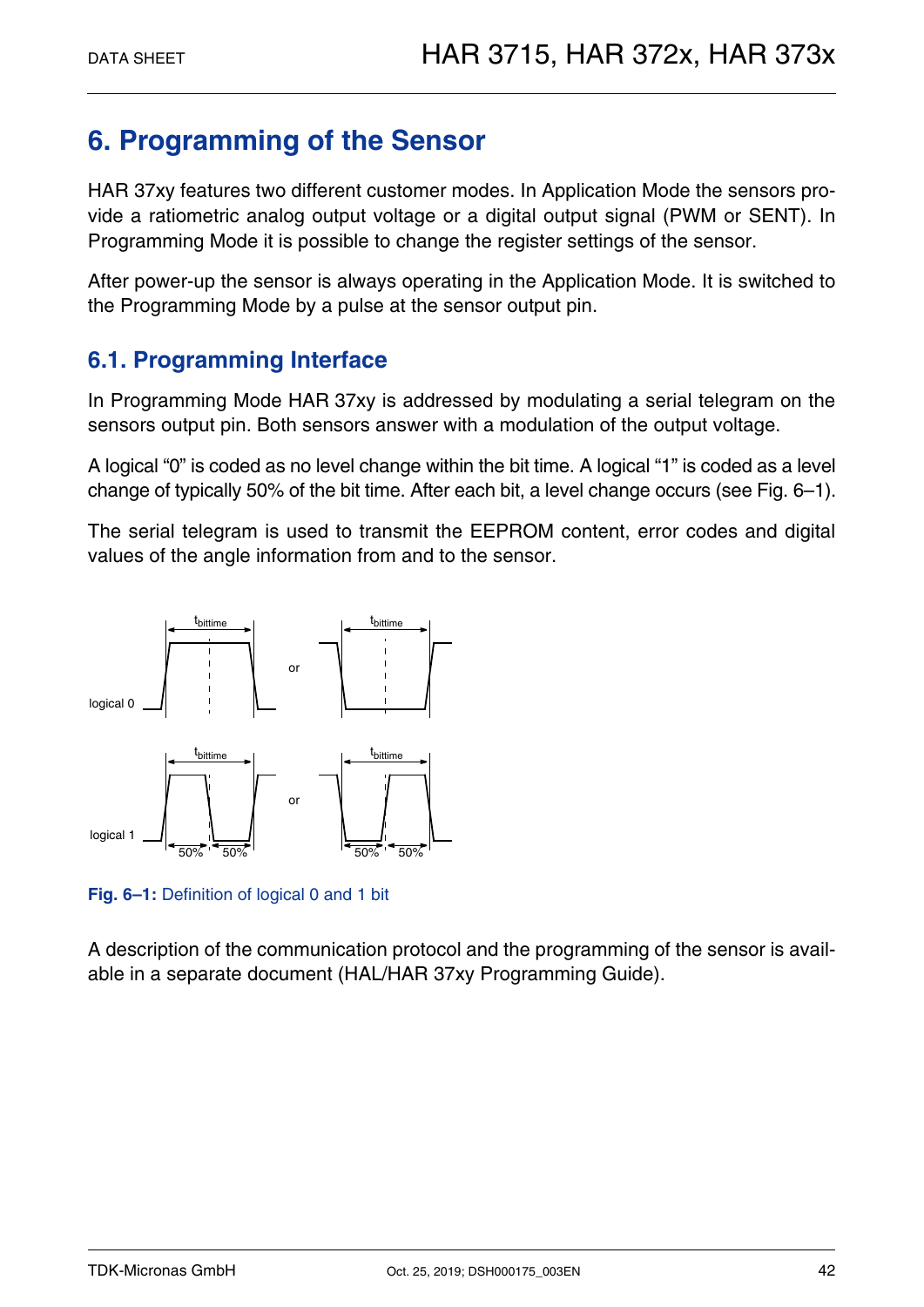| Symbol                  | <b>Parameter</b>                                                                                        | Pin No.      |                    | <b>Limit Values</b> |                                      |                  | <b>Test Conditions</b>                                                                                                                          |
|-------------------------|---------------------------------------------------------------------------------------------------------|--------------|--------------------|---------------------|--------------------------------------|------------------|-------------------------------------------------------------------------------------------------------------------------------------------------|
|                         |                                                                                                         |              | Min.               | Typ.                | Max.                                 |                  |                                                                                                                                                 |
| <b>VOUTL</b>            | <b>Voltage for Output</b><br>Low Level during<br>Programming<br>through Sensor<br>Output Pin            | <b>OUTx</b>  | 0<br>$\Omega$      |                     | $0.2^{\star}V_{SUP}$                 | v<br>$\vee$      | for $V_{\text{SUP}} = 5 V$                                                                                                                      |
| <b>VOUTH</b>            | <b>Voltage for Output</b><br>High Level during<br>Programming<br>through Sensor<br>Output Pin           | <b>OUTx</b>  | $0.8*V_{SUP}$<br>4 |                     | $V_{\scriptstyle \text{SUP}}$<br>5.0 | $\vee$<br>$\vee$ | for $V_{SIIP} = 5 V$                                                                                                                            |
| V <sub>SUPProgram</sub> | V <sub>SUP</sub> Voltage for<br><b>EEPROM &amp;</b><br>NVRAM program-<br>ming (during Pro-<br>gramming) | <b>VSUPx</b> | 5.7                | 6.0                 | 6.5                                  | $\vee$           | Supply voltage for bidirectional<br>communication via output pin<br>as well as for 3-wire communi-<br>cation via supply voltage mod-<br>ulation |
| t <sub>bittime</sub>    | <b>Biphase Bit Time</b>                                                                                 | <b>OUTx</b>  | 900<br>225         | 1000<br>250         | 1100<br>275                          | μs<br><b>US</b>  | Cust. programmable, $T_{\rm J}$ = 25°C<br>Bit 13 of Customer Setup = $0$<br>Bit 13 of Customer Setup = 1                                        |
|                         | Slew rate                                                                                               | <b>OUTx</b>  |                    | $\overline{c}$      |                                      | $V/\mu s$        |                                                                                                                                                 |

**Table 6–1:** Telegram parameters (All voltages are referenced to GNDx.)

## <span id="page-42-0"></span>**6.2. Programming Environment and Tools**

For the programming of HAR 37xy during product development a programming tool including hardware and software is available on request. It is recommended to use the TDK-Micronas' tool kit (TDK-MSP V1.x or USB-Kit and LabVIEW™ Programming Environment) in order to facilitate the product development. The details of programming sequences are described in the "HAL 37xy, HAR 372x, HAR 373x User Manual".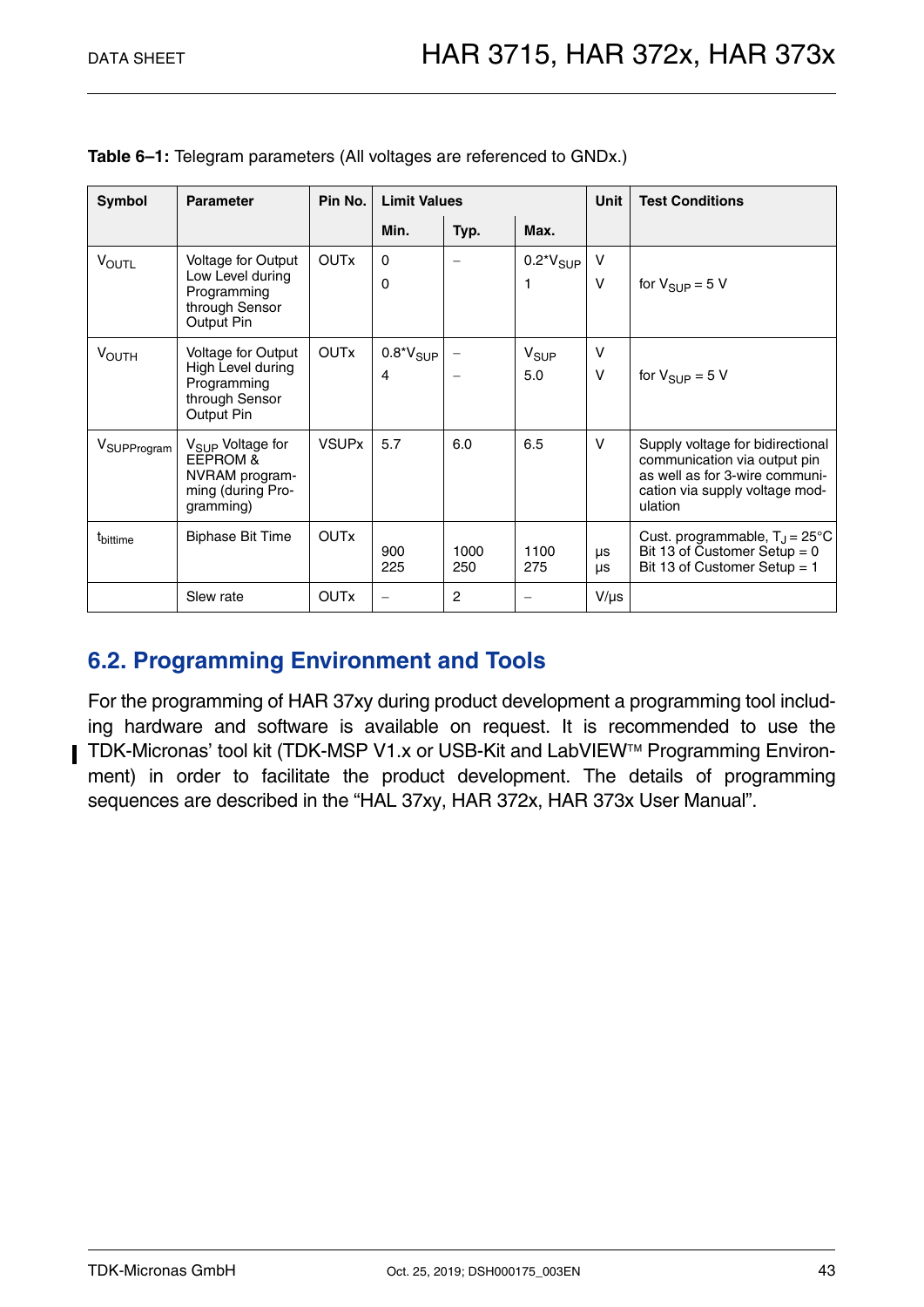## <span id="page-43-0"></span>**6.3. Programming Information**

For production and qualification tests, it is mandatory to set the LOCK bit to one and the POUT bit to zero after final adjustment and programming of HAR 37xy.

Before locking the device, it is recommended to read back all register values to ensure that the intended data is correctly stored in the sensor's memory. Alternatively, it is also possible to cross-check the sensor output signal with the intended output behavior.

The success of the LOCK process shall be checked by reading the status of the LOCK bit after locking.

It is also mandatory to check the acknowledge (first and second) of the sensor after each write and store sequence to verify if the programming of the sensor was successful. To enable debugging of the production line, it is recommended to read back the PROG\_DIAGNOSIS register in case of a missing second acknowledge. Please check "HAL/HAR 37xy Programming Guide" for further details.

Electrostatic Discharges (ESD) may disturb the programming pulses. Please take precautions against ESD.

**Note** Please check also the "HAL 37xy, HAR 372x, HAR 373x User Manual" and relevant documentation for the TDK-MSP V1.x or USB-Kit. It contains additional information and instructions about the programming of the devices.